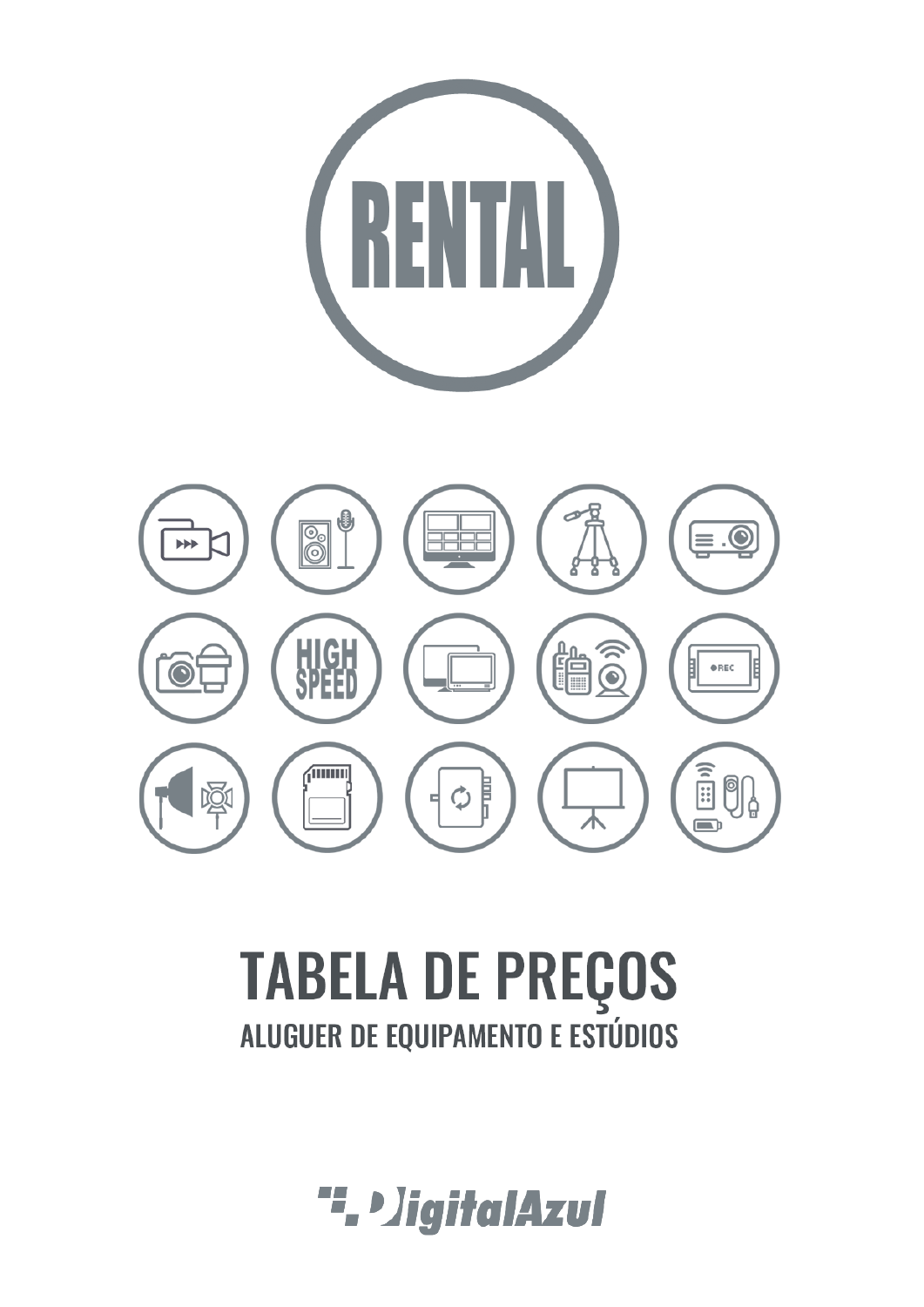## ÍNDICE

(Pode procurar por nome de artigo no índice remissivo, no final deste documento)

| <b>Lenses</b>                                                                                                                                                                                                                  |  |
|--------------------------------------------------------------------------------------------------------------------------------------------------------------------------------------------------------------------------------|--|
|                                                                                                                                                                                                                                |  |
|                                                                                                                                                                                                                                |  |
|                                                                                                                                                                                                                                |  |
|                                                                                                                                                                                                                                |  |
| <b>Lighting</b>                                                                                                                                                                                                                |  |
| Lighting Tripods & Grips (and the continuum continuum continuum continuum contractor and the 14                                                                                                                                |  |
|                                                                                                                                                                                                                                |  |
|                                                                                                                                                                                                                                |  |
| Monitors + Recorders with the control of the control of the control of the control of the control of the control of the control of the control of the control of the control of the control of the control of the control of t |  |
|                                                                                                                                                                                                                                |  |
|                                                                                                                                                                                                                                |  |
|                                                                                                                                                                                                                                |  |
|                                                                                                                                                                                                                                |  |
|                                                                                                                                                                                                                                |  |
|                                                                                                                                                                                                                                |  |
|                                                                                                                                                                                                                                |  |
| Screens and Video Projectors (and according to the control of the control of the control of the control of the                                                                                                                 |  |
|                                                                                                                                                                                                                                |  |
|                                                                                                                                                                                                                                |  |
|                                                                                                                                                                                                                                |  |
|                                                                                                                                                                                                                                |  |
| <b>Kits</b>                                                                                                                                                                                                                    |  |

Visite o nosso website de aluguer - rental.digitalazul.pt - para consultar em detalhe todas as características do equipamento. Para saber as características e serviços disponíveis dos estúdios de imagem e áudio vá a www.digitalazul.pt . Todas as informações estão em português e inglês. No caso de querer alugar uma grande quantidade de equipamento, pode enviar-nos a sua lista para o email geral@digitalazul.pt. Se tiver duvidas, contacte-nos telefónicamente: +351 218 497 537.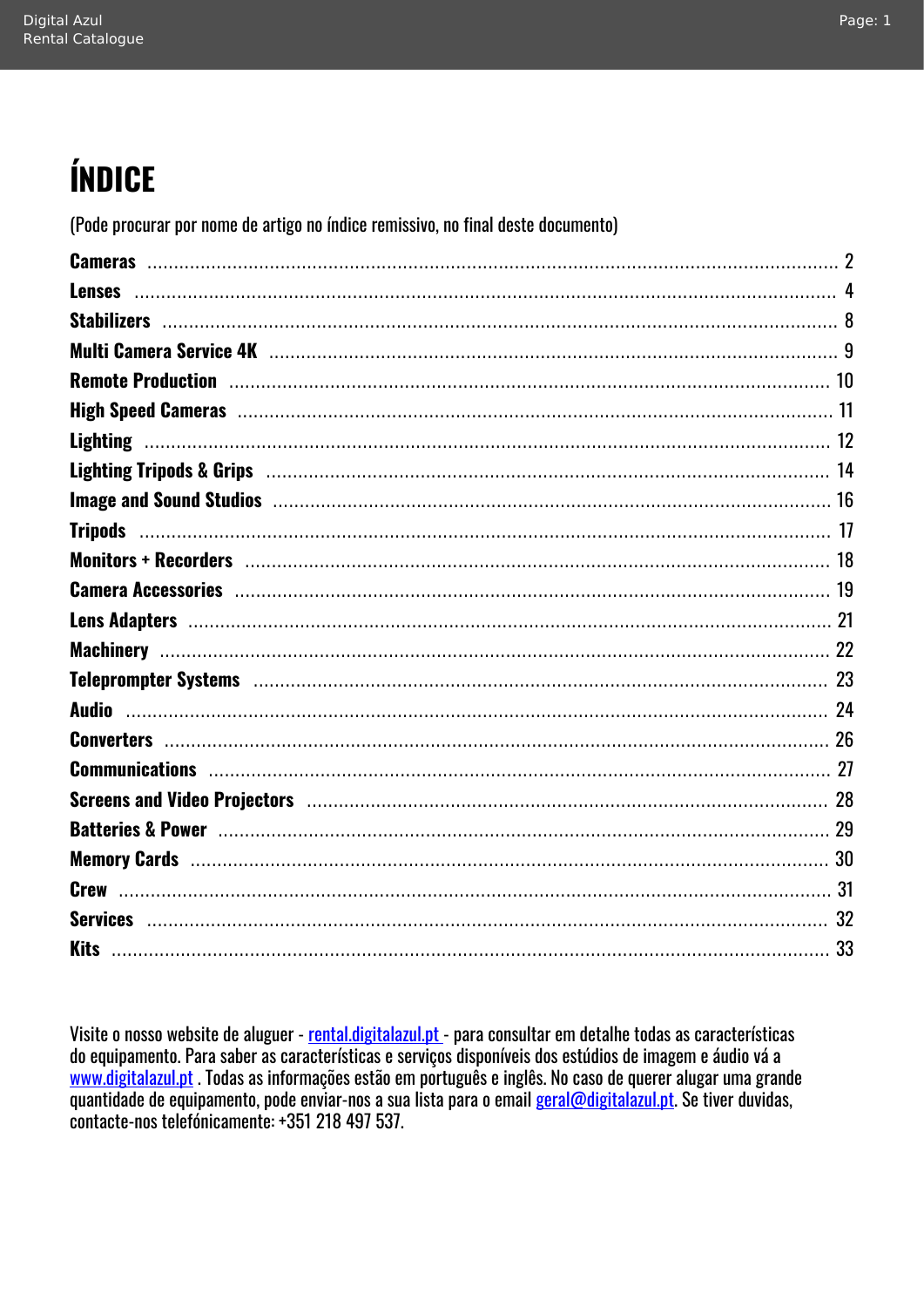### **CAMERAS**

#### **Sony, Phantom, RED, JVC, Canon, Blackmagic, GoPro, Osmo**

<span id="page-2-1"></span><span id="page-2-0"></span>We have several cameras available for your production, whether be it cinema, documentary, TV series, advertising, multi-camera, or news coverage.

| <b>SKU</b> | <b>Product</b>                                                                 | <b>Price</b>           |
|------------|--------------------------------------------------------------------------------|------------------------|
| 11127      | Kit Sony FX9 + 6x Canon CN-E<br>Cine Prime - EF Lenses                         | 550.00€ + IVA /day     |
| 11128      | Kit Sony $FX9 + 3$ Objectivas<br>Canon CN-E Cine Prime - EF                    | 400.00€ + IVA /day     |
| 1486043028 | Kit Sony $FX9 + 5$ Objectivas<br>ZEISS CP.3 Prime - EF                         | 500.00€ + IVA /day     |
| 1486041228 | Kit Sony FX9 + 3 Objectivas<br>ZEISS CP.3 Prime - EF                           | 400.00€ + IVA /day     |
| 11125      | Kit: $FX9 + 28-135$ mm Lens                                                    | 300.00€ + IVA /day     |
| 11118      | Ursa Broadcast Camera +<br>Fujinon XA20sx8.5BERM-K3<br>Lens + Ursa Viewfinder  | 280.00€ + IVA /day     |
| 11117      | Blackmagic URSA Broadcast +<br>Canon Ultra-Wide Angle Lens +<br>Viewfinder     | 280.00€ + IVA /day     |
| 11126      | Camera Kit SONY FX9 -<br>Advertising, Cinema                                   | $1,100.00€ + IVA$ /day |
| 11122      | Camera Kit Red One MX -<br>Advertising, Cinema                                 | 650.00€ + IVA /day     |
| 11038      | Sony FX3                                                                       | 150.00€ + IVA /day     |
| 11030      | <b>Blackmagic Pocket Cinema</b><br>Camera 6k Pro                               | $175.00€ + IVA$ /day   |
| 1860438190 | Kit Sony FX6 + Atomos Ninja<br>Plus                                            | 260.00€ + IVA /day     |
| 11037      | Sony FX6                                                                       | 190.00€ + IVA /day     |
| 11039      | Blackmagic Ursa Mini Pro 12K<br>com PL Mount ou EF                             | 250.00€ + IVA /day     |
| 1862401178 | Kit Sony FX9 + Extensão Sony<br>XDCA-FX9 (Módulo RAW) +<br>Atomos Ninja V Plus | 405.00€ + IVA /day     |
| 11033      | Sony FX9                                                                       | 250.00€ + IVA /day     |
| 11033-1    | Sony A7S III                                                                   | 150.00€ + IVA /day     |
| 11028      | Blackmagic Pocket Cinema<br>Camera 6K - EF                                     | 125.00€ + IVA /day     |
| 11113      | Kit FS7 II RAW (12 bits; 240fps;<br>ProRes)                                    | 270.00€ + IVA /day     |
| 11112      | Kit FS7 II + Lens: $18-110$ mm or<br>42-202mm                                  | 200.00€ + IVA /day     |
| 11034      | Sony A7R IV Camera                                                             | 150.00€ + IVA /day     |
| 11027      | Sony A7 III Camera                                                             | 100.00€ + IVA /day     |
| 11022      | Blackmagic Pocket Cinema                                                       | 100.00€ + IVA /day     |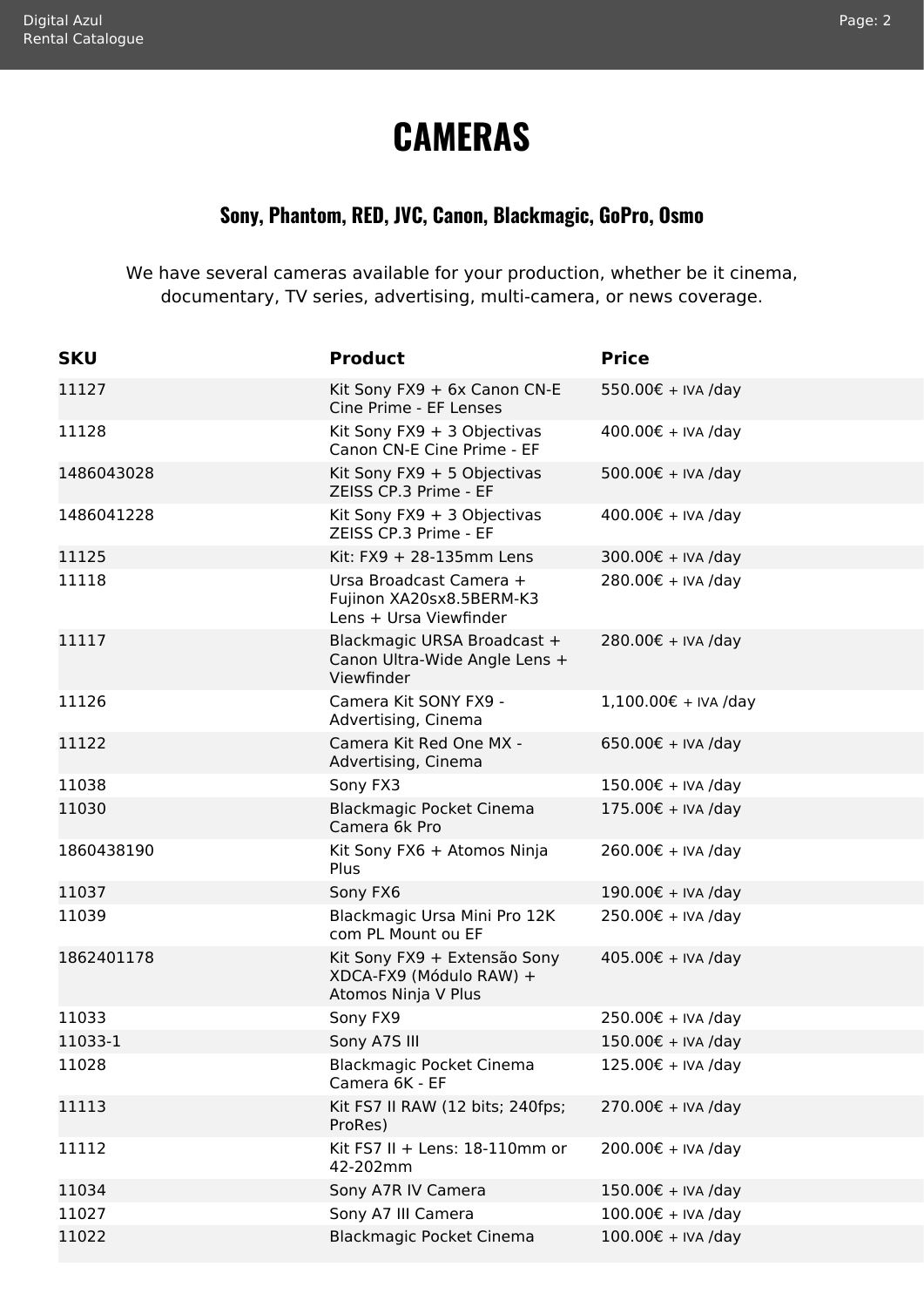<span id="page-3-0"></span>

| al Azul<br>al Catalogue |                                                                                             |                             |
|-------------------------|---------------------------------------------------------------------------------------------|-----------------------------|
|                         |                                                                                             |                             |
|                         |                                                                                             |                             |
|                         | Camera 4K                                                                                   |                             |
| 2236877961              | Sony PXW-Z190                                                                               | 150.00€ + IVA /day          |
| 1985056312              | <b>Blackmagic URSA Broadcast G2</b>                                                         | 250.00€ + IVA /day          |
| 11023                   | <b>Blackmagic URSA Broadcast</b>                                                            | 200.00€ + IVA /day          |
| 11017                   | Sony FS7 II                                                                                 | 170.00€ + IVA /day          |
| 11010                   | A7S II - Sony                                                                               | 100.00€ + IVA /day          |
| 11012                   | Red ONE MX - Mount EF                                                                       | 200.00€ + IVA /day          |
| 11114                   | Sony a7s II $4K + GMf/2.8$ lens                                                             | 155.00€ + IVA /day          |
| 11018                   | RX0 Sony                                                                                    | 100.00€ + IVA /day          |
| 11019                   | Sony PXW-Z90V                                                                               | 100.00€ + IVA /day          |
| 11105                   | KIT DSLR - Canon 5D Mark III +<br>Zoom 24-70mm or 70-200mm                                  | 150.00€ + IVA /day          |
| 2334607811              | <b>EOS R5 C Canon</b>                                                                       | 200.00€ + IVA /day          |
| 11007                   | 5D Mark III EOS Canon                                                                       | 100.00€ + IVA /day          |
| 11103                   | Sony a7s $II + f/4$ lens                                                                    | 140.00€ + IVA /day          |
| 11004                   | GY-HM650 Mobile news JVC                                                                    | 100.00€ + IVA /day          |
| 11002                   | KIT JVC GY-HM750                                                                            | 175.00€ + IVA /day          |
| 11026                   | DJI Osmo Mobile 2                                                                           | 20.00€ + IVA /day           |
| 11020                   | DJI OSMO+                                                                                   | $60.00 \epsilon$ + IVA /day |
| 11011                   | DJI OSMO 4K                                                                                 | 50.00€ + IVA /day           |
| 11001                   | KIT GY-HM700E HD JVC                                                                        | 150.00€ + IVA /day          |
| 11021                   | GoPro Fusion - 360º                                                                         | $65.00€ + IVA$ /day         |
| 11029                   | KIT 3x OSMO ACTION - DJI                                                                    | 85.00€ + IVA /day           |
| 11025                   | DJI Osmo Action 4K                                                                          | 35.00€ + IVA /day           |
| 11015                   | GoPro HERO5 Black                                                                           | $50.00 \epsilon + IVA$ /day |
| 11109                   | Kit Sony a7S II + Sony FE<br>70-200 mm Lens + 2x Extender                                   | 195.00€ + IVA /day          |
| 11108                   | Kit Sony a7S II $4K + 3$ XEEN<br>Cine-Prime Lens + Rig Schatler<br>Ace w/ Matte Rox + 138mm | 275.00€ + IVA /day          |

| 11108 | Kit Sony a7S II $4K + 3$ XEEN<br>Cine-Prime Lens + Rig Schatler<br>Ace w/ Matte Box + 138mm<br>Var ND Filter | 275.00€ + IVA /day   |
|-------|--------------------------------------------------------------------------------------------------------------|----------------------|
| 11111 | Kit Sony A7s II + 3 Sony GM<br>Lenses                                                                        | 250.00€ + IVA /day   |
| 11104 | Kit Sony a7S II $4K + 3$ XEEN<br><b>Cine Prime Lenses</b>                                                    | 225.00€ + IVA /day   |
| 11107 | Kit Sony PXW-FS7 + 3 Sony GM<br>Lenses                                                                       | 390.00€ + IVA /day   |
| 11119 | KIT Blackmagic Pocket Cinema<br>Camera $4K + 3$ Cine-Prime<br>Lenses                                         | 150.00€ + IVA /day   |
| 11009 | <b>Blackmagic Micro Studio</b><br>Camera 4K                                                                  | $80.00€ + IVA /day$  |
| 11110 | KIT DSLR - Canon 5D Mark III +<br>Zoom f/2.8, 70-200mm                                                       | 150.00€ + IVA /day   |
| 11102 | KIT - 5D Mark III w/ 3 Cine-<br><b>Prime Lenses</b>                                                          | $150.00€ + IVA$ /day |
| 11101 | Kit Sony FS7 II + 3 XEEN Cine<br><b>Prime Lenses</b>                                                         | 350.00€ + IVA /day   |
| 11006 | HDR-CX220 Handycam Sony                                                                                      | $40.00€ + IVA$ /day  |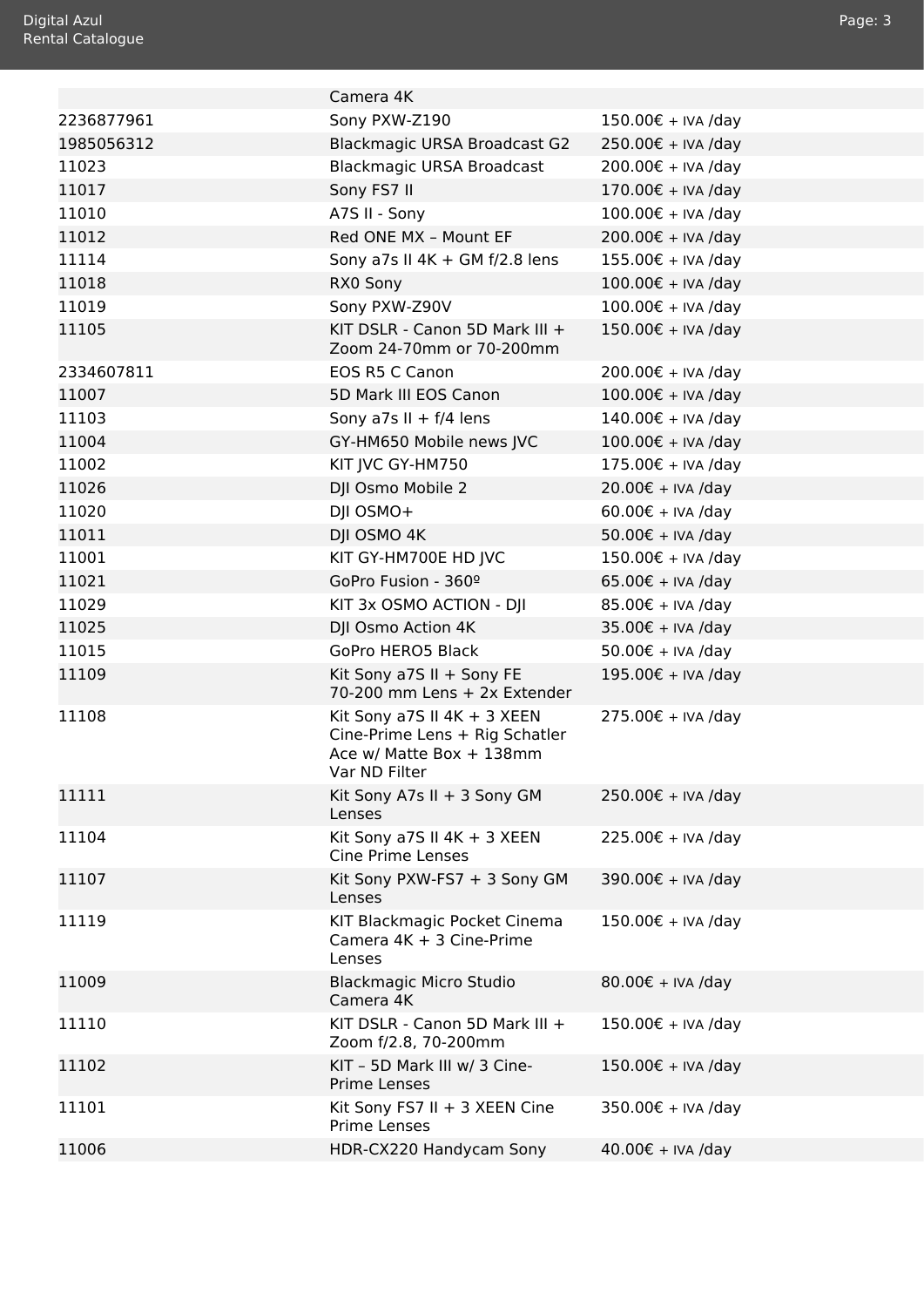### **LENSES**

#### <span id="page-4-1"></span><span id="page-4-0"></span>**Lens Cine-Prime EF XEEN, Zoom lens, Sony G-Master line, adapters, ND filters, Matte Box's, Follow Focus**

Check out our site to choose the lens that best matches your production and see all the accessories that you can rent together, as well as the Equipment kits already made to fit a whole range of projects.

| <b>SKU</b> | <b>Product</b>                                                           | <b>Price</b>                |
|------------|--------------------------------------------------------------------------|-----------------------------|
| 14077      | Kit 6x Canon EF CN-E Cinema<br>Prime Lens (14, 24, 35, 50, 85,<br>135mm) | 350.00€ + IVA /day          |
| 14076      | Kit 3x Canon EF CN-E Cinema<br>Prime Lens (14, 24, 35, 50, 85,<br>135mm) | 200.00€ + IVA /day          |
| 14070      | CN-E14mm T3.1 L F - Canon<br>Cine Prime Lens - EF                        | $85.00€ + IVA$ /day         |
| 14071      | CN-E24mm T1.5 L F - Canon<br>Cine Prime Lens - EF                        | 85.00€ + IVA /day           |
| 14072      | CN-E35mm T1.5 L F - Canon<br>Cine Prime Lens - EF                        | $85.00€ + IVA$ /day         |
| 14073      | CN-E50mm T1.5 L F - Canon<br>Cine Prime Lens - EF                        | 85.00€ + IVA /day           |
| 14074      | CN-E85mm T1.3 L F - Canon<br>Cine Prime Lens - EF                        | $85.00€ + IVA$ /day         |
| 14075      | CN-E135mm T2.2 L F - Canon<br>Cine Prime Lens - EF                       | $85.00€ + IVA$ /day         |
| 1467616492 | KIT 5 Zeiss CP.3 Prime Lenses                                            | 275.00€ + IVA /day          |
| 1467614008 | KIT 3 Zeiss CP.3 Prime Lenses                                            | 175.00€ + IVA /day          |
| 1453920654 | 25mm T2.1 ZEISS CP.3<br>Compact Prime Lens EF ou PL<br>Mount             | 75.00€ + IVA /day           |
| 1453921946 | 35mm T2.1 ZEISS CP.3<br>Compact Prime Lens EF ou PL<br>Mount             | 75.00€ + IVA /day           |
| 1453919912 | 50mm T2.1 ZEISS CP.3<br>Compact Prime Lens EF ou PL<br>Mount             | 75.00€ + IVA /day           |
| 1453922634 | 85mm T2.1 ZEISS CP.3<br>Compact Prime Lens EF ou PL<br>Mount             | 75.00€ + IVA /day           |
| 1453921217 | 100mm T2.1 ZEISS CP.3<br>Compact Prime Lens EF ou PL<br>Mount            | 75.00€ + IVA /day           |
| 14020      | XEEN 20mm T1.9 Cine Prime<br>Lens - EF Mount                             | $60.00 \epsilon$ + IVA /day |
| 14052      | Kit 6 XEEN Cine Prime Lenses -<br><b>EF Mount</b>                        | 250.00€ + IVA /day          |
| 14051      | Kit 3 XEEN Cine Prime Lenses -<br>EF Mount                               | 150.00€ + IVA /day          |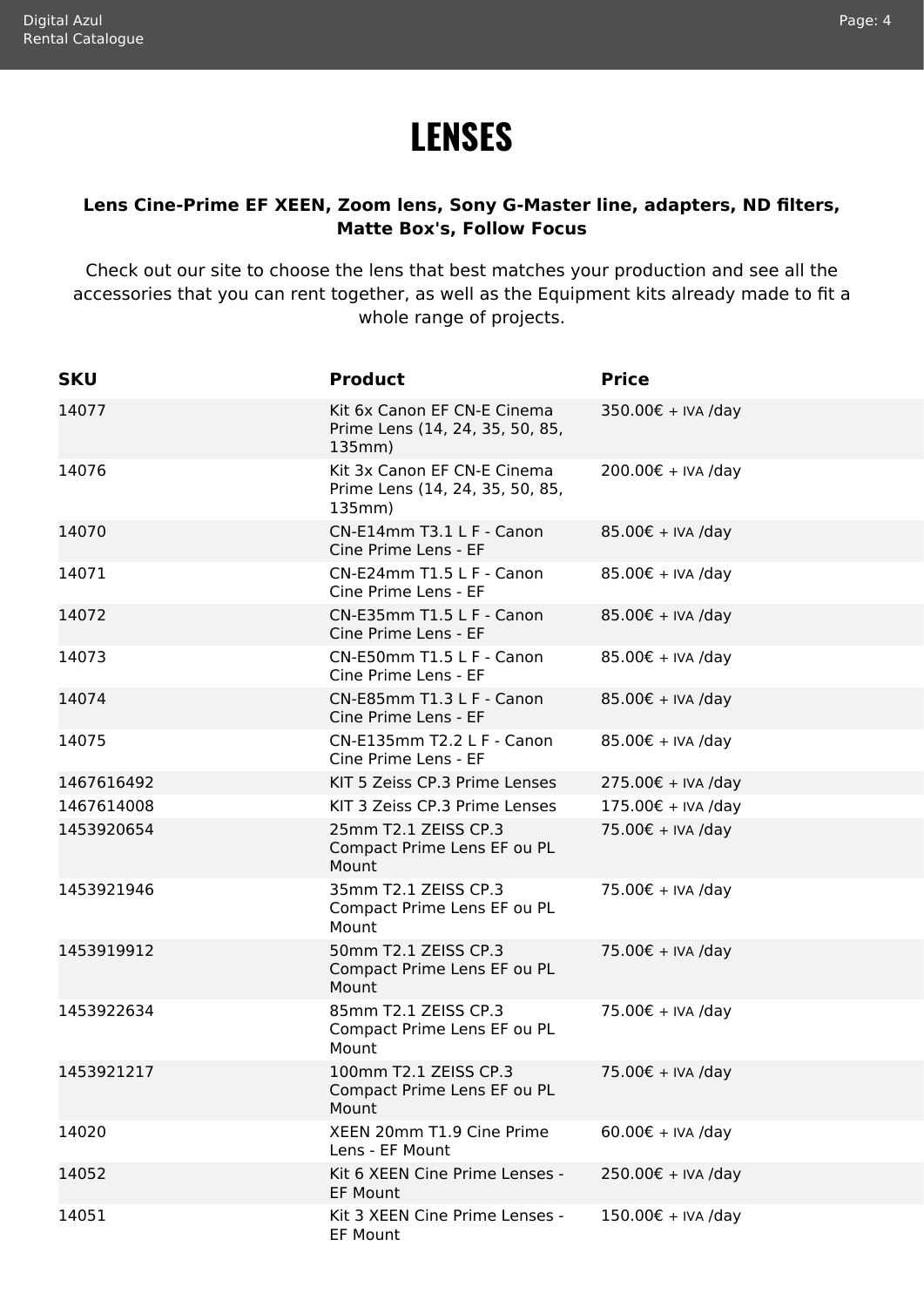<span id="page-5-0"></span>

| 14029      | 14mm T3.1 XEEN Cine Prime<br>Lens - EF Mount                 | $60.00€ + IVA$ /day         |
|------------|--------------------------------------------------------------|-----------------------------|
| 14017      | XEEN 24mm T1.5 Cine Prime<br>Lens - EF Mount                 | $60.00 \epsilon$ + IVA /day |
| 14021      | XEEN 35mm T1.5 Cine Prime<br>Lens - EF Mount                 | $60.00 \epsilon$ + IVA /day |
| 14016      | XEEN 50mm T1.5 Cine Prime<br>Lens - EF Mount                 | 60.00€ + IVA /day           |
| 14015      | XEEN 85mm T1.5 Cine Prime<br>Lens - EF Mount                 | $60.00 \epsilon$ + IVA /day |
| 14082      | 50MM F1.8 Anamorphic 1.33x -<br>SIRUI - MFT Lens             | $60.00 \epsilon$ + IVA /day |
| 14081      | 35mm F1.8 Anamorphic 1.33x -<br><b>SIRUI - MFT Lens</b>      | $60.00 \epsilon$ + IVA /day |
| 14027      | 18-110mm f/4 G OSS Lens E PZ<br>(SELP 18110G) Sony - E mount | 95.00€ + IVA /day           |
| 14080      | 24mm F2.8 Anamorphic 1.33x -<br>SIRUI - MFT Lens             | $60.00 \epsilon$ + IVA /day |
| 14022      | XEEN 135mm T2.2 Cine Prime<br>Lens - EF Mount                | $60.00 \epsilon$ + IVA /day |
| N/A        | 28-135mm f/4 (SEL-28135G)<br>Sony - E Mount                  | 95.00€ + IVA /day           |
| 14018      | 70-200mm f/2.8 GM FE Sony - E<br>mount                       | $80.00€ + IVA$ /day         |
| N/A        | EF 24-70mm f/2.8L II USM<br>Canon - Mount EF                 | $60.00 \epsilon$ + IVA /day |
| 14023      | 70-200mm f/2.8 L IS II - USM<br>Canon - EF                   | $60.00€ + IVA$ /day         |
| 2334559089 | Canon 70-200mm f/2.8 L IS<br><b>USM Lens - RF</b>            | $60.00 \epsilon$ + IVA /day |
| 2334536866 | Canon 24-70mm f/2.8 L IS USM<br>Lens - RF                    | $60.00 \epsilon$ + IVA /day |
| 2334566559 | Canon 15-35mm f/2.8 L IS USM<br>Lens - RF                    | $60.00 \epsilon$ + IVA /day |
| 14026      | EF 16-35mm f/2.8L III USM<br>Canon - Mount EF                | $60.00€ + IVA$ /day         |
| 14024      | 16-35mm f/2.8 FE G Master<br>Series GM Sony - E mount        | 70.00€ + IVA /day           |
| 14014      | 24-70mm f/2.8 GM FE Sony - E<br>Mount                        | 70.00€ + IVA /day           |
| N/A        | 140-400mm f/5.6* Sony - E<br>Mount                           | 100.00€ + IVA /day          |
| 14053      | Kit 6 Lentes Prime para Cinema<br>Digital - Mount EF         | 120.00€ + IVA /day          |
| 14050      | Kit 3 Lentes Prime para Cinema<br>Digital - Mount EF         | $65.00€ + IVA$ /day         |
| 14065      | Kit 6 Lentes Prime para Cinema<br>Digital - MFT              | 120.00€ + IVA /day          |
| 1373229334 | 50mm F1.2 GM SONY E-MOUNT                                    | 75.00€ + IVA /day           |
| 1463382455 | KIT 3X OBJECTIVAS Sony FE E-<br>MOUNT [24, 40, 50MM]         | $60.00 \epsilon$ + IVA /day |
| 1373229321 | 40mm F2.5 G SONY FE E-<br><b>MOUNT</b>                       | $30.00 \epsilon$ + IVA /day |
| 1666548452 | Olympus M.Zuiko Digital ED<br>7-14mm f/2.8 PRO Lens          | 50.00€ + IVA /day           |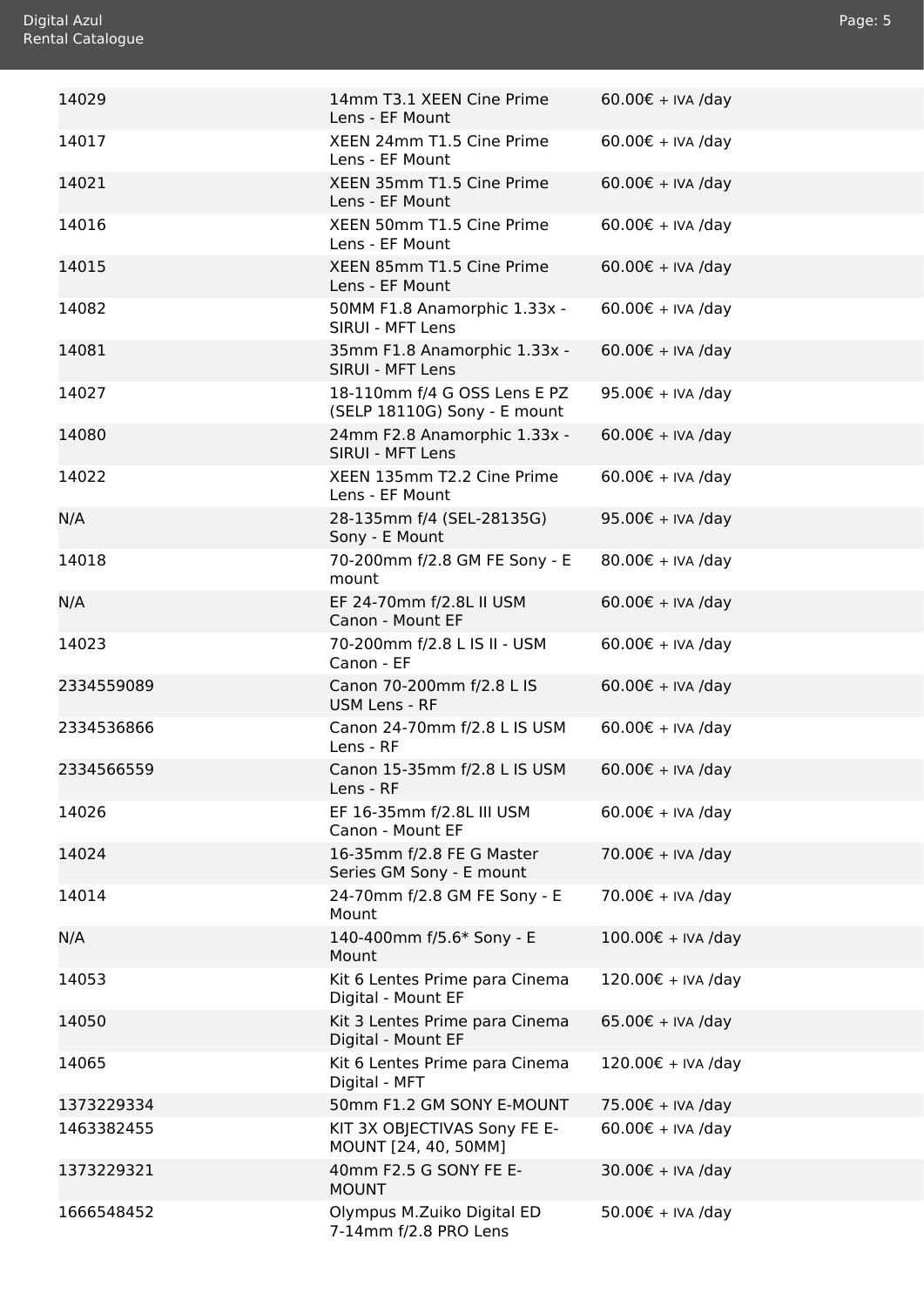<span id="page-6-0"></span>

| 1550681336 | 8mm F3.5 UMC Fish-Eye CS II                                    | 50.00€ + IVA /day           |
|------------|----------------------------------------------------------------|-----------------------------|
| 1373229326 | 50mm F2.5 G Sony FE E-<br><b>MOUNT</b>                         | $30.00 \epsilon$ + IVA /day |
| 1373229317 | 24mm F2.8 G Sony FE E-<br><b>MOUNT</b>                         | $30.00 \epsilon$ + IVA /day |
| 1373229329 | 50mm F1.8 SONY FE E-MOUNT                                      | 15.00€ + IVA /day           |
| 14001      | 14mm T3.1 Cine Lens - Mount<br>EF                              | 25.00€ + IVA /day           |
| 14002      | 24mm T1.5 Cine Lens para<br>Canon EF                           | $25.00€ + IVA$ /day         |
| 14003      | 35mm T1.5 Cine Lens para<br>Canon EF                           | $25.00€ + IVA$ /day         |
| 14007      | 50mm T1.5 Cine Lens para<br>Canon EF                           | $25.00€ + IVA$ /day         |
| 14066      | Kit 3 Lentes Prime para Cinema<br>Digital - MFT                | $65.00€ + IVA$ /day         |
| 14004      | 85mm T1.5 Cine Lens para<br>Canon EF                           | $25.00€ + IVA$ /day         |
| 14005      | 100mm T3.1 Macro para Canon<br><b>EF</b>                       | $30.00€ + IVA$ /day         |
| 14059      | 7.5mm T3.8 Cine Lens UMC<br>Fish-eye - MFT                     | $25.00€ + IVA$ /day         |
| 14060      | 14mm T3.1 Cine Lens (Crop<br><b>BMPCC 4K: 28mm) - MFT</b>      | 25.00€ + IVA /day           |
| 14061      | 24mm T1.5 Cine Lens (Crop<br>BMPCC 4K: 48mm) - MFT             | $25.00€ + IVA$ /day         |
| 14062      | 35mm T1.5 Cine Lens (Crop<br><b>BMPCC 4K: 70mm) - MFT</b>      | 25.00€ + IVA /day           |
| 14063      | 50mm T1.5 Cine Lens (Crop<br><b>BMPCC 4K: 100mm) - MFT</b>     | $25.00€ + IVA$ /day         |
| 14079      | 24mm f/14 2X Macro Probe -<br>Laowa - PL Mount                 | 100.00€ + IVA /day          |
| 14064      | 85mm T1.5 Cine Lens (Crop<br><b>BMPCC 4K: 170mm) - MFT</b>     | 25.00€ + IVA /day           |
| 14013      | 16-35mm f/4 Sony Vario-Tessar<br>T* FE ZA OSS - E Mount        | 50.00€ + IVA /day           |
| 14008      | 24-70mm f/4 Sony Vario-Tessar<br>T* FE ZA OSS - E-Mount        | 50.00€ + IVA /day           |
| 1472266544 | 200-600mm F/5.6-6.3 G OSS<br>Lens SONY FE - E MOUNT            | $80.00 \text{E} + IVA$ /day |
| 14009      | 70-200mm f/4 Sony FE G OSS -<br>E Mount                        | $60.00 \epsilon$ + IVA /day |
| 14025      | 20mm f/1.7 G II ASPH Lens<br>Lumix Panasonic - MFT             | 35.00€ + IVA /day           |
| 14010      | 14-42mm f/3.5-5.6 Panasonic<br>Lumix G X Vario - MFT           | $35.00€ + IVA$ /day         |
| 14011      | 45-175mm f/4.0-5.6 Panasonic<br>Lumix ASPH. G X Vario PZ - MFT | 50.00€ + IVA /day           |
| 25003      | KT14x4.5KRSJ HD - Canon - 1/3"                                 | 50.00€ + IVA /day           |
| 1488600784 | Kit 2 Fujinon MK T2.9 Lenses - E<br>Mount (18-55mm e 50-135mm) | 160.00€ + IVA /day          |
| 14083      | Fujinon MK18-55mm T2.9 Lens<br>(Sony E Mount)                  | 100.00€ + IVA /day          |
| 1458227901 | Fujinon MK50-135mm T2.9<br>Lens (Sony E Mount)                 | 100.00€ + IVA /day          |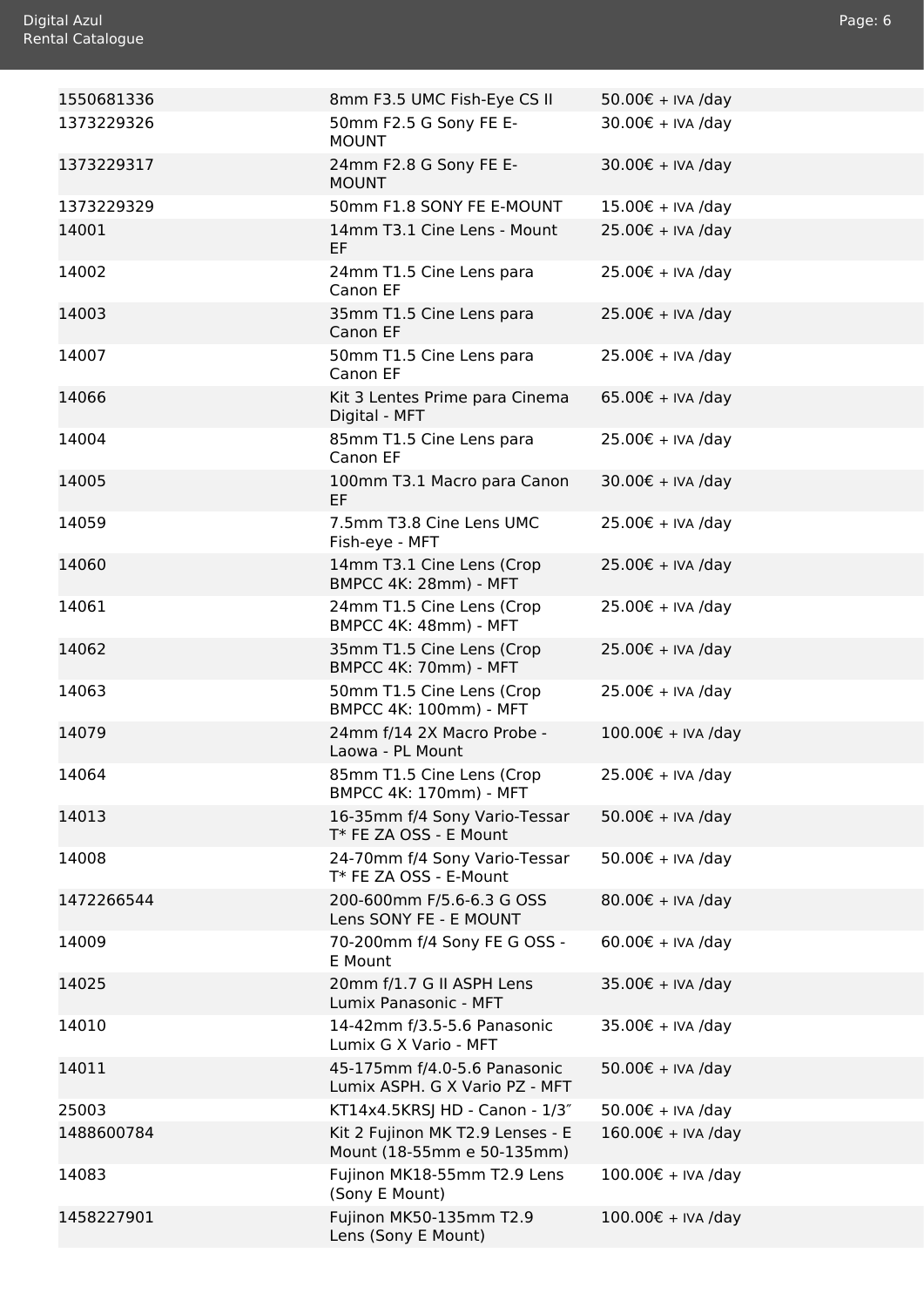<span id="page-7-0"></span>

| 25002 | Th $16x5.5BRMU + Adapt.$<br>WCV-82SC - Fujinon - 1/3"                        | $60.00€ + IVA$ /day         |
|-------|------------------------------------------------------------------------------|-----------------------------|
| 25001 | KT20x5B KRS 20x - Canon -<br>1/3''                                           | 75.00€ + IVA /day           |
| 14054 | XA20sx8.5BERM-K3 - Fujinon -<br>20x Zoom Ratio, 2x Extender<br>2/3"          | 120.00€ + IVA /day          |
| 14067 | Canon YJ13x6BIRS 2/3"<br>ENG/EFP Ultra-Wide Angle Lens                       | 70.00€ + IVA /day           |
| 14314 | Diopter Set Zeiss Master +0.5,<br>$+1, +2$   ø114 MM                         | $60.00 \epsilon$ + IVA /day |
| 14311 | Tiffen 4X5.650 BLACK PRO-<br>MIST 1/2 Filter                                 | $12.50€ + IVA$ /day         |
| 14312 | Tiffen 4X5.650 BLACK PRO-<br>MIST 1/4 Filter                                 | 12.50€ + IVA /day           |
| 14310 | Filtro Tiffen 4X5.650 WTR/WHT<br><b>ULTRA POL LIN</b>                        | $12.50 \epsilon$ + IVA /day |
| N/A   | Kit 3 Tiffen FILTERS 4X5.650<br>WTR/WHT ND.3/ ND.6/ ND.9                     | $30.00 \epsilon$ + IVA /day |
| N/A   | 4X5.650 WTR/WHT ND.3 Tiffen<br><b>FILTER</b>                                 | 12.50€ + IVA /day           |
| N/A   | 4X5.650 WTR/WHT ND.6 Tiffen<br><b>FILTER</b>                                 | $12.50€ + IVA$ /day         |
| 14308 | 4X5.650 WTR/WHT ND.9 Tiffen<br><b>FILTER</b>                                 | 12.50€ + IVA /day           |
| 14313 | <b>Filtro Clear Premium Coated</b><br>Tiffen 4 x 5.65"                       | $6.00 \epsilon$ + IVA /day  |
| 14304 | Tiffen 77mm Variable Neutral<br><b>Density Filter</b>                        | $5.00 \epsilon$ + IVA /day  |
| 14309 | Filtro Tiffen 138 Variable ND -<br>Matte Box Mount                           | $30.00 \text{E}$ + IVA /day |
| 14306 | Cokin 82mm Pure Harmonie<br>Ultra Slim Variable NDX Round<br>Screw-On Filter | $10.00 \text{E}$ + IVA /day |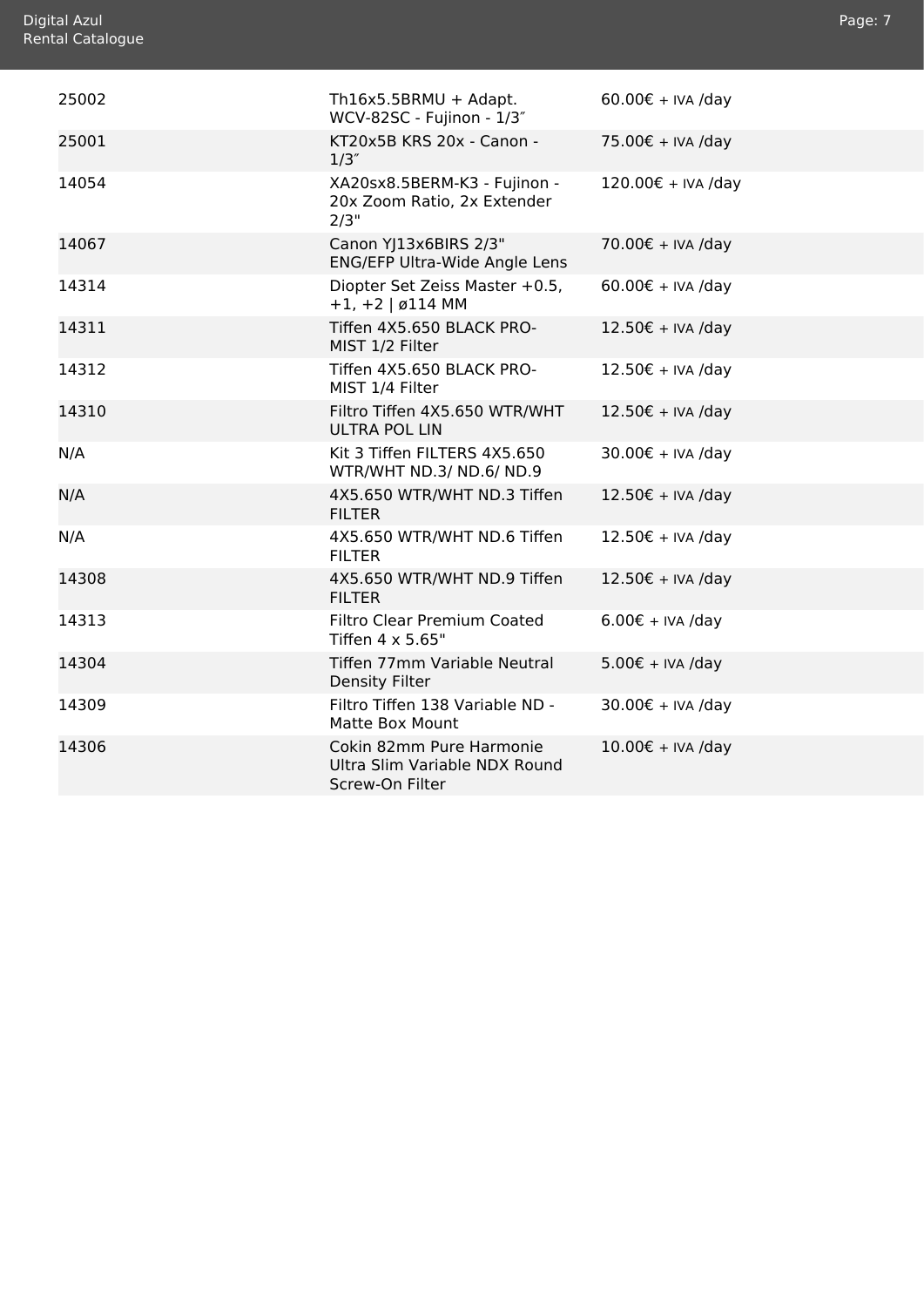### **STABILIZERS**

#### <span id="page-8-1"></span>**DJI Ronin 2, DJI Ronin RS 2 PRO, DJI Ronin M, DJI Ronin S, Easyrigs**

<span id="page-8-0"></span>We have many camera stabilizers designed to hold the majority of cameras to prevent or compensate for unwanted movement.

| <b>SKU</b> | <b>Product</b>                                     | <b>Price</b>       |
|------------|----------------------------------------------------|--------------------|
| 17015      | DJI Ronin M                                        | 75.00€ + IVA /day  |
| 17037      | DJI RS 2 PRO                                       | 130.00€ + IVA /day |
| 17022      | DJI Ronin-S                                        | 75.00€ + IVA /day  |
| 17008      | DJI Ronin 2 + Easyrig 5 Vario c/<br>Serene         | 350.00€ + IVA /day |
| 17030      | Easyrig 5 Vario + Gimbal Vest<br>+ Flowcine Serene | 180.00€ + IVA /day |
| 17013      | Easyrig Minimax - 4.4 to 15.4 lb                   | 50.00€ + IVA /day  |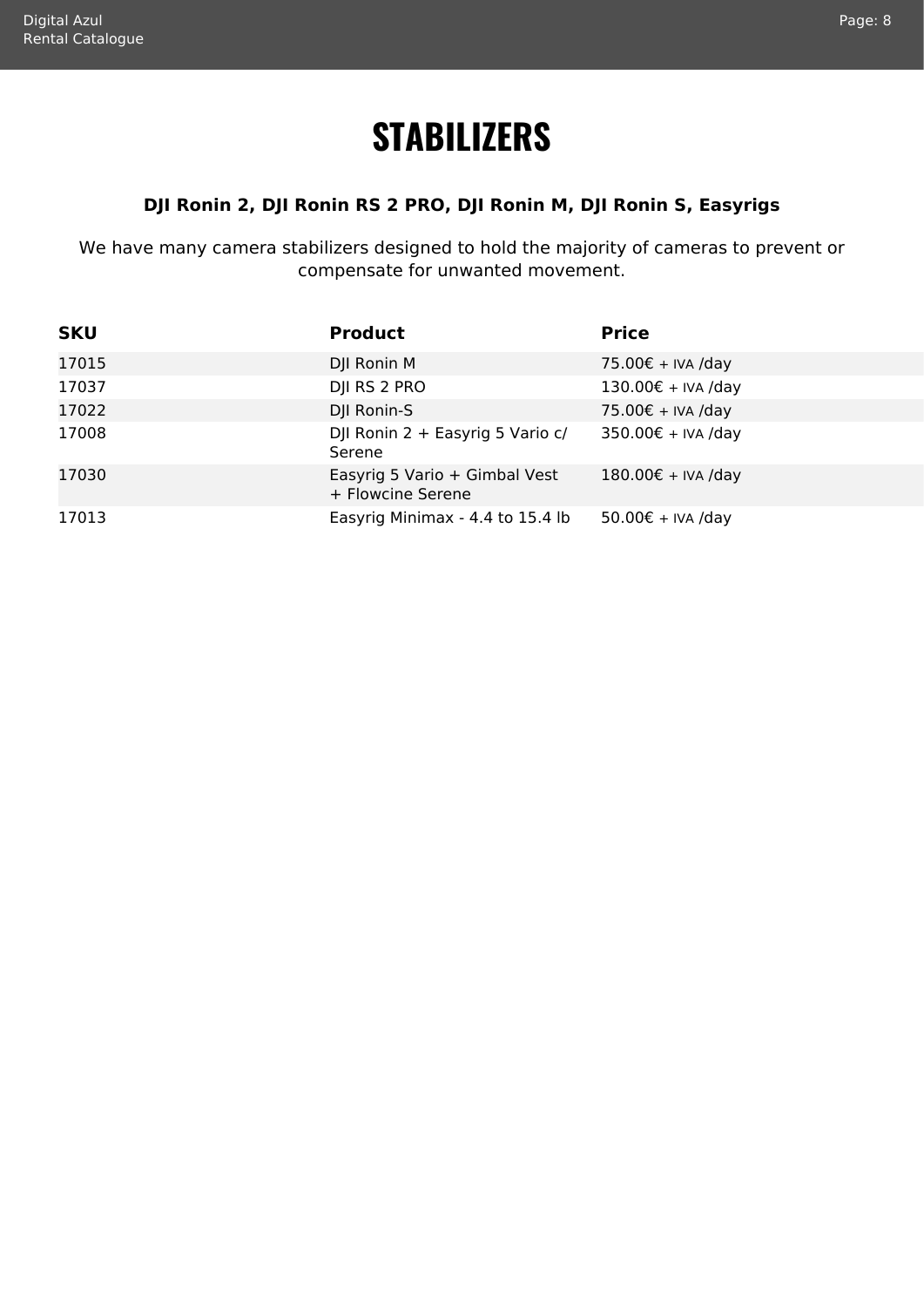### **MULTI CAMERA SERVICE 4K**

#### <span id="page-9-1"></span><span id="page-9-0"></span>**We have solutions for the most diverse types of multi-camera production**

We have a vast array of HD and 4K cameras, mixers, recorders, Intercom and cabling to put cameras at great distances. Our technical team have full experience in working at events, shows and locations from north to south of Portugal in the most diverse types of production. At the same time, we have signal converters that solve every situation that can happens and we have too, communication systems and wireless video transmitters

| <b>SKU</b> | <b>Product</b>                       | <b>Price</b>          |
|------------|--------------------------------------|-----------------------|
| N/A        | Kit Multi Camera 4K - Fs7 II         | Price on request      |
| 13999      | Produção Multicâmara<br>Broadcast 4K | Price on request /day |
| N/A        | ATEM Television Studio pro 4k        | Price on request /day |
| 1373229313 | <b>ATEM Mini Pro</b>                 | 100.00€ + IVA /day    |
| 13009      | ATEM Television Studio pro 4k        | Price on request /day |
| 13005      | ATEM 1 M/E Broadcast Panel           | Price on request      |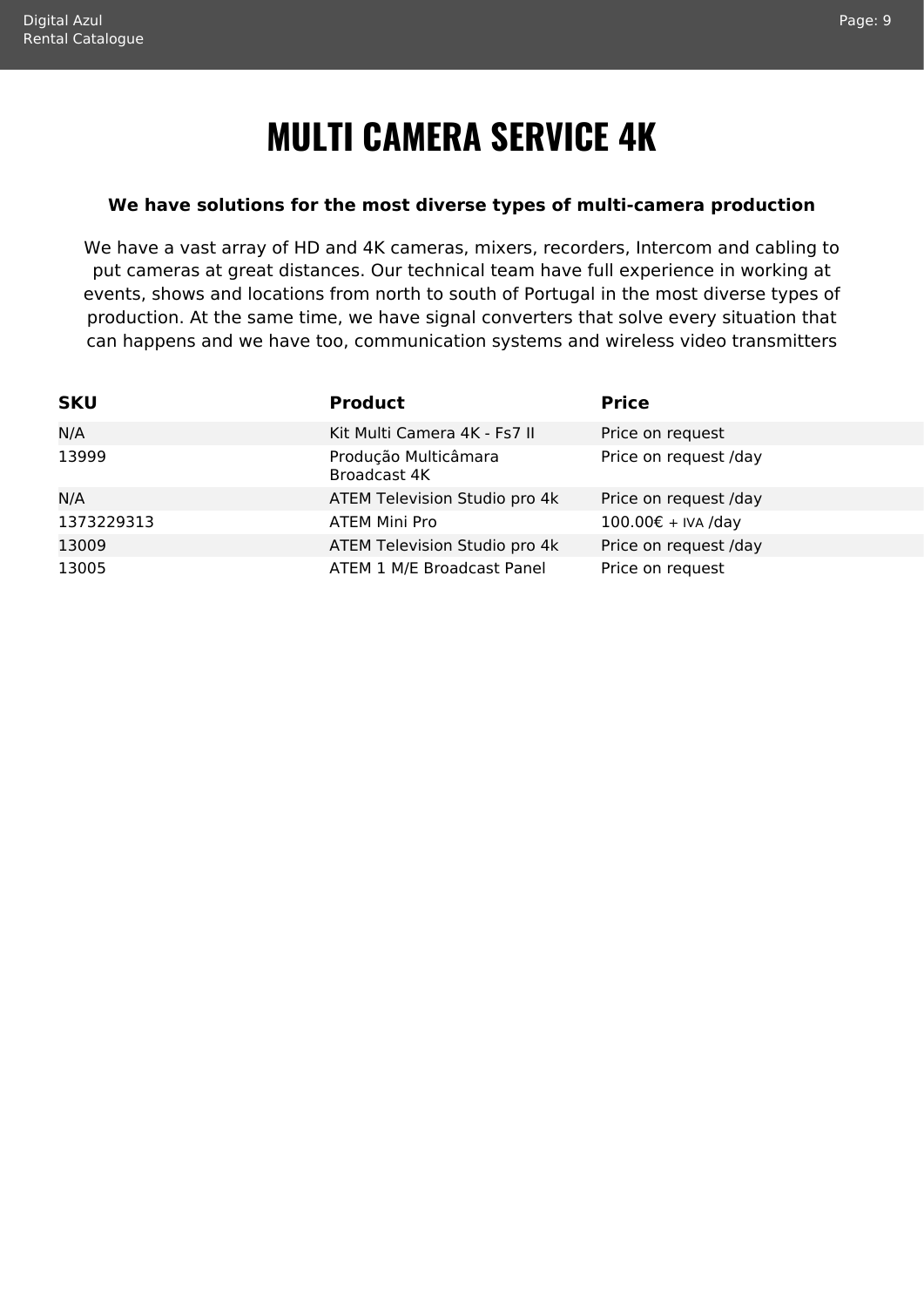### **REMOTE PRODUCTION**

<span id="page-10-1"></span>Broadcast your live video to and from any device, to any size audience.

<span id="page-10-0"></span>

| <b>SKU</b>   | <b>Product</b>                                                | <b>Price</b>          |
|--------------|---------------------------------------------------------------|-----------------------|
| 1944432891-1 | Sala de Produção Remota                                       | Price on request /day |
| 1944432891   | SONY CBK-WA100                                                | Price on request /day |
| 1939362232   | <b>SONY Network RX Station</b>                                | Price on request /day |
| 29006-1-1    | LU2000 Servidor de Recepção<br>de 1 canal HD - LiveU          | 270.00€ + IVA /day    |
| 29006-1      | LU4000 Servidor de Recepção:<br>4x Canais HD ou 1x 4K - LiveU | 400.00€ + IVA /day    |
| 29006-2      | Mochila de Transmissão TUV<br><b>ONE</b>                      | 450.00€ + IVA /day    |
| 29006        | LiveU - LU300 HEVC                                            | 350.00€ + IVA /day    |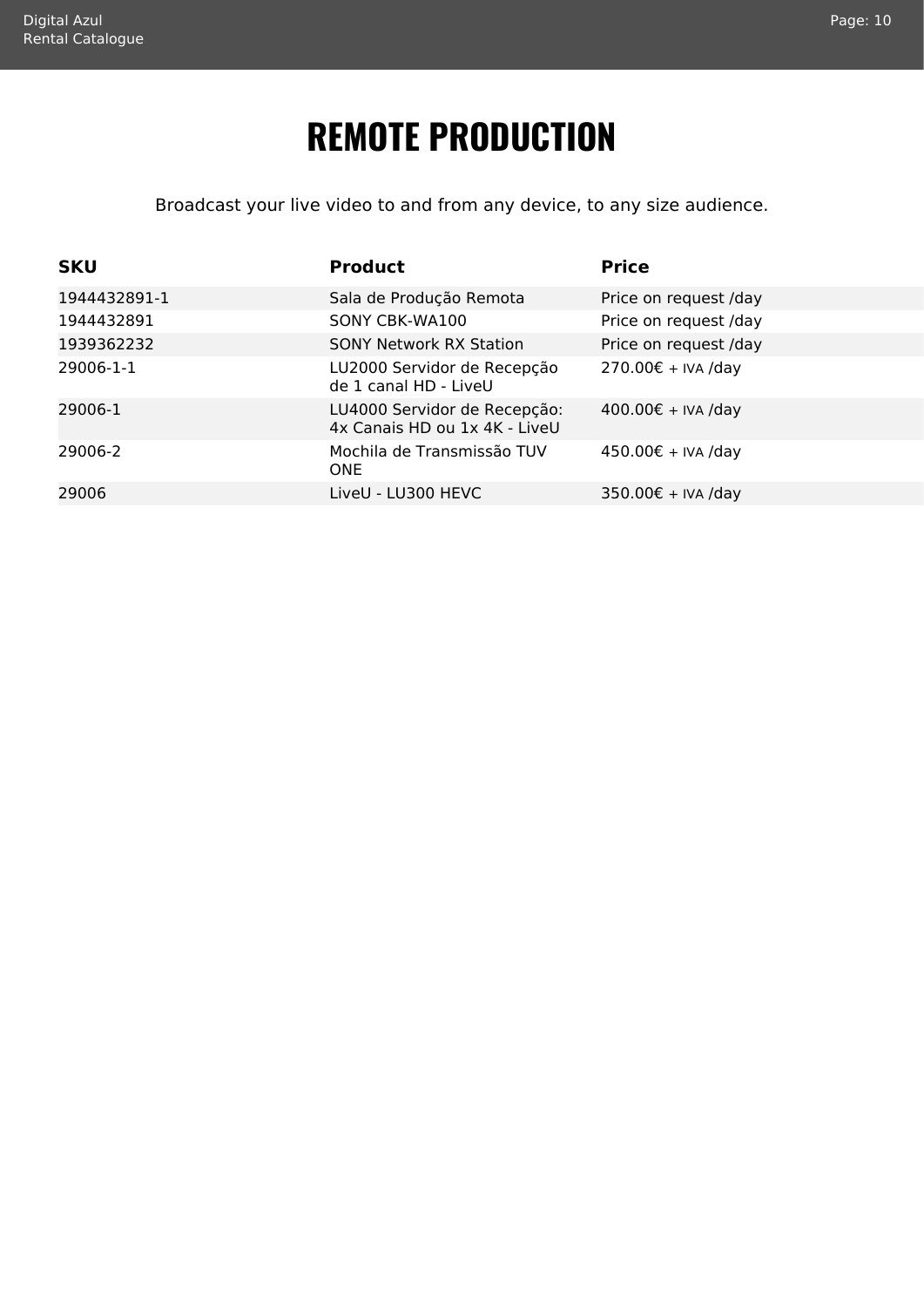### **HIGH SPEED CAMERAS**

#### <span id="page-11-1"></span>**Capture the poetry within a moment with our high speed cameras**

<span id="page-11-0"></span>High-speed cameras – like the Phantom – can capture thousands of frames per second, allowing us to see once-noticeable changes in motion over a longer period of time with truly sweeping effects. Food and other objects are perceived in a whole new and different way – smooth, organic, glamorous and appetizing.

| <b>SKU</b> | <b>Product</b>                                  | <b>Price</b>       |
|------------|-------------------------------------------------|--------------------|
| 12004      | FREEFLY WAVE 4K High Speed<br>Camera w/Operator | 950.00€ + IVA /day |
| 12003      | Phantom Flex 4K (64Gb) +<br>Operator            | Price on request   |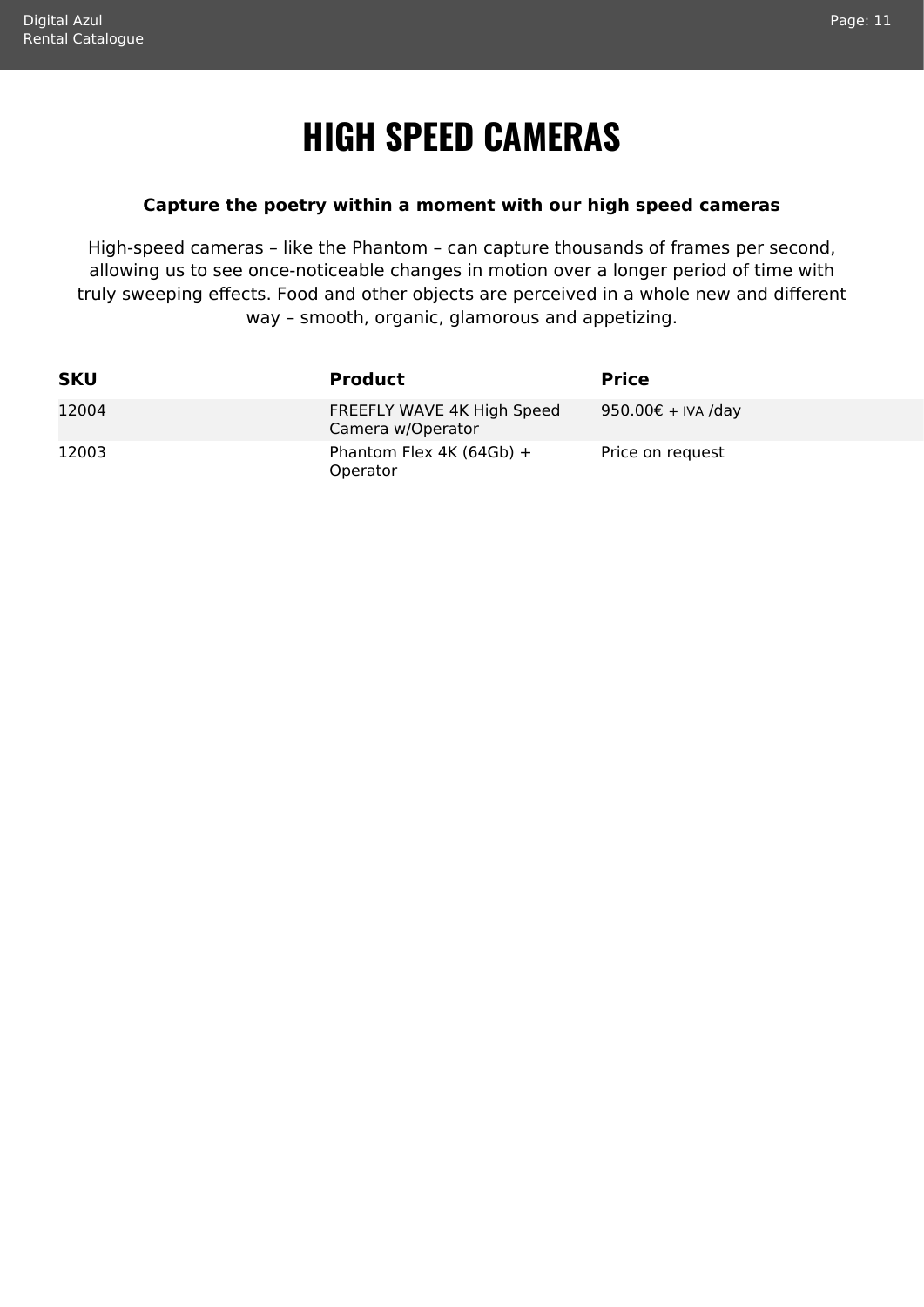### **LIGHTING**

#### <span id="page-12-1"></span><span id="page-12-0"></span>**We have indoor and outdoor lighting kits for various production scales as well as a large set of tripods and Grips and Softboxs**

Depending on the type of production and preference, you can opt for tungsten, or fluorescent, or LED lighting kits. We have several sets of projectors and Softbox's to help you control the light.

| <b>SKU</b> | <b>Product</b>                                                                                 | <b>Price</b>                |
|------------|------------------------------------------------------------------------------------------------|-----------------------------|
| 18025      | Kit Arri SkyPanel S60-C +<br>Softbox + Snapgrid                                                | 150.00€ + IVA /day          |
| 18103      | Kit SkyPanel + Chinese Ball +<br>Tripod + Arm $(3m)$                                           | 260.00€ + IVA /day          |
| 18021      | Arri L7-C LED Fresnel                                                                          | 100.00€ + IVA /day          |
| 18013      | LED Fresnel 1300                                                                               | $80.00 \epsilon + IVA$ /day |
| 1463017509 | Aputure Light Storm LS 60x Bi-<br>Color LED Light                                              | 25.00€ + IVA /day           |
| 18119      | Kit Aputure Light Storm C300d<br>Mark II LED Light                                             | 100.00€ + IVA /day          |
| 18122      | Kit Aputure LS 600d Pro Light<br>Storm Daylight LED Light (V-<br>Mount)                        | 150.00€ + IVA /day          |
| 2843058067 | Kit Aputure 600c Pro LED Light<br>(V-Mount)                                                    | Price on request /day       |
| 18007      | Lupo Superpanel Dual Color                                                                     | $60.00 \epsilon$ + IVA /day |
| 18008      | Lupo Superpanel Full Color 30<br><b>RGBW</b>                                                   | 80.00€ + IVA /day           |
| 18009      | Lupo Superpanel DMX Dual<br>Color <sub>60</sub>                                                | 100.00€ + IVA /day          |
| 2060621348 | Astera Set of 4 Titan Tubes                                                                    | 135.00€ + IVA /day          |
| 2060621718 | Astera Set of 6 Titan Tubes                                                                    | 200.00€ + IVA /day          |
| 18124      | Astera Set of 8 Titan Tubes                                                                    | 290.00€ + IVA /day          |
| 18123      | Aputure Accent B7c 8 - Light<br>Kit                                                            | $60.00 \epsilon$ + IVA /day |
| 18109      | 4FT Bendable 100W Bi-Color<br><b>LED Lighting Panel</b>                                        | 50.00€ + IVA /day           |
| 1832511108 | Flexible SMD LED Light                                                                         | $50.00 \epsilon + IVA$ /day |
| 18016      | Kino Flo TRUE MATCH® 4<br>Lâmpadas 1,2m (4Bank 4ft.) Kit<br>2 projectores luz fria             | 100.00€ + IVA /day          |
| 18015      | Kino Flo TRUE MATCH <sup>®</sup> 4<br>Lâmpadas 0,6m (4Bank 2ft.) Kit<br>2 projectores luz fria | $60.00€ + IVA$ /day         |
| 18104      | KIT 3x Dedolight 150W                                                                          | $60.00 \epsilon$ + IVA /day |
| 18010      | Rotolight Neo c/ Filtros, Softbox<br>e Snapgrid                                                | 30.00€ + IVA /day           |
| 18026      | Manfrotto SPECTRA2 LED Light                                                                   | 15.00€ + IVA /day           |
| 18112      | Light Mixer DMX-M3 + 6x LED<br>Bar-12 RGBW                                                     | 100.00€ + IVA /day          |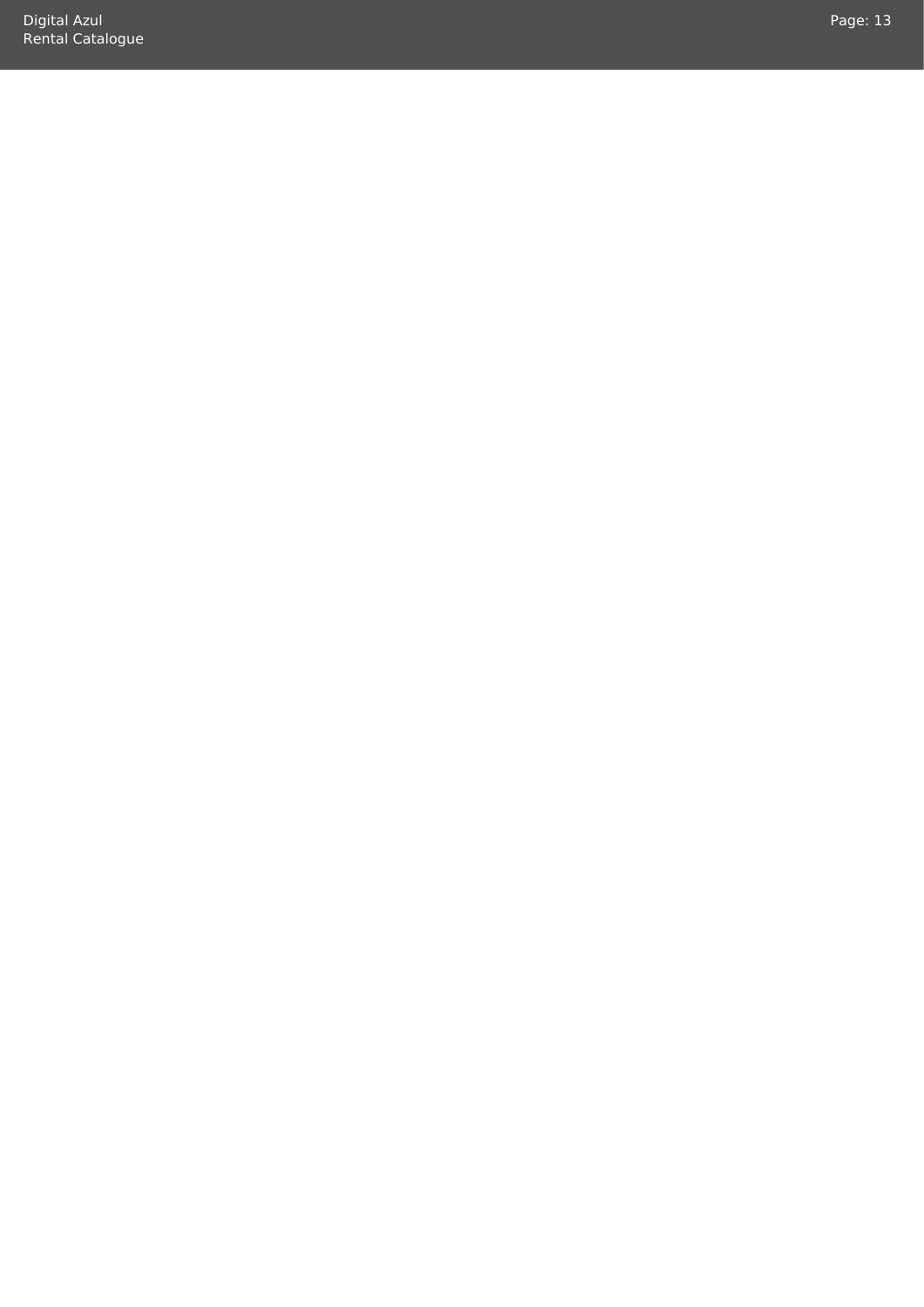### **LIGHTING TRIPODS & GRIPS**

#### **Large set of tripods, grips and other lighting accessories**

<span id="page-14-1"></span><span id="page-14-0"></span>You can rent in addition to lights, tripods, magic arms, claws, kneecaps, frames, sandbags, elephant boxes and paganinis.

| <b>SKU</b>   | <b>Product</b>                                                 | <b>Price</b>                |
|--------------|----------------------------------------------------------------|-----------------------------|
| 18110        | Adapter Snapgrid/Snapbag Arri<br>for Skypanel S60              | $40.00€ + IVA$ /day         |
| 18102        | Chinese ball - DoPchoice<br>Snapbag Lantern 3'                 | 50.00€ + IVA /day           |
| 2407132229   | Aputure Light Dome Mini II                                     | 20.00€ + IVA /day           |
| 17016        | Elephant Boxes / 3 Tabelas                                     | 15.00€ + IVA /day           |
| 18114        | Aputure Space Light                                            | 10.00€ + IVA /day           |
| 18115        | Aputure Light Dome II                                          | 25.00€ + IVA /day           |
| 18117        | Aputure Lantern Softbox                                        | 20.00€ + IVA /day           |
| 1563284377   | AsteraBox ART7 CRMX<br><b>Transmitter Box</b>                  | 25.00€ + IVA /day           |
| 1501766131   | Aputure F10 Fresnel                                            | 20.00€ + IVA /day           |
| 18116        | Aputure Fresnel 2X Attachment                                  | 15.00€ + IVA /day           |
| 2208402132   | Frame 300 $\times$ 300cm (10 $\times$ 10')                     | 45.00€ + IVA /day           |
| 2256179734-2 | Kit Difusor / Reflector 2 x 2m<br>$(6, 6 \times 6, 6')$        | 35.00€ + IVA /day           |
| 2256179734   | Frame $110 \times 200$ cm (3,6 x<br>6, 6')                     | $30.00 \epsilon$ + IVA /day |
| 2256179734-1 | Kit Difusor / Reflector 1 x 1m<br>$(3,6 \times 3,6')$          | 25.00€ + IVA /day           |
| 26019        | Frame 355 $\times$ 355cm (12 $\times$ 12')                     | 50.00€ + IVA /day           |
| 26022        | Kit Black Flags (Solid Black)                                  | 15.00€ + IVA /day           |
| 26021        | Black Flag (Solid Black) 60 X 90<br>cm (24x36in)               | $7.50\epsilon$ + IVA /day   |
| 26020        | Black Flag (Solid Black) 45 X 60<br>cm (18x24in)               | $5.00\epsilon$ + IVA /day   |
| 2007712417   | Lastolite 3m Chroma Key Green                                  | 100.00€ + IVA /day          |
| 2007699069   | Lastolite Panoramic<br>Background Cover 4m Chroma<br>Key Green | 100.00€ + IVA /day          |
| 18107        | Chroma-Key Backdrop (6 x 3m,<br>Green Screen) w/ Structure     | $100.00€ + IVA /day$        |
| 26018        | Tripod Combo Avenger - 100<br>cm                               | $7.50€ + IVA$ /day          |
| 26017        | Tripod Combo - 300 cm                                          | 10.00€ + IVA /day           |
| 26013        | Tripod Combo Avenger - 450<br>cm                               | $12.50€ + IVA$ /day         |
| 18017        | Kit 2 Tripods C-Stand - 300 cm                                 | 20.00€ + IVA /day           |
| 1786396442   | Combo Light Stand Low Mighty<br>- 170 cm                       | $10.00 \text{E}$ + IVA /day |
| 1786398377   | Combo Light Stand - 240 cm                                     | 10.00€ + IVA /day           |
| 26016        | Tripod C-Stand - 300 cm                                        | 10.00€ + IVA /day           |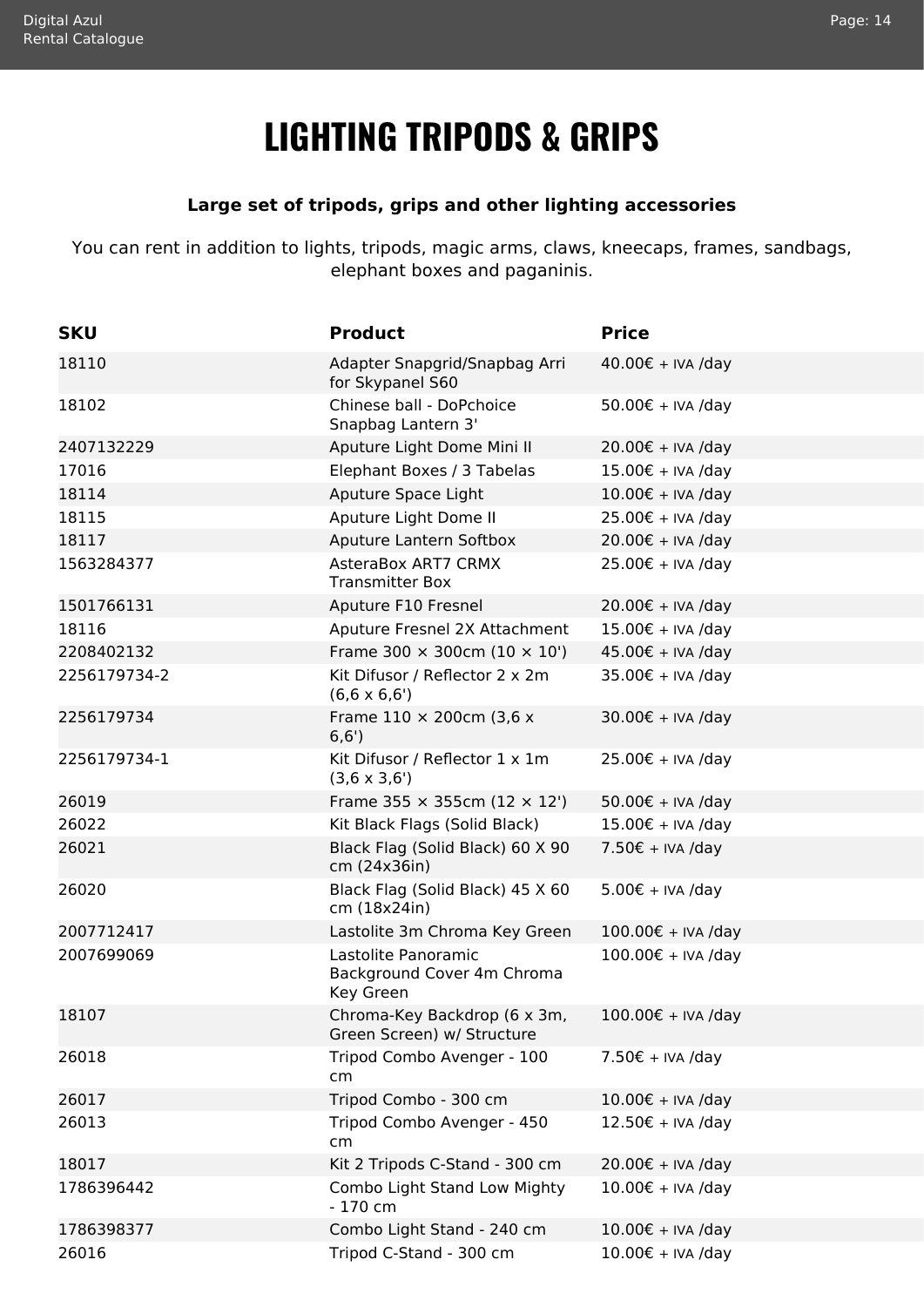<span id="page-15-0"></span>

| 26006 | Tripod C-Stand - 330 cm                                          | $10.00 \epsilon$ + IVA /day |
|-------|------------------------------------------------------------------|-----------------------------|
| 26026 | Manfrotto Master Air-Cushioned<br>Stand 1004BAC - 366 cm         | 7.50€ + IVA /day            |
| 26027 | Manfrotto Mini Compact Air-<br>Cushioned Stand - 210 cm          | $5.00€ + IVA$ /day          |
| 26014 | Avenger Arm with<br>counterweight - 300 cm                       | $15.00€ + IVA$ /day         |
| 26004 | Manfrotto 244 Variable Friction<br>Magic Arm with 2 Super Clamps | $15.00€ + IVA$ /day         |
| 26002 | Manfrotto Nano Clamp                                             | $2.00€ + IVA$ /day          |
| 26003 | Avenger C500 Pelican Gaffer<br>Grip                              | $3.00 \epsilon$ + IVA /day  |
| 26025 | Avenger Jumbo Grip Head 4.5"                                     | $7.00\epsilon$ + IVA /day   |
| 26015 | Manfrotto 035RL Super Clamp                                      | $5.00€ + IVA$ /day          |
| 17017 | Paganinis / Apple Boxes /<br>Cubos de Imagem                     | $15.00€ + IVA$ /day         |
| 26005 | Sandbag 7Kg                                                      | $3.00 \epsilon$ + IVA /day  |
| 26012 | Sandbag 13Kg                                                     | $5.00\epsilon$ + IVA /day   |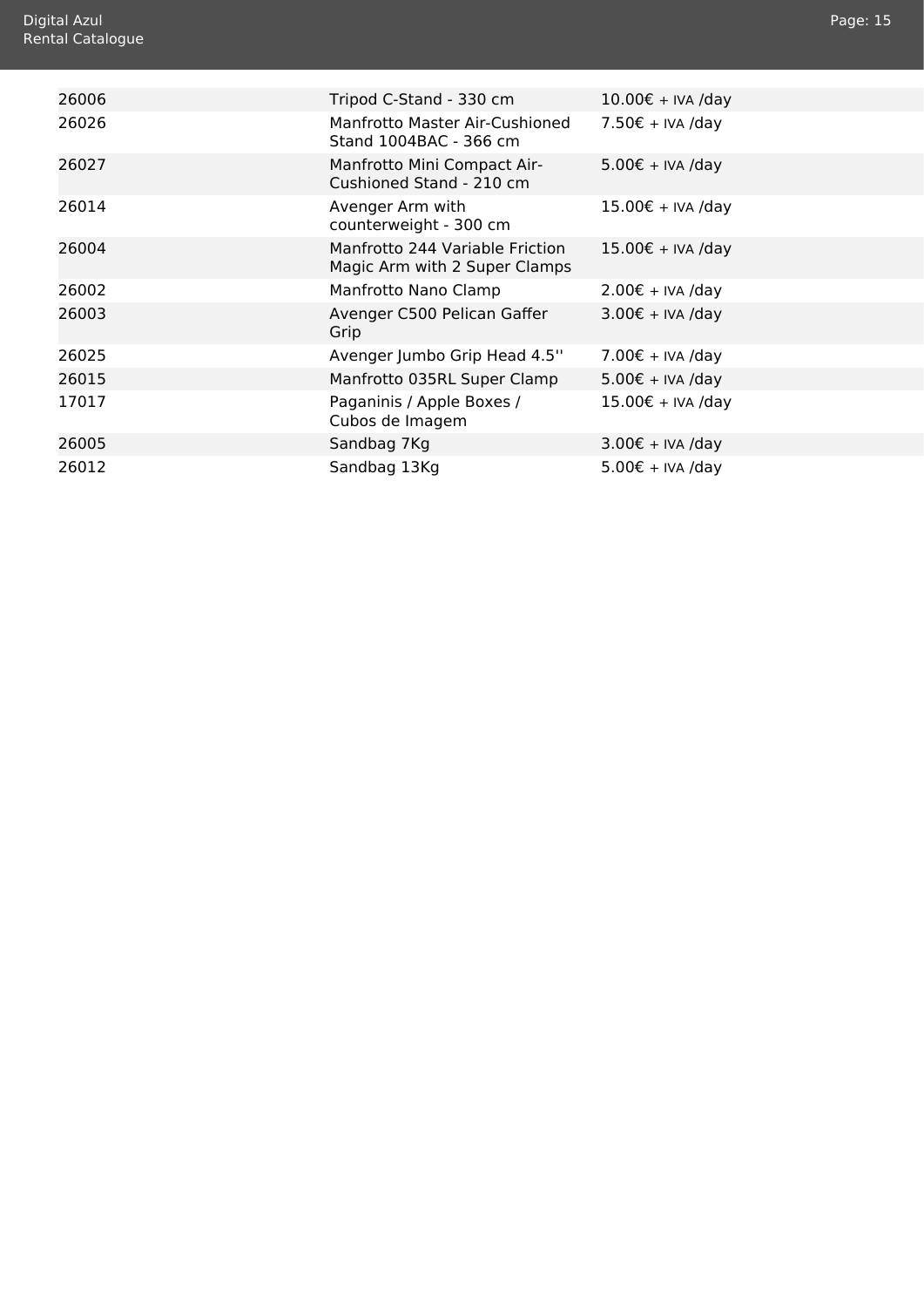### **IMAGE AND SOUND STUDIOS**

#### <span id="page-16-1"></span><span id="page-16-0"></span>**In the heart of Lisboin we have a 70m2 image studio and two sound studios (stereo and surround)**

Our image studio is 70 m2 and is perfectly isolated in terms of sound. It has a green cyclorama, but can be painted with another color of your choice quickly. The studio has a gutter system for white, or black curtain, for the remaining projects. In addition, there is a production support kitchen, a catering area, dressing room, wardrobe and make-up. Digital Azul is at the forefront of interactive media as a provider of audio services to the advertising industry and the broadcast industry. We have 2 sound studios fully equipped for your audio production, be it dubbing, voiceover or song. One of the studios is 5.1 for projects that require recording with this feature.

| <b>SKU</b> | <b>Product</b>                      | <b>Price</b>       |
|------------|-------------------------------------|--------------------|
| 41001      | Film Studio                         | 400.00€ + IVA /day |
| 41004      | Chroma On Location with<br>Lighting | 350.00€ + IVA /day |
| 41002      | Sound Studio 5.1                    | Price on request   |
| 41003      | Sound Studio                        | Price on request   |
| N/A        | <b>Color Grading Studio</b>         | Price on request   |
|            |                                     |                    |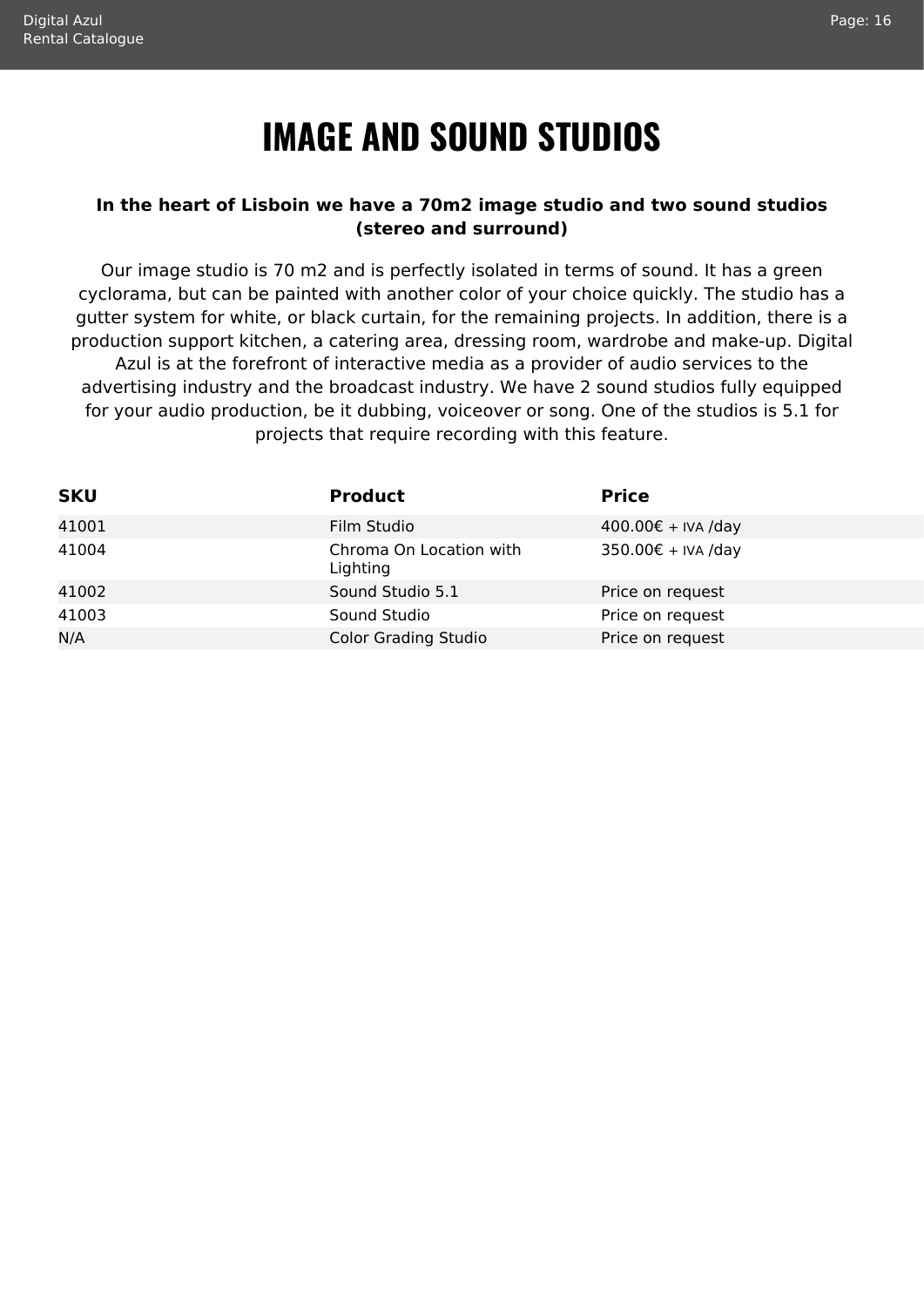#### Page: 17

### **TRIPODS**

#### **O'Connor, Sachtler, Vinten, Manfrotto**

<span id="page-17-1"></span><span id="page-17-0"></span>We have many tripods, pedestals, to support, stabilize or elevate any type of camera in your production.

| <b>SKU</b> | <b>Product</b>                                                                          | <b>Price</b>                |
|------------|-----------------------------------------------------------------------------------------|-----------------------------|
| 17035      | Tripods Kit (Baby + Medium +<br>Big)                                                    | $175.00€ + IVA$ /day        |
| 17028      | Tripé O'Connor Cine HD c/<br>Cabeça O'Connor Ultimate<br>2560                           | 150.00€ + IVA /day          |
| 17024      | E-image AT-7602A Aluminmum<br>100mm Tripod                                              | 50.00€ + IVA /day           |
| 17012      | Tripé Sachtler Ace M Fluid Head                                                         | 25.00€ + IVA /day           |
| 1847393444 | Camgear V10 GS CF Tripod                                                                | 75.00€ + IVA /day           |
| 1846218711 | Sachtler Ace Tripod XL MS AL                                                            | $50.00€ + IVA$ /day         |
| 17025      | Sachtler Ace Tripod XL MS CF                                                            | 50.00€ + IVA /day           |
| 17001      | Sachtler Tripod Video 20 III<br>Fluid Head & Carbon Fiber<br>Tripod System (100mm Ball) | 100.00€ + IVA /day          |
| N/A        | Manfrotto tripod 529b hi-hat                                                            | $15.00€ + IVA$ /day         |
| 2049768896 | Tripé Sachtler Video 25 Plus<br><b>Fluid Heads</b>                                      | $50.00 \epsilon + IVA$ /day |
| N/A        | Manfrotto Vídeo Monopod<br>190cm                                                        | $20.00 \epsilon$ + IVA /day |
| 17003      | Pedestal Sachtler Combi +<br>150mm Video 25 Head                                        | 125.00€ + IVA /day          |
| 17014      | Cabeça de tripé Manfrotto<br>Nitrotech N8                                               | 25.00€ + IVA /day           |
| 17006      | Benro video Monopod 164cm                                                               | $20.00 \epsilon$ + IVA /day |
| 17009      | Manfrotto Tripod 055 + Video<br>Head MVH502AH                                           | $30.00€ + IVA$ /day         |
| 17010-1    | Tripé Manfrotto 190 (146cm) +<br>Cabeça de Vídeo MVH500AH                               | $30.00 \epsilon$ + IVA /day |
| 17010      | Tripé Manfrotto 190 (160cm) +<br>Cabeça de Vídeo MVH500AH                               | $30.00€ + IVA$ /day         |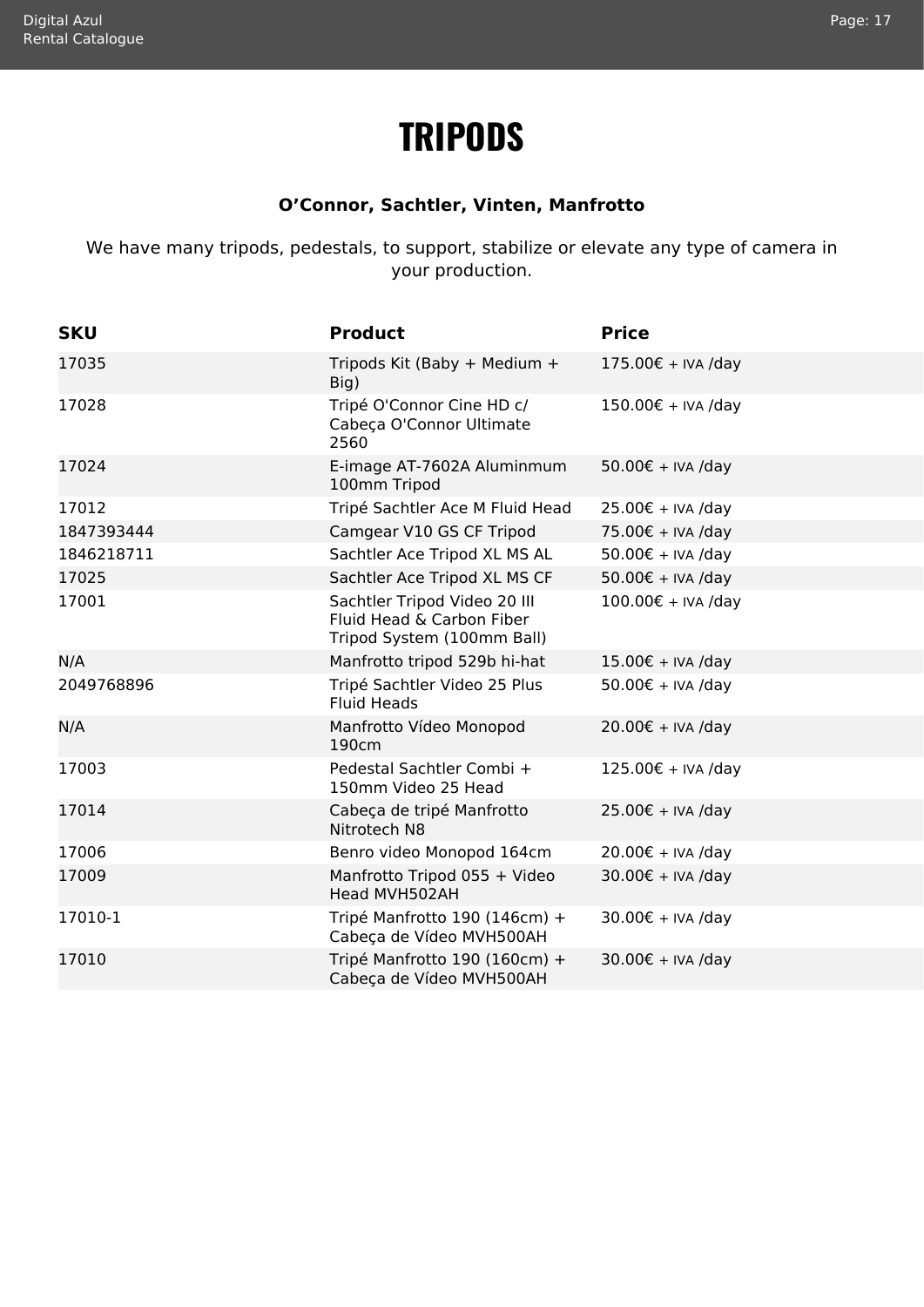### **MONITORS + RECORDERS**

#### **Atomos, Sony, Blackmagic, Lilliput**

<span id="page-18-1"></span><span id="page-18-0"></span>We have several monitors available for your production, whether for viewing, recording, performing, or client monitors.

| <b>SKU</b> | <b>Product</b>                                                                 | <b>Price</b>                |
|------------|--------------------------------------------------------------------------------|-----------------------------|
| 20012      | Atomos Sumo 19" HDR/High<br>Brightness Monitor Recorder 4K                     | 145.00€ + IVA /day          |
| 20015      | Sony LMD-A240 24" LCD<br><b>Production Monitor</b>                             | $110.00€ + IVA$ /day        |
| 20016      | <b>Blackmagic Design URSA</b><br>Studio Viewfinder                             | 90.00€ + IVA /day           |
| 20022      | Monitor Lilliput BM230-12G -<br>23" 4K HDMI 2.0 / 12G-SDI                      | $80.00€ + IVA$ /day         |
| 20013      | Monitor Lilliput FS7 7" 4K<br>HDMI/3G-SDI                                      | $40.00 \epsilon + IVA$ /day |
| 24010      | Atomos Shogun 7 HDR<br>Pro/Cinema Monitor-Recorder-<br>Switcher                | 100.00€ + IVA /day          |
| 1843749620 | Atomos Ninja V+                                                                | 100.00€ + IVA /day          |
| 20014      | Atomos Ninja V 5" 4K HDMI<br><b>Recording Monitor</b>                          | 75.00€ + IVA /day           |
| 29005      | <b>Transmissor Video Wireless</b><br>Teradek Bolt 500                          | 150.00€ + IVA /day          |
| 29004      | Transmissor Video HD Wireless<br>300 m + Director's Monitor                    | $175.00€ + IVA$ /day        |
| 20018      | TV LED 65" 4K UHD - com<br>entrega e montagem (Lisboa)                         | 170.00€ + IVA /day          |
| 24006      | Blackmagic Video Assist 4K 7"                                                  | 100.00€ + IVA /day          |
| 24009      | Blackmagic Video Assist 7" 12G<br><b>HDR</b>                                   | 100.00€ + IVA /day          |
| 20006      | <b>Blackmagic SmartView 4K Ultra</b><br>HD Broadcast Monitor c/ Flight<br>Case | $50.00 \epsilon + IVA$ /day |
| 20002      | Monitor Ikegami HD 21"                                                         | 50.00€ + IVA /day           |
| 24008      | <b>Blackmagic HyperDeck Studio</b><br>Mini                                     | 75.00€ + IVA /day           |
| 24005      | Blackmagic Video Assist 5"                                                     | 50.00€ + IVA /day           |
| 24001      | Blackmagic Hyperdeck Studio                                                    | 75.00€ + IVA /day           |
| 24003      | Atomos Ninja Star                                                              | 45.00€ + IVA /day           |
| 24002      | JVC Leitor e Gravador de<br>Cassetes HDV BR-HD50U                              | 75.00€ + IVA /day           |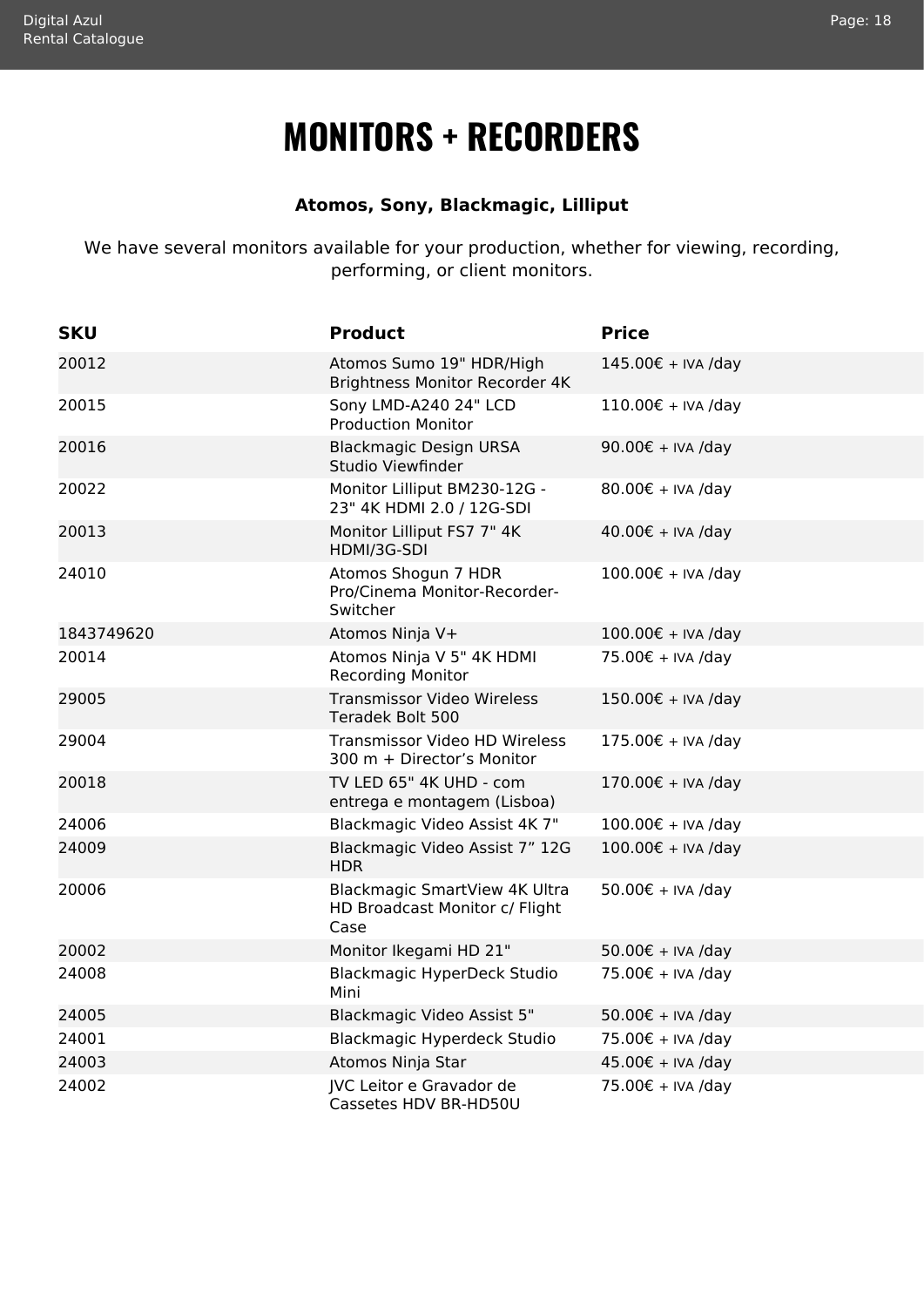### **CAMERA ACCESSORIES**

#### <span id="page-19-1"></span><span id="page-19-0"></span>**Sliders, grips, cranes, easyrigs, gimbal stabilizers, magic arms, matte boxs**

We have a variety of accessory equipment for cameras, which include several Gimbal 3 axis stabilizers, an extensive set of tripods, up to 7 m tall cranes, up to 2 m sliders, Follow Focus Wireless's, several Matte Box's, batteries, Power Bank's and adapters.

| <b>SKU</b> | <b>Product</b>                                                                                | <b>Price</b>                |
|------------|-----------------------------------------------------------------------------------------------|-----------------------------|
| 1451931058 | Viper NT                                                                                      | $60.00€ + IVA$ /day         |
| 1451930347 | <b>HAZER</b>                                                                                  | $60.00 \epsilon$ + IVA /day |
| 2225947347 | Film Cart (250Kg payload)                                                                     | 80.00€ + IVA /day           |
| 15032      | Film Cart (200Kg payload)                                                                     | $60.00 \epsilon$ + IVA /day |
| 17018      | Prosup Tango Slider 2.2m p/<br>câmaras até 20Kg                                               | 120.00€ + IVA /day          |
| 17032      | Edelkrone JibONE Motion<br>Control                                                            | 100.00€ + IVA /day          |
| 15020      | Bridge Plate DigiCine 19mm                                                                    | 50.00€ + IVA /day           |
| 15102      | Rowa Tiltplate (Dutch Angle)                                                                  | 50.00€ + IVA /day           |
| 15036      | Sony XDCA-FX9 Extension Unit<br>for PXW-FX9 Camera                                            | 100.00€ + IVA /day          |
| 15203      | <b>Blackmagic Pocket Battery Grip</b>                                                         | 20.00€ + IVA /day           |
| N/A        | Grua de 7 metros + câmara<br>URSA broadcast 4K c/grande<br>angular + montagem e<br>transporte | 800.00€ + IVA /day          |
| 17002      | Grua Hot Head com braço de 7<br>metros Egripment Scanner                                      | 250.00€ + IVA /day          |
| 17021      | Edelkrone Wing Slider                                                                         | $30.00 \epsilon$ + IVA /day |
| 17007      | Grua Studio JIB para SLR                                                                      | 100.00€ + IVA /day          |
| N/A        | Câmara Remota - Hot Head                                                                      | 450.00€ + IVA /day          |
| 15017      | Rig Ace Sachtler c/ Matte Box                                                                 | 50.00€ + IVA /day           |
| 15312      | <b>Tiltaing Mini Matte Box</b>                                                                | $10.00 \epsilon$ + IVA /day |
| 15016      | Sachtler Ace Matte Box                                                                        | 25.00€ + IVA /day           |
| 1459528240 | Matte Box Bright Tangerine VIV                                                                | 75.00€ + IVA /day           |
| 2049572230 | <b>Smallrig Mini Follow Focus</b>                                                             | $10.00 \epsilon$ + IVA /day |
| 15313      | <b>Follow Focus Wireless Tilta</b><br><b>Nucleus Nano</b>                                     | $30.00 \epsilon$ + IVA /day |
| 29006      | LiveU - LU300 HEVC                                                                            | 350.00€ + IVA /day          |
| 15027      | Tilta Nucleus-M Wireless Lens<br>Control System                                               | 100.00€ + IVA /day          |
| 2028513483 | <b>FXLION NANO HUB</b>                                                                        | 15.00€ + IVA /day           |
| 15024      | 160Wh V-Mount Battery with D-<br>Tap                                                          | $15.00€ + IVA$ /day         |
| 15028      | 60Wh V-Mount Battery with D-<br>Tap                                                           | 25.00€ + IVA /day           |
| 15031      | <b>GOLD TO V-MOUNT ADAPTER</b><br><b>SWIT S-7005S</b>                                         | 15.00€ + IVA /day           |
| 15201      | Powerbank (12V/24V) com 4                                                                     | $60.00 \epsilon$ + IVA /day |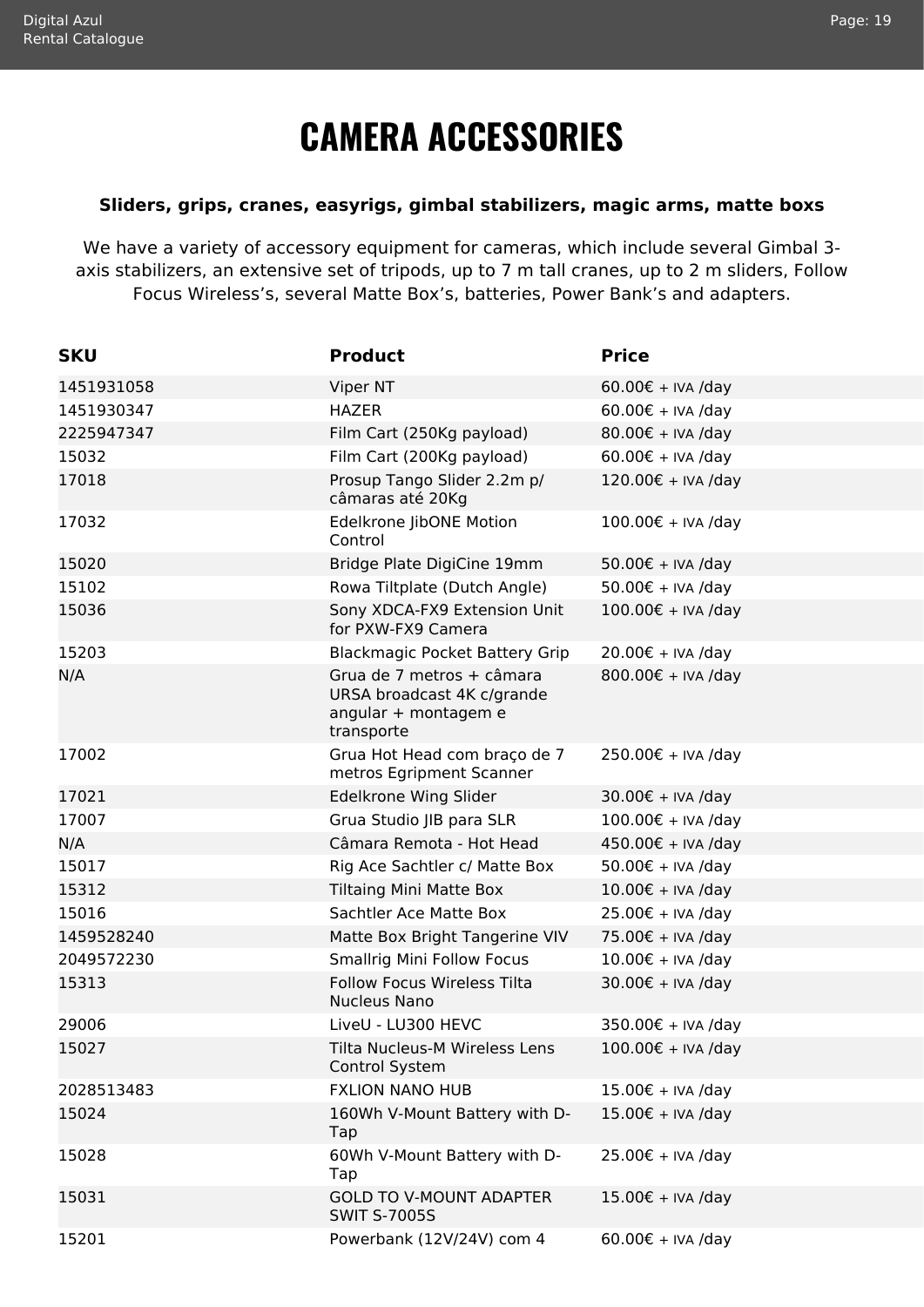<span id="page-20-0"></span>

|            | <b>Baterias</b>                                                   |                           |
|------------|-------------------------------------------------------------------|---------------------------|
| 15100      | Adaptador V-Mount + Bateria<br>190Wh                              | 30.00€ + IVA /day         |
| 1466549042 | Extensão D-Tap                                                    | $5.00\epsilon$ + IVA /day |
| 1466609625 | Alimentação macho D-Tap para<br>4x fêmea D-Tap                    | $10.00€ + IVA$ /day       |
| 1467017245 | DC 2,5mm para XLR de 4 pinos                                      | 10.00€ + IVA /day         |
| 1467058048 | 2,5mm DC para lemo 2-pin                                          | 10.00€ + IVA /day         |
| 15002      | Edelkrone Pocket Rig                                              | 25.00€ + IVA /day         |
| 17016      | Elephant Boxes / 3 Tabelas                                        | 15.00€ + IVA /day         |
| 17017      | Paganinis / Apple Boxes /<br>Cubos de Imagem                      | 15.00€ + IVA /day         |
| 42001      | <b>Production Support Portable</b><br>Table - $2.4 \times 0.75$ m | $20.00€ + IVA$ /day       |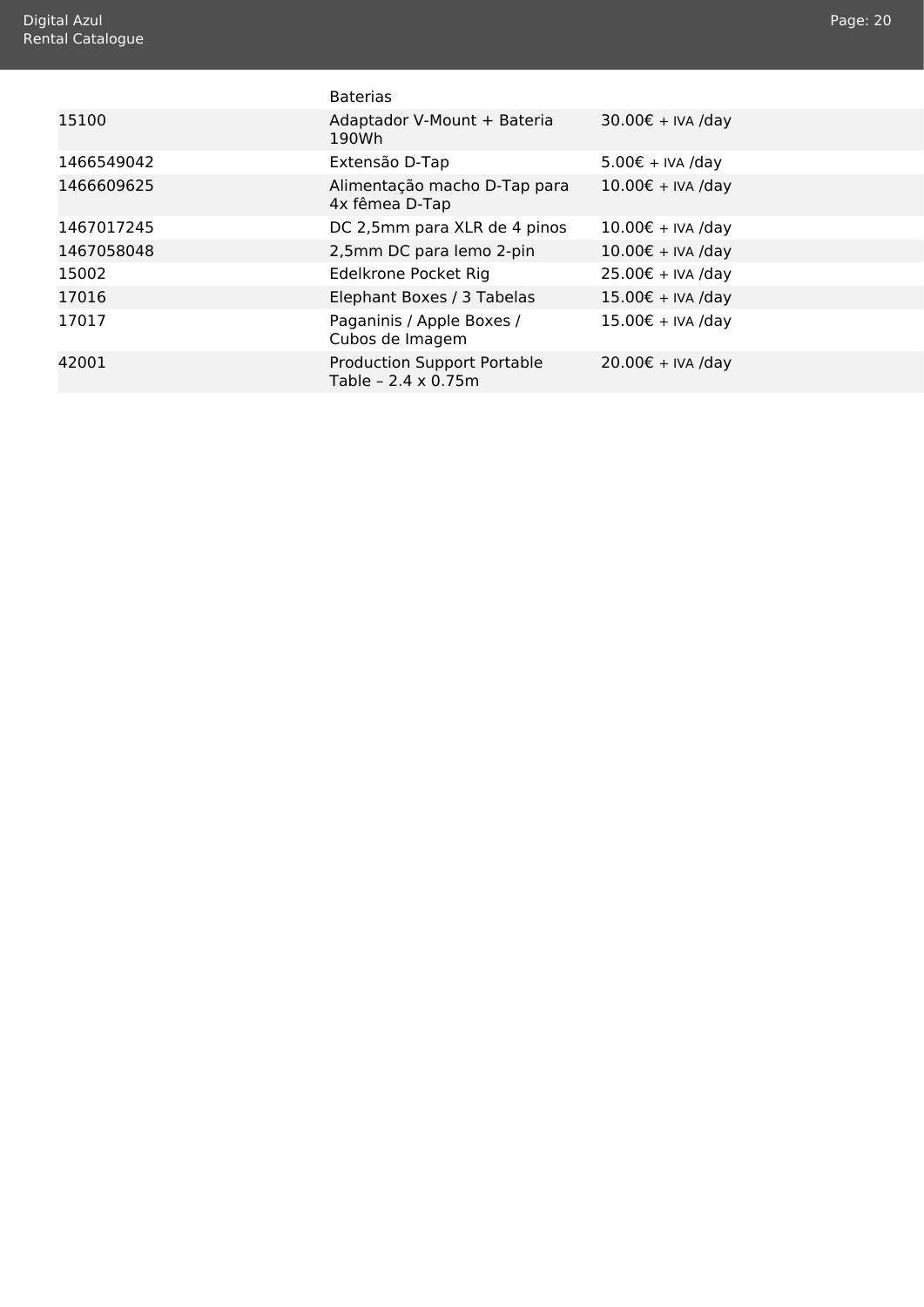### **LENS ADAPTERS**

<span id="page-21-1"></span><span id="page-21-0"></span>

| <b>Product</b>                                         | <b>Price</b>        |
|--------------------------------------------------------|---------------------|
| Metabones PL para E-Mount                              | $60.00€ + IVA$ /day |
| Metabones Speedbooster XL<br>0,64x II EF to MFT        | $60.00€ + IVA$ /day |
| Metabones Speed Booster<br>ULTRA 0.71x EF para E Mount | $60.00€ + IVA$ /day |
| Metabones Cine EF para E<br>Mount                      | 35.00€ + IVA /day   |
| Metabones EF para E mount T<br>(Mark IV)               | 25.00€ + IVA /day   |
| Canon Mount Adapter EF-EOS R                           | $25.00€ + IVA$ /day |
| Metabones PL para MFT                                  | $30.00€ + IVA$ /day |
| Metabones EF para MFT                                  | $25.00€ + IVA$ /day |
| Sony FE 2.0x Teleconverter                             | $20.00€ + IVA$ /day |
|                                                        |                     |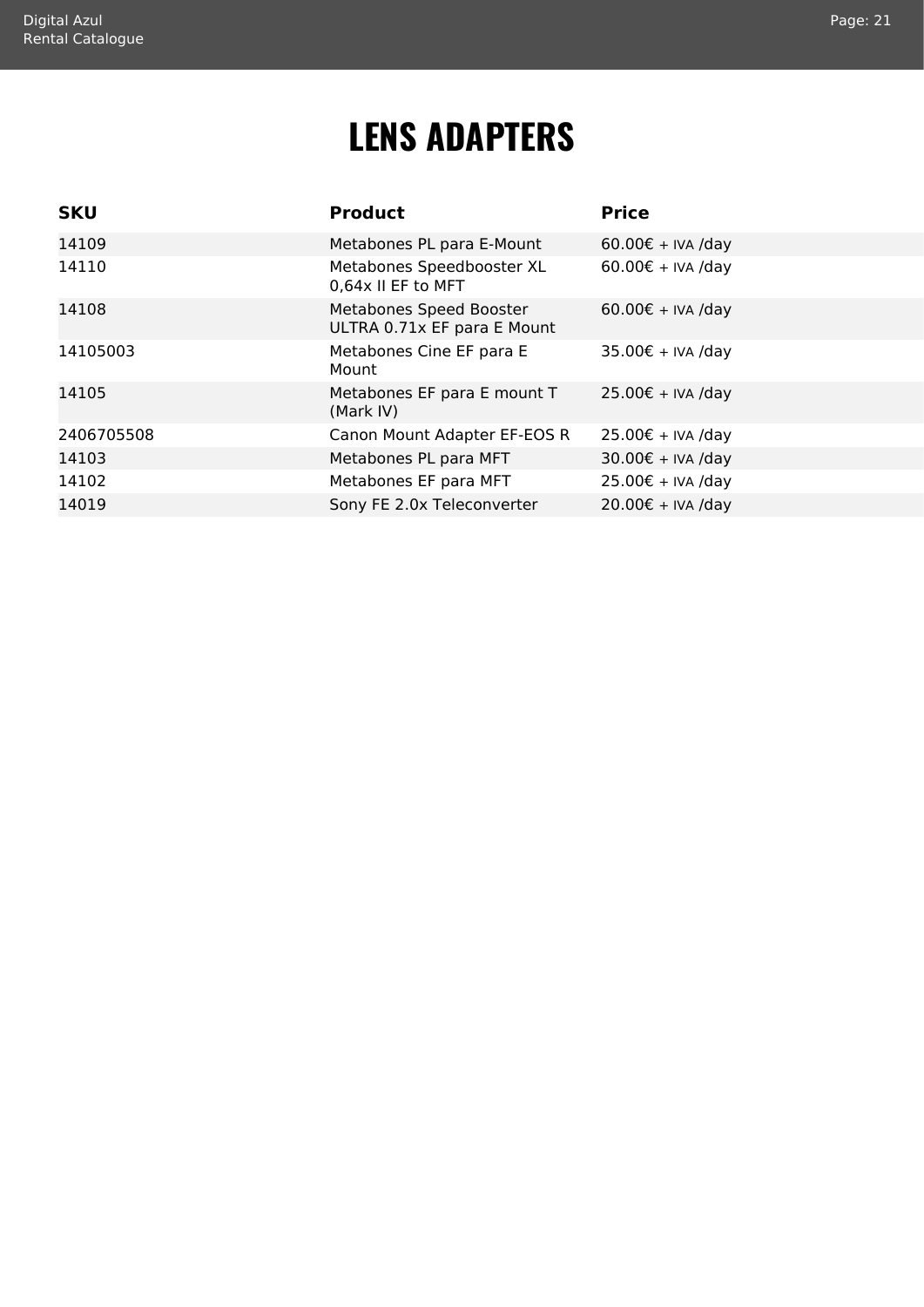#### Page: 22

### **MACHINERY**

<span id="page-22-1"></span><span id="page-22-0"></span>

| <b>SKU</b> | <b>Product</b>                                                                                | <b>Price</b>                |
|------------|-----------------------------------------------------------------------------------------------|-----------------------------|
| 1451931058 | Viper NT                                                                                      | $60.00 \epsilon$ + IVA /day |
| 1451930347 | <b>HAZER</b>                                                                                  | $60.00 \epsilon$ + IVA /day |
| 2225947347 | Film Cart (250Kg payload)                                                                     | 80.00€ + IVA /day           |
| 15032      | Film Cart (200Kg payload)                                                                     | $60.00 \epsilon + IVA$ /day |
| 17018      | Prosup Tango Slider 2.2m p/<br>câmaras até 20Kg                                               | 120.00€ + IVA /day          |
| 17015      | DJI Ronin M                                                                                   | 75.00€ + IVA /day           |
| 11026      | DJI Osmo Mobile 2                                                                             | 20.00€ + IVA /day           |
| 11020      | DJI OSMO+                                                                                     | $60.00 \epsilon$ + IVA /day |
| 17037      | DJI RS 2 PRO                                                                                  | 130.00€ + IVA /day          |
| 17022      | DJI Ronin-S                                                                                   | 75.00€ + IVA /day           |
| 17008      | DJI Ronin 2 + Easyrig 5 Vario c/<br>Serene                                                    | 350.00€ + IVA /day          |
| N/A        | Grua de 7 metros + câmara<br>URSA broadcast 4K c/grande<br>angular + montagem e<br>transporte | 800.00€ + IVA /day          |
| 17002      | Grua Hot Head com braço de 7<br>metros Egripment Scanner                                      | 250.00€ + IVA /day          |
| 17021      | Edelkrone Wing Slider                                                                         | $30.00 \epsilon + IVA$ /day |
| 17007      | Grua Studio JIB para SLR                                                                      | 100.00€ + IVA /day          |
| N/A        | Câmara Remota - Hot Head                                                                      | 450.00€ + IVA /day          |
| 17016      | Elephant Boxes / 3 Tabelas                                                                    | 15.00€ + IVA /day           |
| 17017      | Paganinis / Apple Boxes /<br>Cubos de Imagem                                                  | 15.00€ + IVA /day           |
| 2314905751 | DitoGear Spinn 360 Turntable                                                                  | Price on request /day       |
| 2327245149 | 3x3m Tent                                                                                     | Price on request /day       |
| 42001      | <b>Production Support Portable</b><br>Table - 2.4 x 0.75m                                     | 20.00€ + IVA /day           |
| 11011      | DJI OSMO 4K                                                                                   | 50.00€ + IVA /day           |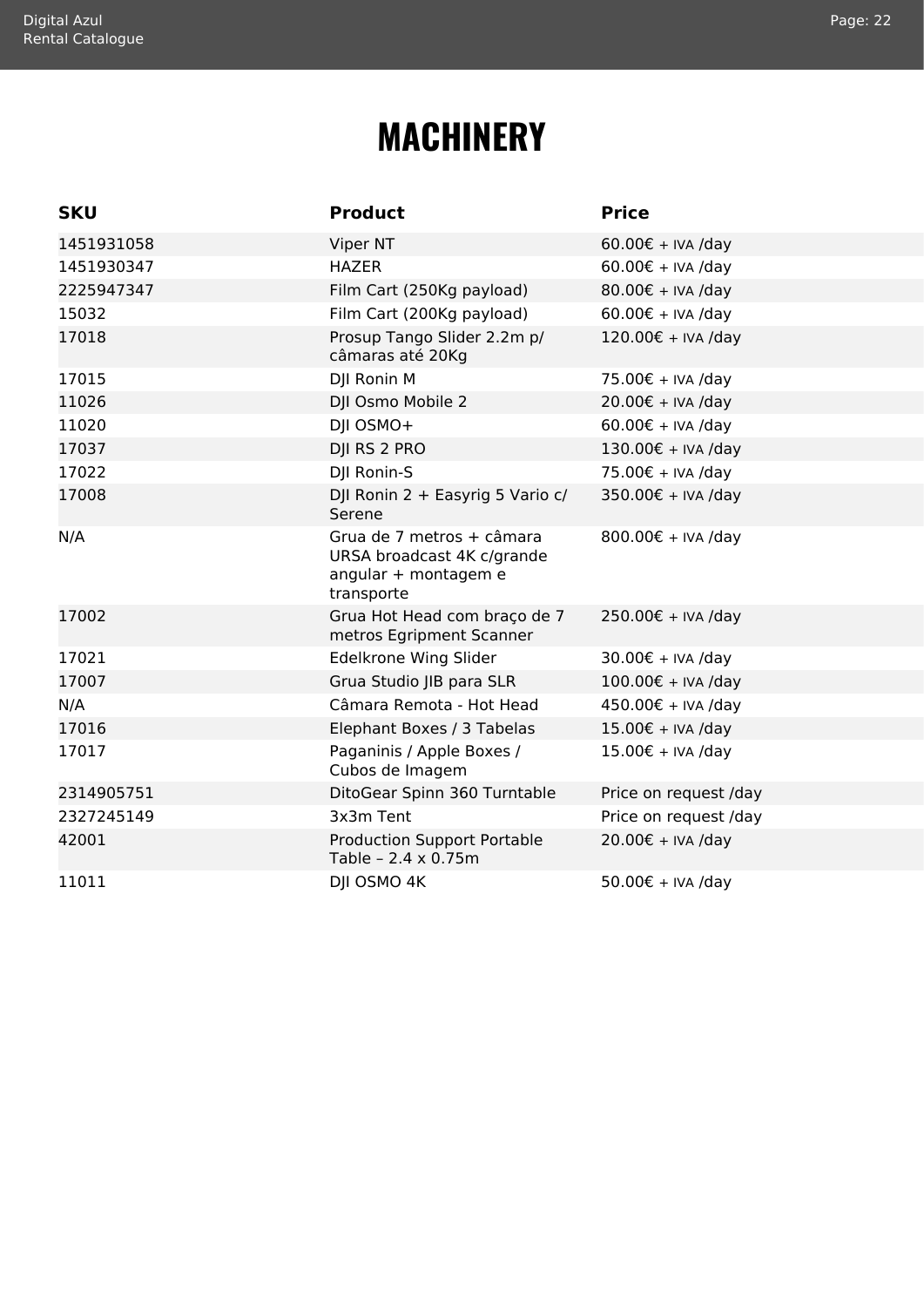### **TELEPROMPTER SYSTEMS**

<span id="page-23-1"></span><span id="page-23-0"></span>

| <b>SKU</b> | <b>Product</b>                                      | <b>Price</b>       |
|------------|-----------------------------------------------------|--------------------|
| 27003      | Kit Eyedirect Mark II Focusing<br>Device Combo      | 250.00€ + IVA /day |
| 27002      | Teleponto Presidencial c/<br>operador               | 350.00€ + IVA /day |
| 1373229323 | Kit Teleprompter 24" High<br>Brightness w/ operator | 450.00€ + IVA /day |
| 1472235227 | Kit Teleprompter 17" High<br>Brightness w/ operator | 400.00€ + IVA /day |
| 27001      | Kit Teleprompter 15" w/<br>operator                 | 350.00€ + IVA /day |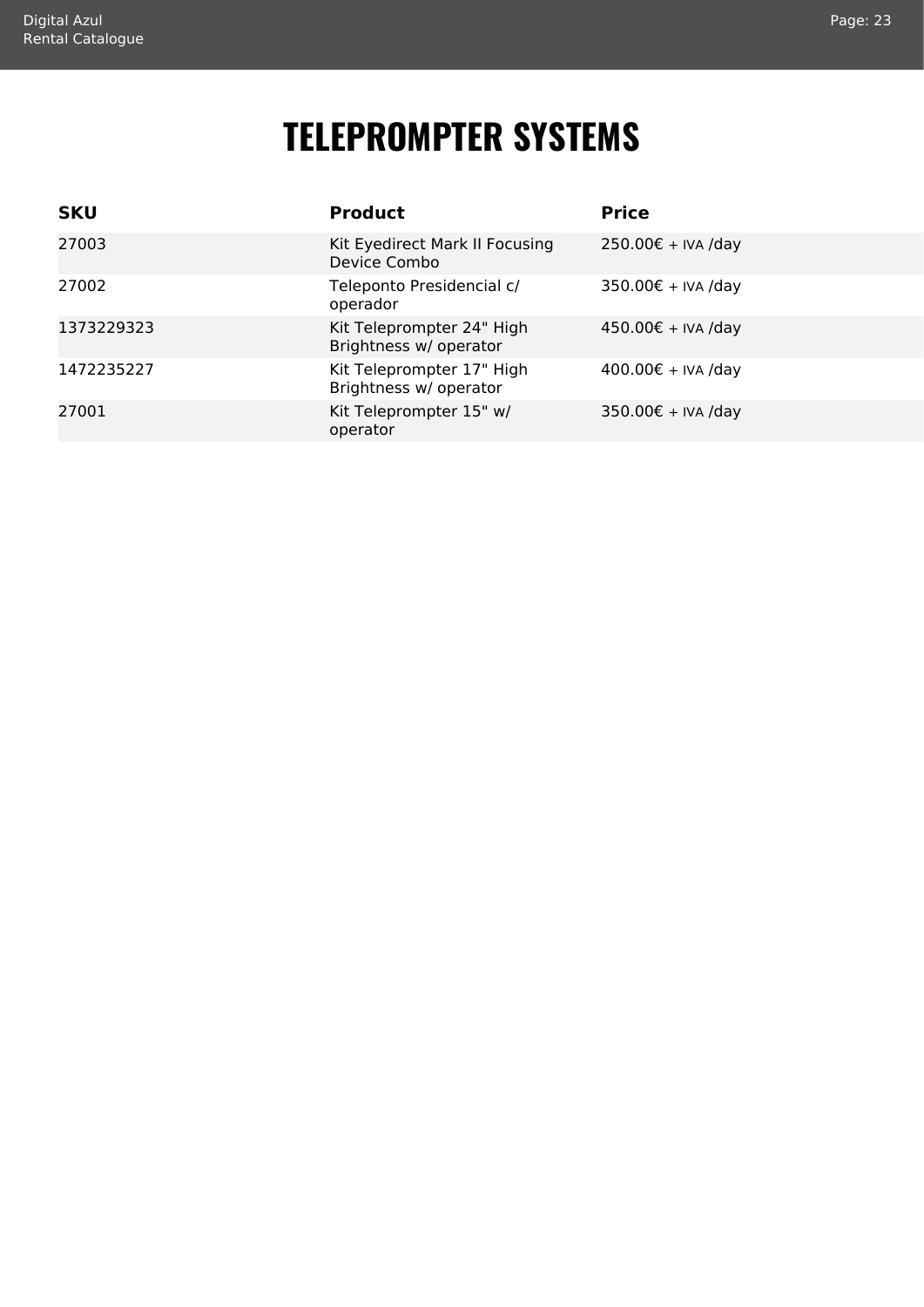### **AUDIO**

#### **Audio equipment is critical to any video production**

<span id="page-24-1"></span><span id="page-24-0"></span>We have a large set of microphones, wireless lapel microphone kits, multi channel recorders, mixers and PA systems up to 1600W.

| <b>SKU</b> | <b>Product</b>                                                                    | <b>Price</b>        |
|------------|-----------------------------------------------------------------------------------|---------------------|
| 19055      | Kit Lavalier Microphone<br>Wireless Sennheiser AVX ME2                            | 50.00€ + IVA /day   |
| 19048      | KIT Sony Lavalier Mic                                                             | $65.00€ + IVA$ /day |
| 19014      | KIT Microphone Lapela Wireless<br>Sennheiser                                      | 50.00€ + IVA /day   |
| 19049      | Kit Handheld Wireless Sony<br>Microphone                                          | $65.00€ + IVA$ /day |
| 19051      | KIT Sony Lavalier Mic + Sony<br>Handheld Wireless Microphone                      | 100.00€ + IVA /day  |
| 19050      | Kit 2 Sony Lavalier Mics                                                          | 100.00€ + IVA /day  |
| 19046      | Kit Micro Headset + Emissor<br><b>Wireless Sony</b>                               | 75.00€ + IVA /day   |
| 19047      | Kit Headset Sennheiser ME 3-II<br>+ Emissor Wireless Sennheiser                   | $60.00€ + IVA$ /day |
| 19035      | Cubo Emissor Microfone de<br>Mão Sony UTX-P03                                     | 25.00€ + IVA /day   |
| 19016      | Plug-on Hand Microphone<br>Transmitter Sennheiser G3                              | 25.00€ + IVA /day   |
| 19039      | Headset Sennheiser ME 3-II                                                        | 25.00€ + IVA /day   |
| 19023      | Pack Zoom F8                                                                      | 95.00€ + IVA /day   |
| 19030      | Perche de 260cm                                                                   | 25.00€ + IVA /day   |
| 19032      | Microfone Shotgun<br>Beyerdynamic MC 837 +<br>suspensão Rode Blimp c/<br>extender | 40.00€ + IVA /day   |
| 19009      | Sound Devices 302                                                                 | 50.00€ + IVA /day   |
| 19006      | Zoom H <sub>2</sub>                                                               | 10.00€ + IVA /day   |
| 19021      | Zoom F8 - MultiTrack Field<br>Recorder                                            | 50.00€ + IVA /day   |
| 19005      | <b>SM-58</b>                                                                      | 20.00€ + IVA /day   |
| 19028      | Microfone de conferência AKG<br><b>CGN 99 C/S</b>                                 | 20.00€ + IVA /day   |
| 19029      | Microfone de mão s/fios AKG<br>SR300                                              | 40.00€ + IVA /day   |
| 19062      | Rode VideoMic Pro w/ Wind<br>Shield                                               | $30.00€ + IVA$ /day |
| 19031      | VideoMic Go                                                                       | 25.00€ + IVA /day   |
| 19043      | 48 channel / 36 bus Digital<br>Mixer Allen & Heath SQ5 w/<br>Sound Engineer       | 200.00€ + IVA /day  |
| 1501854665 | ALTAIR RP-240 40 - Output<br><b>Audio Distributor and Press</b><br>Rack           | 100.00€ + IVA /day  |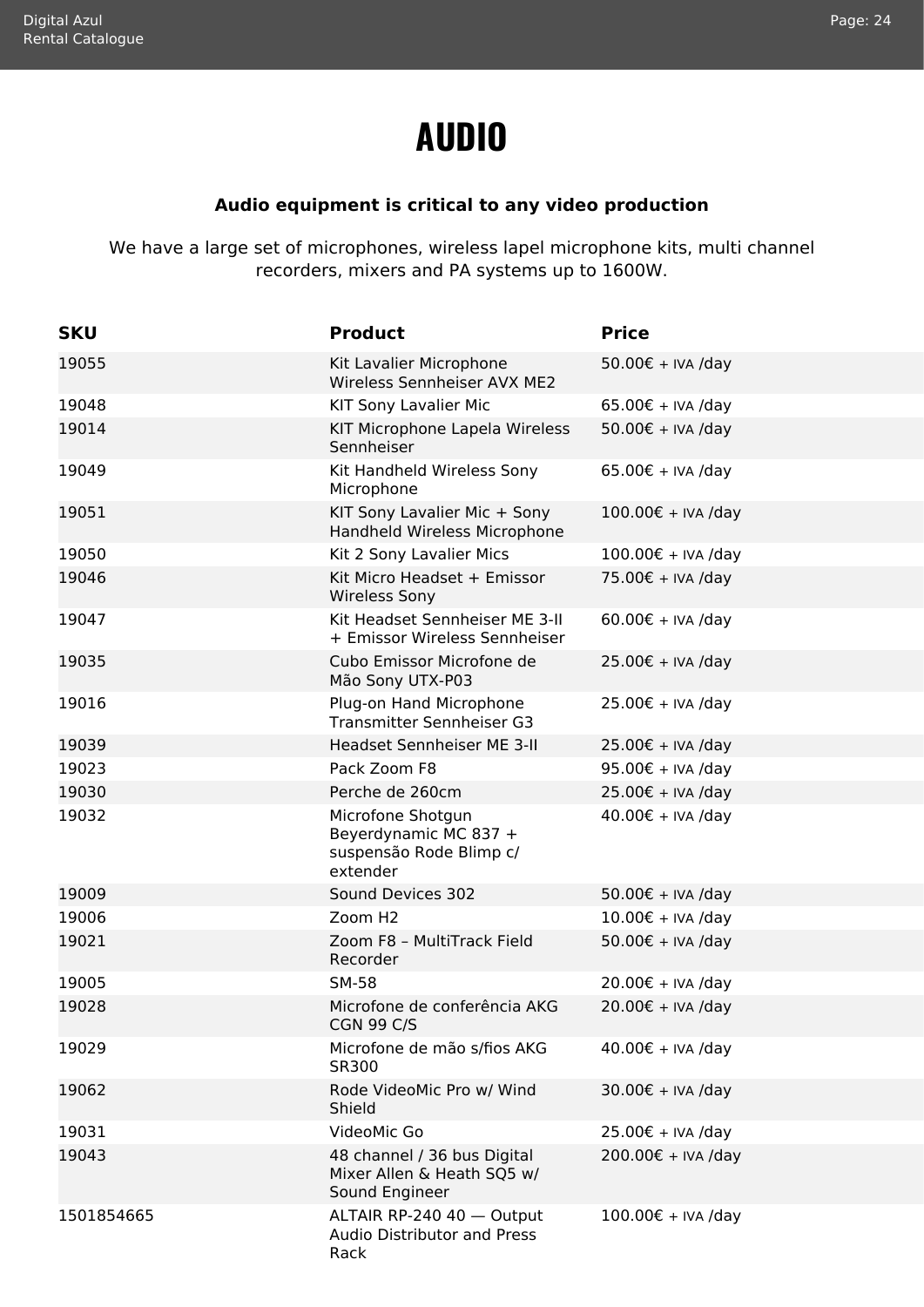<span id="page-25-0"></span>

| 19017      | 14 channel / 2 bus Digital Mixer<br>Allen & Heath ZED 14      | $60.00€ + IVA$ /day   |
|------------|---------------------------------------------------------------|-----------------------|
| 19067      | Mesa de Mistura Behringer<br>XENYX 1204USB - 12-Input<br>USB. | 40.00€ + IVA /day     |
| 19008      | Coluna amplificada 40W com<br>Bluetooth e Bateria             | $40.00€ + IVA$ /day   |
| 19024      | Kit PA 40W - 40m2                                             | 80.00€ + IVA /day     |
| 19025      | Kit PA 2X 40W - 80m2                                          | $100.00€ + IVA$ /day  |
| 19026      | Kit PA 800W - 120m2                                           | $120.00€ + IVA$ /day  |
| 19027      | Kit PA 2X 800W - 240m2                                        | 240.00€ + IVA /day    |
| 2049802483 | Express IP MINI - 2 Speakers<br>Table                         | Price on request /day |
| 19020      | Mesa de áudio 2 comentadores                                  | $100.00€ + IVA$ /day  |
| 19022      | <b>PA 800W</b>                                                | $80.00€ + IVA$ /day   |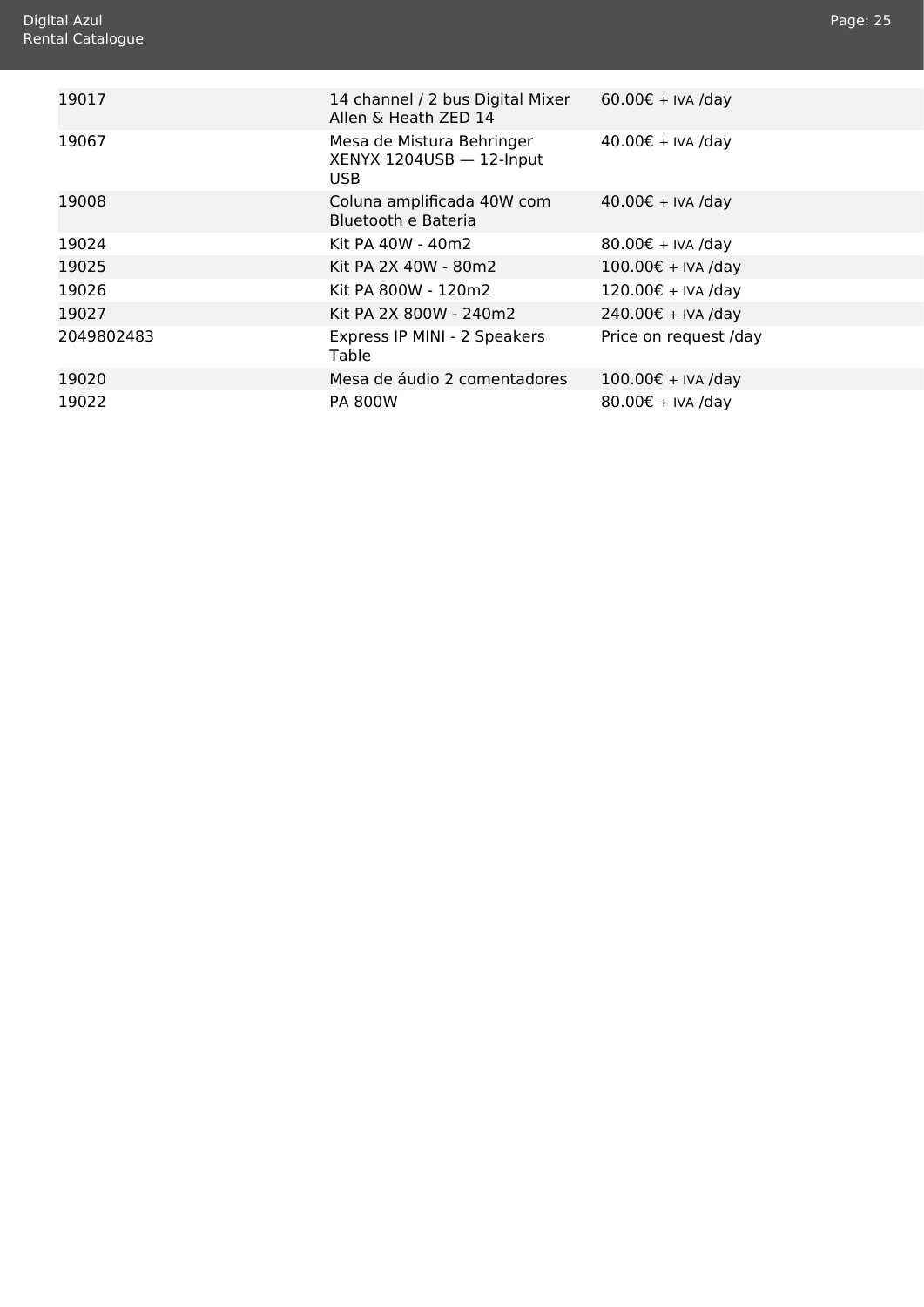### **CONVERTERS**

<span id="page-26-1"></span><span id="page-26-0"></span>

| <b>SKU</b> | <b>Product</b>                                                                  | <b>Price</b>                |
|------------|---------------------------------------------------------------------------------|-----------------------------|
| 23020      | Teranex AV conversor de<br>formatos vídeo 4K                                    | 75.00€ + IVA /day           |
| 13102      | Blackmagic Design MultiView 4<br>HD.                                            | 50.00€ + IVA /day           |
| 13101      | Blackmagic Design MultiView 4                                                   | 75.00€ + IVA /day           |
| 23036      | <b>DECIMATOR 12G - CROSS 4K</b><br><b>HDMI/SDI</b>                              | $50.00 \epsilon + IVA$ /day |
| 23033      | AJA GEN10 HD/SD/AES Sync<br>Generator                                           | 25.00€ + IVA /day           |
| 13103      | Decimator Multiview 4 - DMON-<br>QUAD 3G/HD/SD - SDI/HDMI                       | 50.00€ + IVA /day           |
| 23005      | Decimator - MD-HX conversor<br><b>HDMI-SDI bidireccional</b>                    | 25.00€ + IVA /day           |
| 23008      | DAC-60 Conversor Scaler<br>SD/HD/3G-SDI to VGA                                  | 50.00€ + IVA /day           |
| 23007      | DAC-70 Conversor Scaler<br>VGA/HDMI/SDI to HDMI/SDI                             | 50.00€ + IVA /day           |
| 23031      | Mini Converter AUDIO to SDI 4K                                                  | 25.00€ + IVA /day           |
| 23032      | Mini Converter SDI to AUDIO 4K                                                  | 25.00€ + IVA /day           |
| 23003      | Mini Converter SDI to HDMI                                                      | 25.00€ + IVA /day           |
| 1509494995 | Mini Converter Analog to SDI                                                    | 25.00€ + IVA /day           |
| 23002      | Mini Converter HEAVY DUTY<br>SDI to Analog                                      | 25.00€ + IVA /day           |
| 23001      | SDI to HDMI Battery Converter                                                   | 25.00€ + IVA /day           |
| 1935280790 | Micro Converter HDMI to SDI<br>12G                                              | 35.00€ + IVA /day           |
| 1935134473 | Micro Converter BiDirectional<br>SDI/HDMI 12G                                   | 35.00€ + IVA /day           |
| 1978299021 | Micro Converter SDI to HDMI<br>12G                                              | 35.00€ + IVA /day           |
| 23013      | Mini Converter Optical Fiber<br>12G-SDI                                         | 25.00€ + IVA /day           |
| 1509517310 | Kit 2x Mini converters Optical<br>Fiber 12G-SDI + Optical Fiber<br>Cable - 200m | 300.00€ + IVA /day          |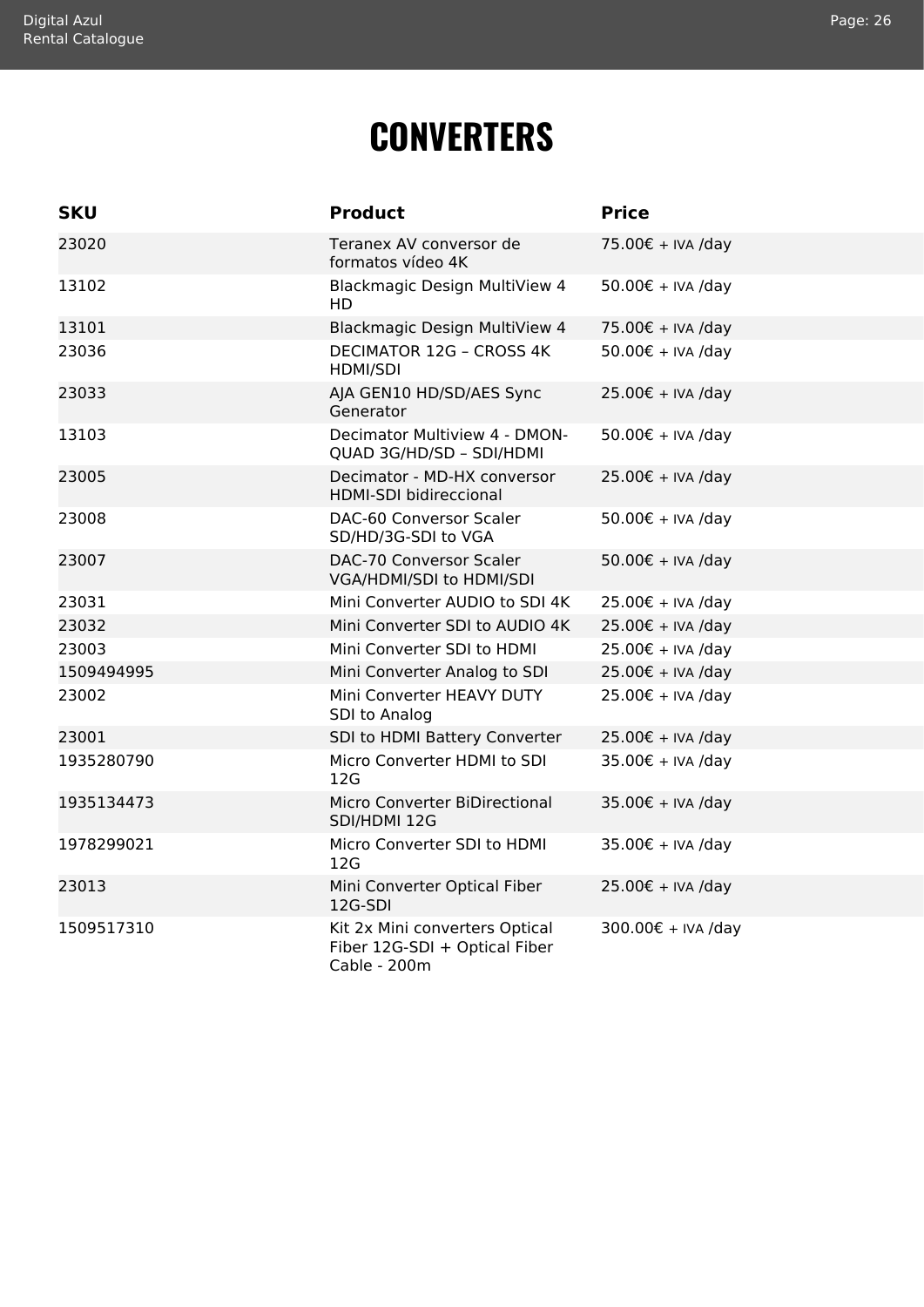### **COMMUNICATIONS**

<span id="page-27-1"></span><span id="page-27-0"></span>

| <b>SKU</b> | <b>Product</b>                                                        | <b>Price</b>          |
|------------|-----------------------------------------------------------------------|-----------------------|
| 40221      | Wireless HD Video link PRO 200                                        | 125.00€ + IVA /day    |
| 29005      | Transmissor Video Wireless<br>Teradek Bolt 500                        | $150.00€ + IVA$ /day  |
| 29004      | Transmissor Video HD Wireless<br>$300 \text{ m} +$ Director's Monitor | $175.00€ + IVA$ /day  |
| 40212      | Sistema Intercom de 4 postos                                          | $80.00€ + IVA$ /day   |
| 40211      | Sistema Intercom de 6 postos<br>sem fios                              | $175.00€ + IVA$ /day  |
| 40210      | Sistema Intercom de 4 postos<br>sem fios                              | 150.00€ + IVA /day    |
| 29004-1    | RTS Digital Beltpack IP 4-<br>Channel                                 | Price on request /day |
| 2041339206 | Rádio Kenwood ProTalk TK3501                                          | 10.00€ + IVA /day     |
| 19039      | Headset Sennheiser ME 3-II                                            | $25.00€ + IVA$ /day   |
| 19020      | Mesa de áudio 2 comentadores                                          | 100.00€ + IVA /day    |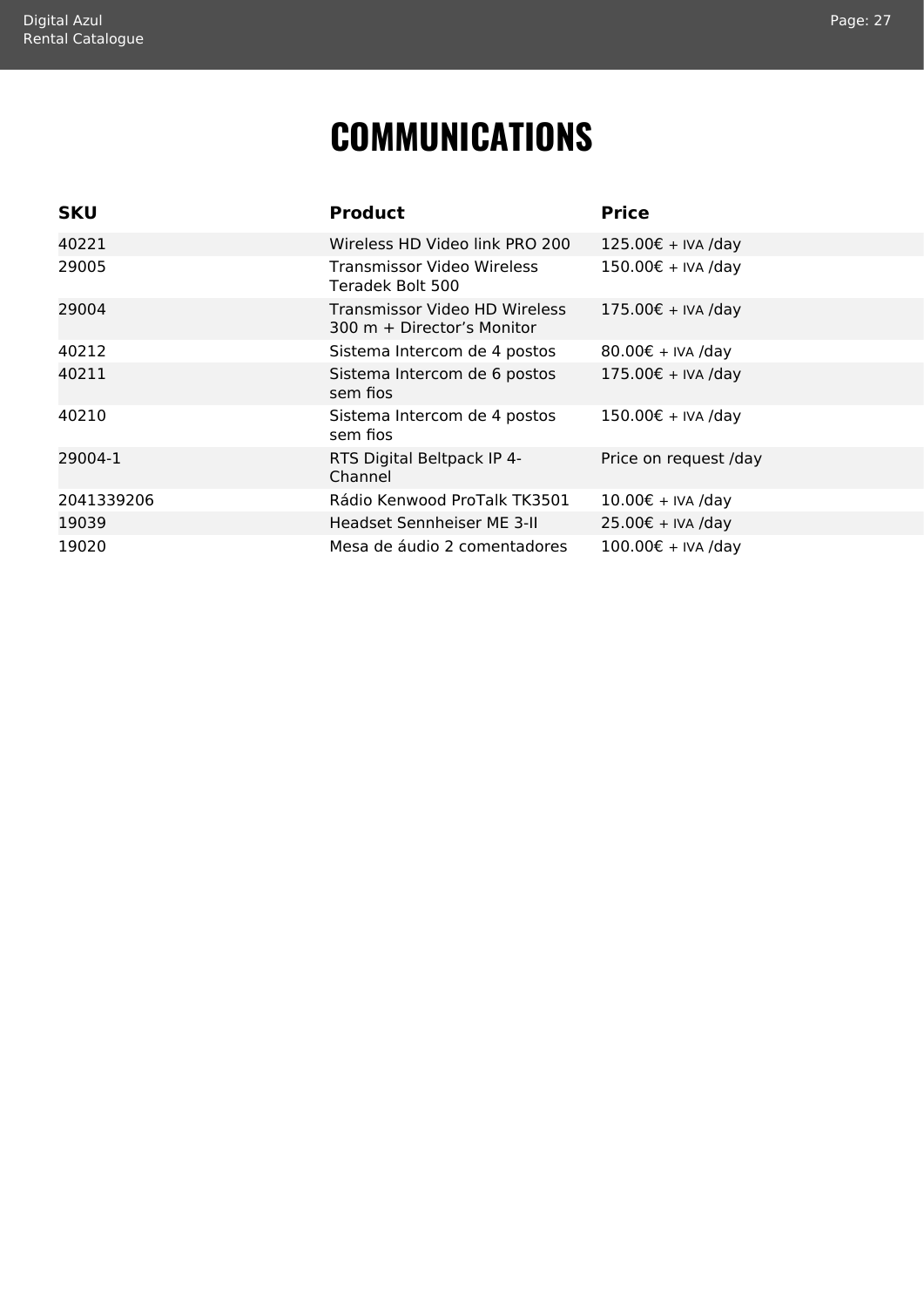### **SCREENS AND VIDEO PROJECTORS**

<span id="page-28-1"></span><span id="page-28-0"></span>

| <b>SKU</b> | <b>Product</b>                                                    | <b>Price</b>         |
|------------|-------------------------------------------------------------------|----------------------|
| 20018      | TV LED 65" 4K UHD - com<br>entrega e montagem (Lisboa)            | $170.00€ + IVA$ /day |
| 22004      | Tela de 2.66 x 1.50m (16:9)<br>com entrega e montagem<br>(Lisboa) | 140.00€ + IVA /day   |
| 22003      | Tela portátil de 1.71 x 1.28m<br>(4.3)                            | 50.00€ + IVA /day    |
| 21004      | Projector 5400 Lumens -<br>Optoma ZH510T                          | $140.00€ + IVA$ /day |
| 21001      | Projector 4000 Lumens -<br>Mitsubishi XL2550U                     | $90.00€ + IVA$ /day  |
| 21002      | Projector 2000 Lumens - EPSON<br><b>EH-TW420</b>                  | 45.00€ + IVA /day    |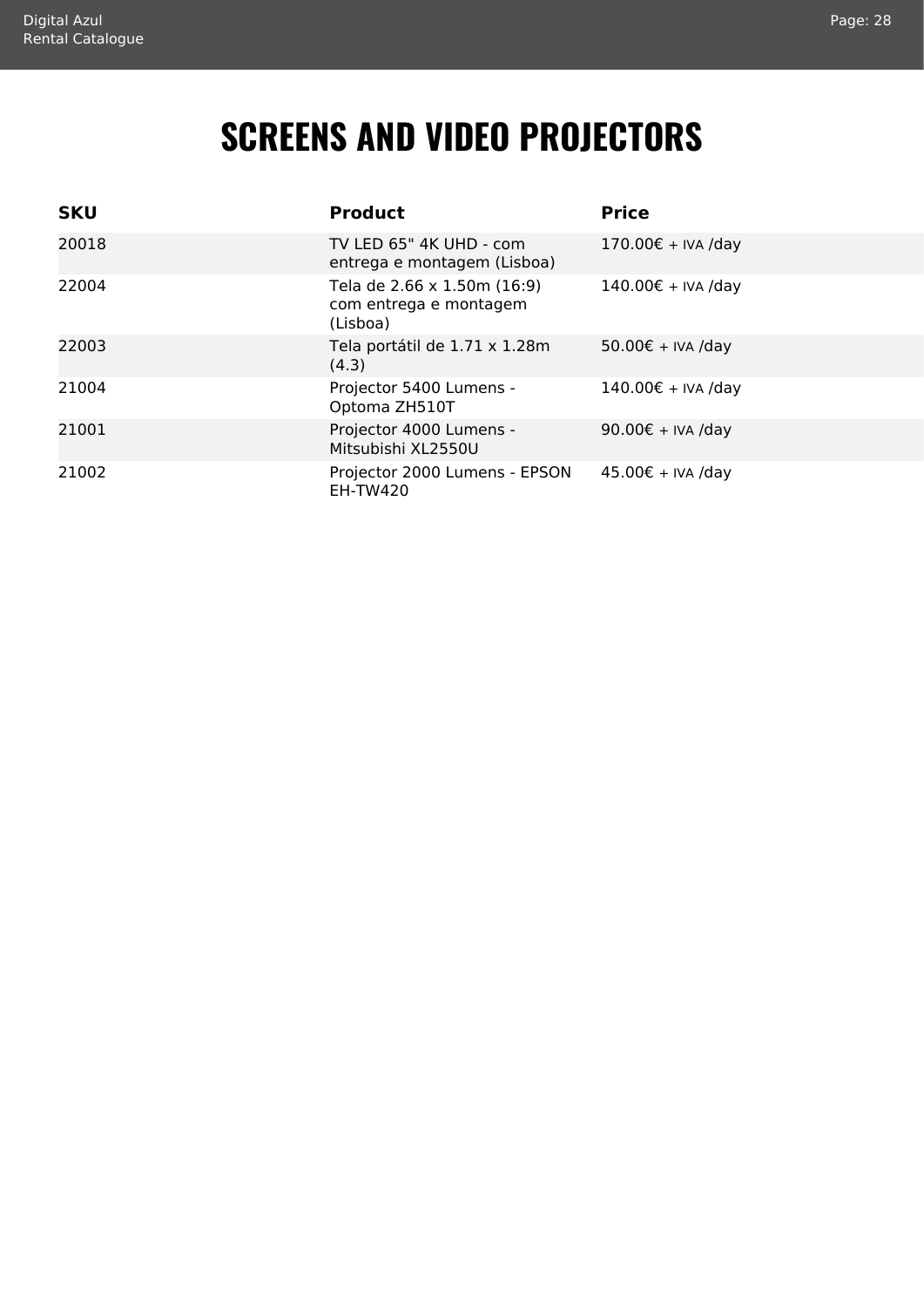### **BATTERIES & POWER**

<span id="page-29-1"></span><span id="page-29-0"></span>

| <b>SKU</b> | <b>Product</b>                                        | <b>Price</b>                |
|------------|-------------------------------------------------------|-----------------------------|
| 2028513483 | <b>FXLION NANO HUB</b>                                | 15.00€ + IVA /day           |
| 15024      | 160Wh V-Mount Battery with D-<br>Tap                  | $15.00€ + IVA$ /day         |
| 15028      | 60Wh V-Mount Battery with D-<br>Tap                   | 25.00€ + IVA /day           |
| 15031      | <b>GOLD TO V-MOUNT ADAPTER</b><br><b>SWIT S-7005S</b> | 15.00€ + IVA /day           |
| 15201      | Powerbank (12V/24V) com 4<br><b>Baterias</b>          | $60.00€ + IVA$ /day         |
| 15100      | Adaptador V-Mount + Bateria<br>190Wh                  | 30.00€ + IVA /day           |
| 1466549042 | Extensão D-Tap                                        | $5.00 \epsilon$ + IVA /day  |
| 1466609625 | Alimentação macho D-Tap para<br>4x fêmea D-Tap        | 10.00€ + IVA /day           |
| 1467017245 | DC 2,5mm para XLR de 4 pinos                          | $10.00 \text{E}$ + IVA /day |
| 1467058048 | 2,5mm DC para lemo 2-pin                              | $10.00 \text{E}$ + IVA /day |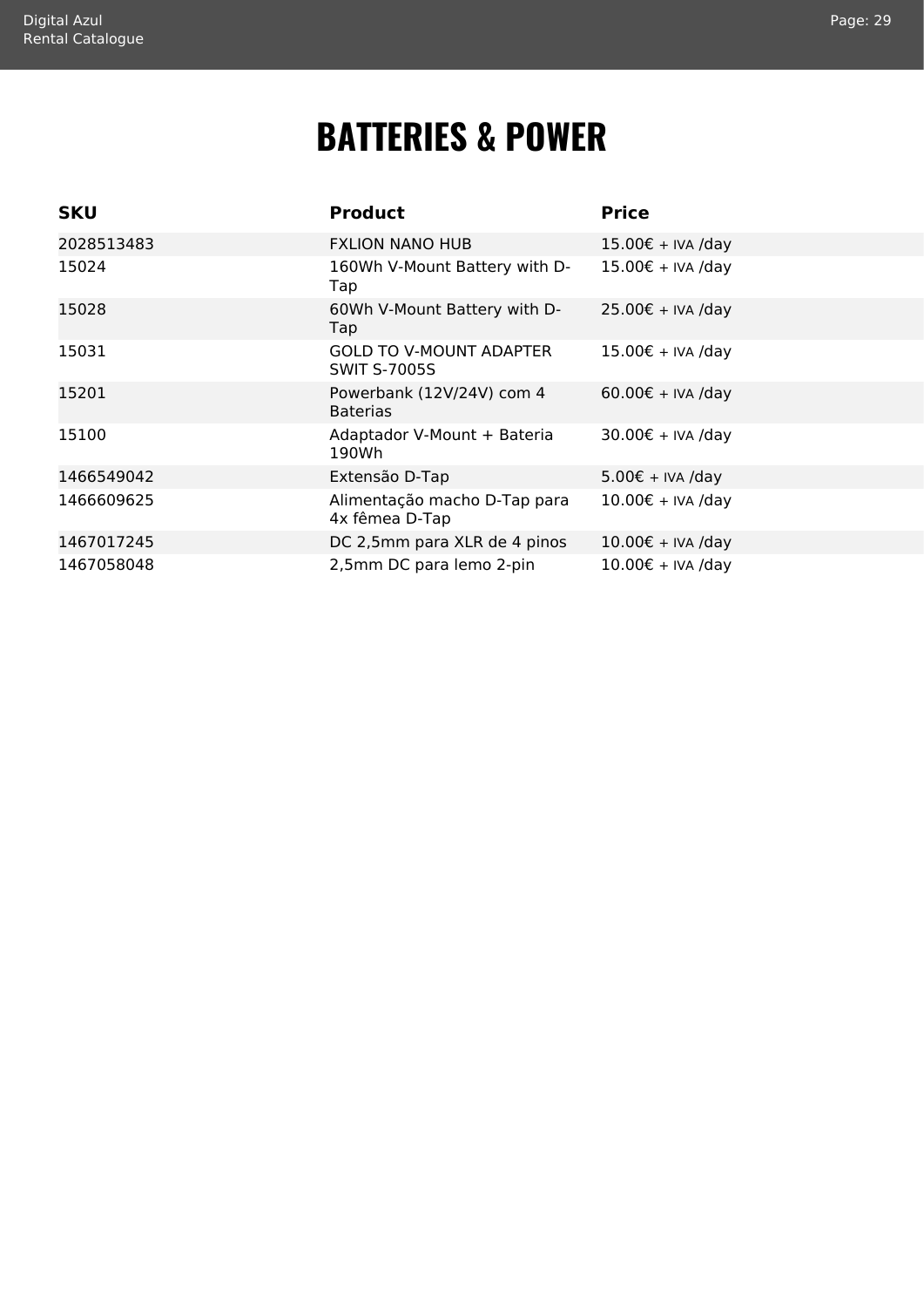### **MEMORY CARDS**

<span id="page-30-1"></span><span id="page-30-0"></span>

| <b>SKU</b> | <b>Product</b>                          | <b>Price</b>          |
|------------|-----------------------------------------|-----------------------|
| 2034400791 | Sony XQD 240 Gb 400 Mb/s<br>memory card | Price on request /day |
| 2034336886 | Sony XQD 120 Gb 400 Mb/s<br>memory card | Price on request /day |
| N/A        | Cartão Sony XQD 128 Gb 400<br>Mb/s      | $15.00€ + IVA$ /day   |
| N/A        | Cartão Sony XQD 256 Gb 400<br>Mb/s      | $25.00€ + IVA$ /day   |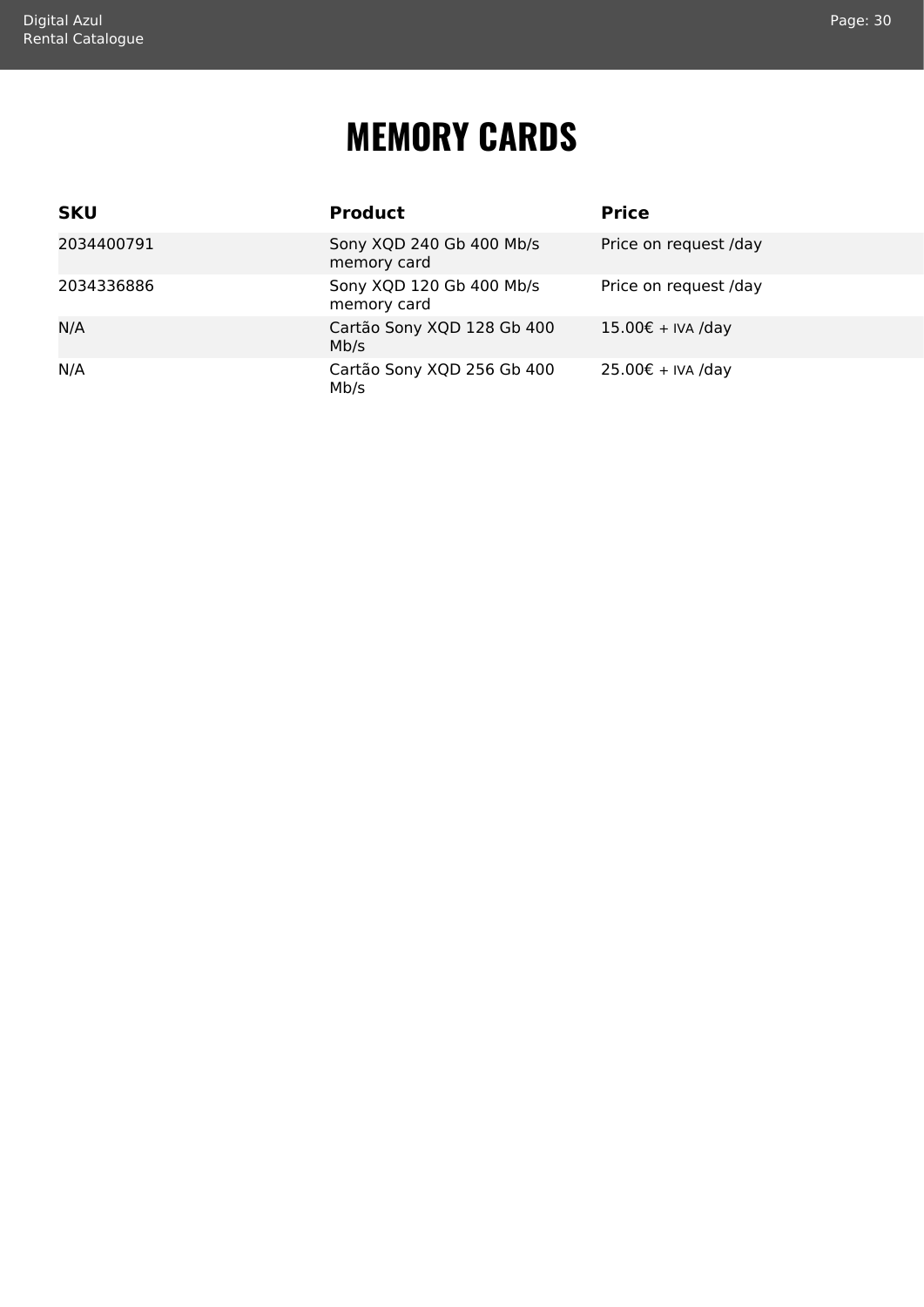### **CREW**

#### <span id="page-31-1"></span><span id="page-31-0"></span>**We have in-house staff and top freelancers that you can rely on, to meet the needs of your Project**

Let us know your requirements and we can make suggestions of crew members – Directors, Producers, Cinematographers (DOPs), Camera Operators, Camera Assistants, Gaffers, Drone Operators, Sound Engineers, Colorists, DITs.

| <b>SKU</b> | <b>Product</b>    | <b>Price</b>     |
|------------|-------------------|------------------|
| N/A        | Film Director     | Price on request |
| N/A        | Cinematographer   | Price on request |
| N/A        | Producer          | Price on request |
| N/A        | Camera Assistant  | Price on request |
| N/A        | Gaffer            | Price on request |
| N/A        | Camera Operator   | Price on request |
| N/A        | Drone Operator    | Price on request |
| N/A        | Audio Engineer    | Price on request |
| N/A        | DIT/Data Wrangler | Price on request |
| N/A        | Colorist          | Price on request |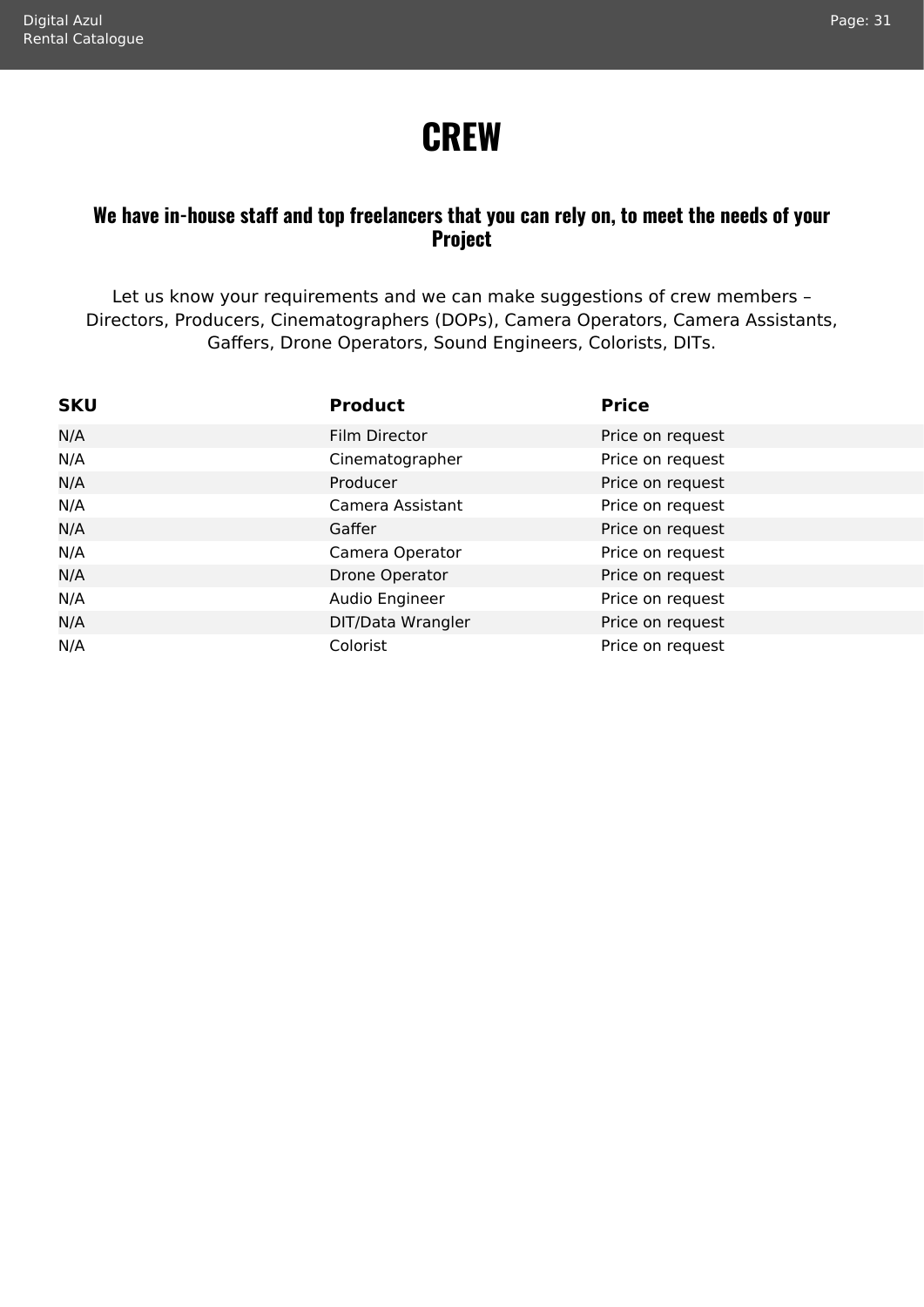### **SERVICES**

<span id="page-32-1"></span><span id="page-32-0"></span>We have a set of video services, such as teleprompt, multi-camera, car-mount and others.

**SKU Product Product Product Price** 

2255464983 Hydra Alien Arm (Car Mount) Price on request /day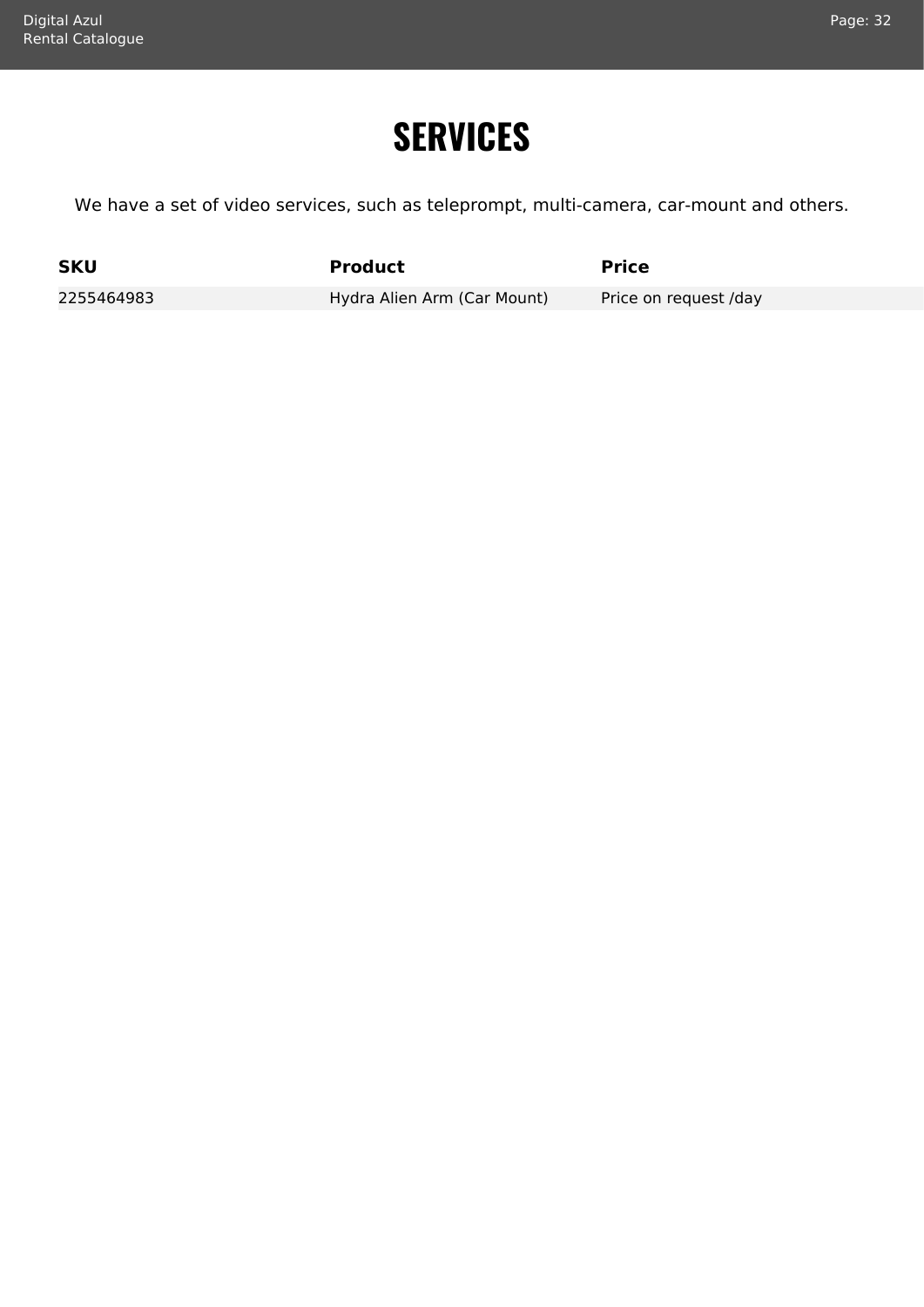### **KITS**

<span id="page-33-1"></span><span id="page-33-0"></span>Check out our site to choose the combination of equipment that best suits your production and see all the accessories that come with it.

| <b>SKU</b> | <b>Product</b>                                                                                               | <b>Price</b>           |
|------------|--------------------------------------------------------------------------------------------------------------|------------------------|
| 11127      | Kit Sony FX9 + 6x Canon CN-E<br>Cine Prime - EF Lenses                                                       | 550.00€ + IVA /day     |
| 11128      | Kit Sony $FX9 + 3$ Objectivas<br>Canon CN-E Cine Prime - EF                                                  | 400.00€ + IVA /day     |
| 1486043028 | Kit Sony $FX9 + 5$ Objectivas<br>ZEISS CP.3 Prime - EF                                                       | 500.00€ + IVA /day     |
| 1486041228 | Kit Sony FX9 + 3 Objectivas<br>ZEISS CP.3 Prime - EF                                                         | 400.00€ + IVA /day     |
| 11125      | Kit: $FX9 + 28-135$ mm Lens                                                                                  | 300.00€ + IVA /day     |
| 11118      | Ursa Broadcast Camera +<br>Fujinon XA20sx8.5BERM-K3<br>Lens + Ursa Viewfinder                                | 280.00€ + IVA /day     |
| 11117      | Blackmagic URSA Broadcast +<br>Canon Ultra-Wide Angle Lens +<br>Viewfinder                                   | 280.00€ + IVA /day     |
| 11126      | Camera Kit SONY FX9 -<br>Advertising, Cinema                                                                 | $1,100.00€ + IVA$ /day |
| 11122      | Camera Kit Red One MX -<br>Advertising, Cinema                                                               | 650.00€ + IVA /day     |
| 1860438190 | Kit Sony FX6 + Atomos Ninja<br>Plus                                                                          | 260.00€ + IVA /day     |
| 1862401178 | Kit Sony FX9 + Extensão Sony<br>XDCA-FX9 (Módulo RAW) +<br>Atomos Ninja V Plus                               | 405.00€ + IVA /day     |
| 11113      | Kit FS7 II RAW (12 bits; 240fps;<br>ProRes)                                                                  | 270.00€ + IVA /day     |
| 11121      | KIT Blackmagic Pocket Cinema<br>Camera 4K + 6 Cine-Prime<br>Lenses                                           | 200.00€ + IVA /day     |
| 11112      | Kit FS7 II + Lens: 18-110mm or<br>42-202mm                                                                   | 200.00€ + IVA /day     |
| 11114      | Sony a7s II $4K + GMf/2.8$ lens                                                                              | 155.00€ + IVA /day     |
| 11105      | KIT DSLR - Canon 5D Mark III +<br>Zoom 24-70mm or 70-200mm                                                   | 150.00€ + IVA /day     |
| 11103      | Sony a7s $II + f/4$ lens                                                                                     | 140.00€ + IVA /day     |
| 11029      | KIT 3x OSMO ACTION - DJI                                                                                     | 85.00€ + IVA /day      |
| 11109      | Kit Sony a7S II + Sony FE<br>70-200 mm Lens + 2x Extender                                                    | 195.00€ + IVA /day     |
| 11108      | Kit Sony a7S II $4K + 3$ XEEN<br>Cine-Prime Lens + Rig Schatler<br>Ace w/ Matte Box + 138mm<br>Var ND Filter | 275.00€ + IVA /day     |
| 11111      | Kit Sony A7s II + 3 Sony GM<br>Lenses                                                                        | 250.00€ + IVA /day     |
| 11104      | Kit Sony a7S II $4K + 3$ XEEN                                                                                | 225.00€ + IVA /day     |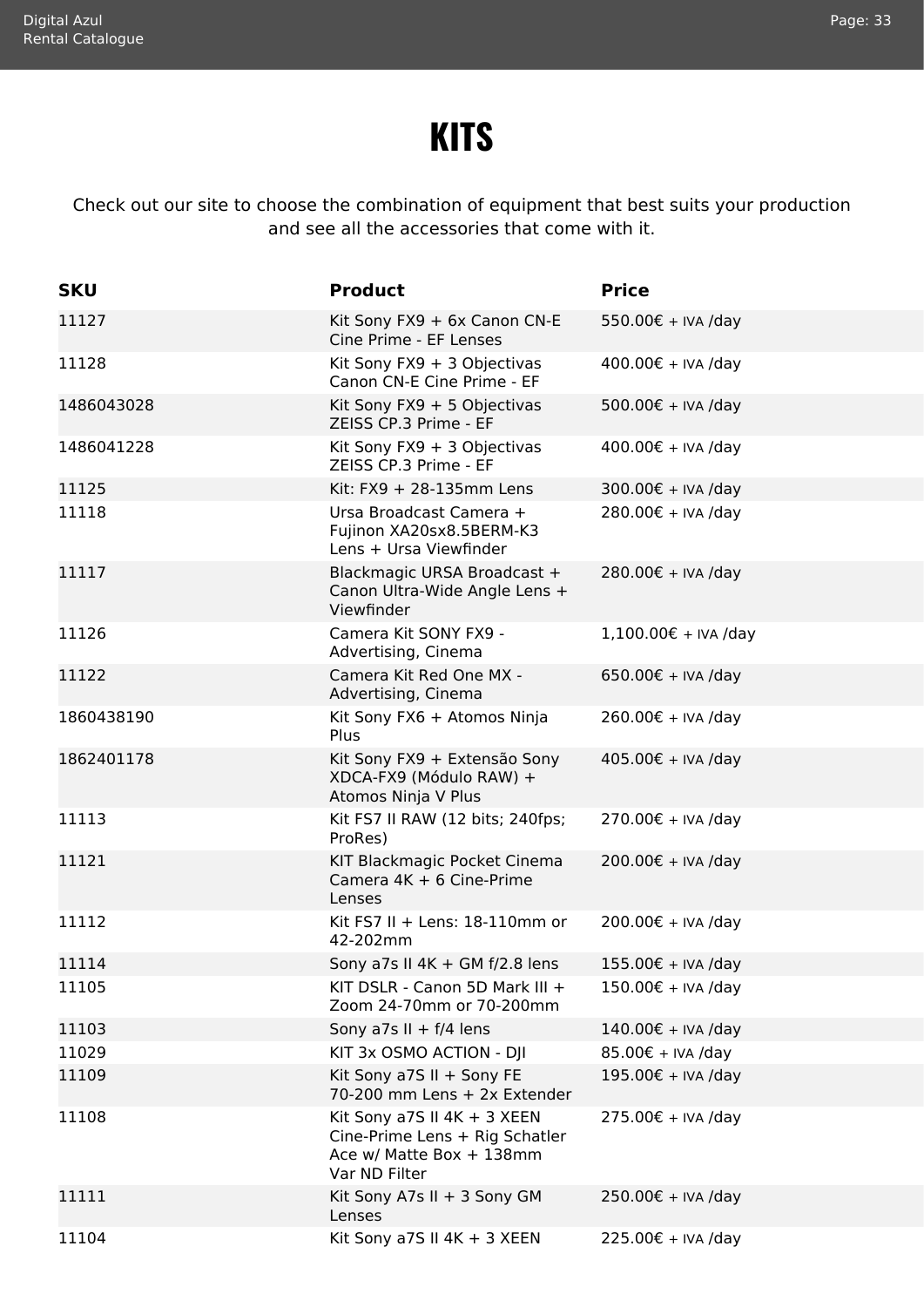<span id="page-34-0"></span>

|       | Cine Prime Lenses                                                    |                    |
|-------|----------------------------------------------------------------------|--------------------|
| 11107 | Kit Sony PXW-FS7 + 3 Sony GM<br>Lenses                               | 390.00€ + IVA /day |
| 11119 | KIT Blackmagic Pocket Cinema<br>Camera $4K + 3$ Cine-Prime<br>Lenses | 150.00€ + IVA /day |
| 11110 | KIT DSLR - Canon 5D Mark III $+$<br>Zoom f/2.8, 70-200mm             | 150.00€ + IVA /day |
| 11102 | KIT - 5D Mark III w/ 3 Cine-<br><b>Prime Lenses</b>                  | 150.00€ + IVA /day |
| 11101 | Kit Sony FS7 II + 3 XEEN Cine<br><b>Prime Lenses</b>                 | 350.00€ + IVA /day |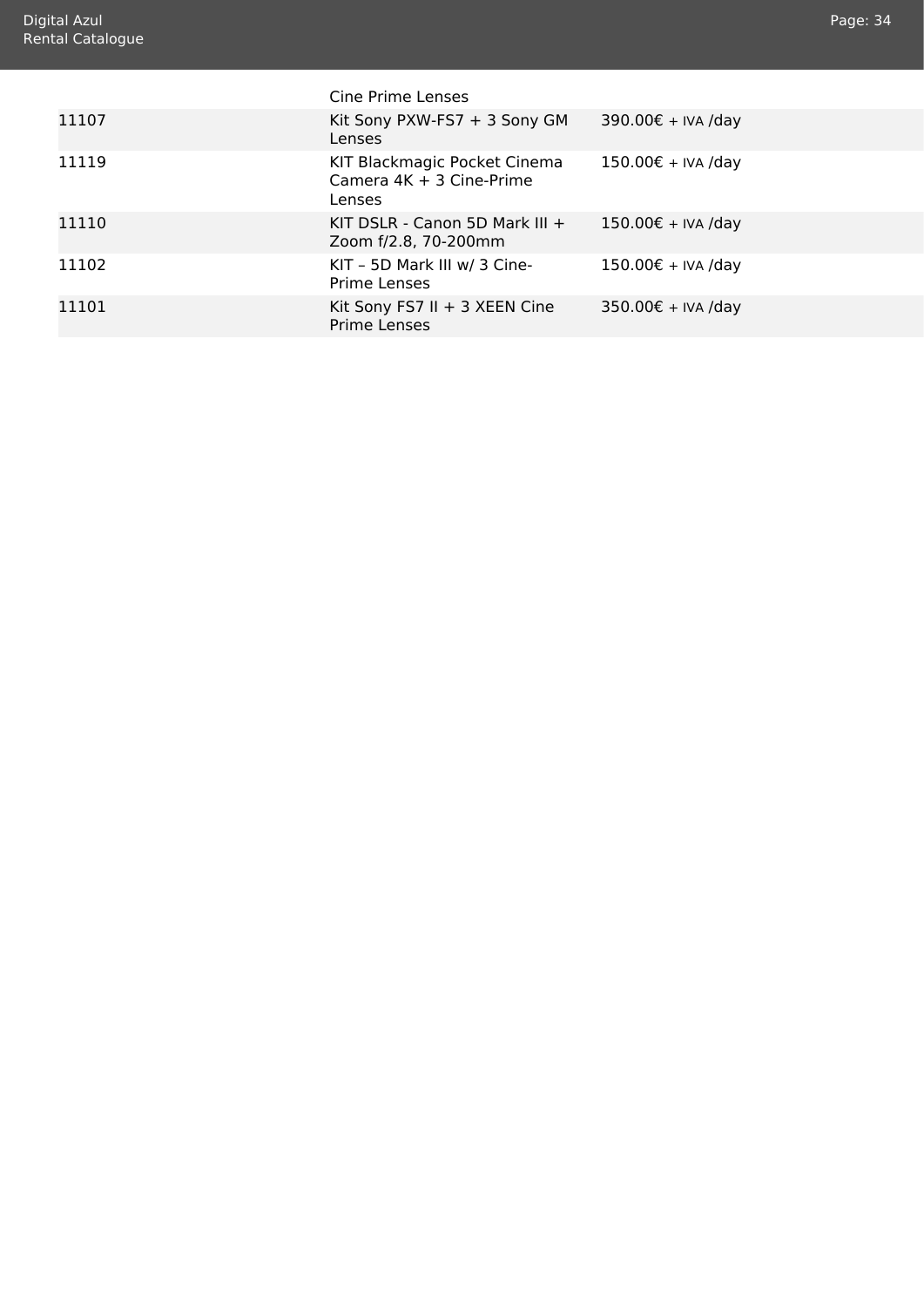### **ÍNDICE REMISSIVO**

#### **1**

100mm T2.1 ZEISS CP.3 Compact Prime Lens EF ou PL Mount [4](#page-4-1) 100mm T3.1 Macro para Canon EF [6](#page-6-0) 14 channel / 2 bus Digital Mixer Allen & Heath ZED 14 [25](#page-25-0) 14-42mm f/3.5-5.6 Panasonic Lumix G X Vario - MFT [6](#page-6-0) 140-400mm f/5.6\* Sony - E Mount [5](#page-5-0) 14mm T3.1 Cine Lens (Crop BMPCC 4K - 28mm) - MFT [6](#page-6-0) 14mm T3.1 Cine Lens - Mount EF [6](#page-6-0) 14mm T3.1 XEEN Cine Prime Lens - EF Mount [5](#page-5-0) 16-35mm f/2.8 FE G Master Series GM Sony - E mount [5](#page-5-0) 16-35mm f/4 Sony Vario-Tessar T\* FE ZA OSS - E Mount [6](#page-6-0) 160Wh V-Mount Battery with D-Tap [19](#page-19-1), [29](#page-29-1) 18-110mm f/4 G OSS Lens E PZ (SELP 18110G) Sony - E mount [5](#page-5-0)

#### **2**

2,5mm DC para lemo 2-pin [20,](#page-20-0) [29](#page-29-1) 200-600mm F/5.6-6.3 G OSS Lens SONY FE - E MOUNT [6](#page-6-0) 20mm f/1.7 G II ASPH Lens Lumix Panasonic - MFT [6](#page-6-0) 24-70mm f/2.8 GM FE Sony - E Mount [5](#page-5-0) 24-70mm f/4 Sony Vario-Tessar T\* FE ZA OSS - E-Mount [6](#page-6-0) 24mm f/14 2X Macro Probe - Laowa - PL Mount [6](#page-6-0) 24mm F2.8 Anamorphic 1.33x - SIRUI - MFT Lens [5](#page-5-0) 24mm F2.8 G Sony FE E-MOUNT [6](#page-6-0) 24mm T1.5 Cine Lens (Crop BMPCC 4K - 48mm) - MFT [6](#page-6-0) 24mm T1.5 Cine Lens para Canon EF [6](#page-6-0) 25mm T2.1 ZEISS CP.3 Compact Prime Lens EF ou PL Mount [4](#page-4-1) 28-135mm f/4 (SEL-28135G) Sony - E Mount [5](#page-5-0)

#### **3**

35mm F1.8 Anamorphic 1.33x - SIRUI - MFT Lens [5](#page-5-0) 35mm T1.5 Cine Lens (Crop BMPCC 4K - 70mm) - MFT [6](#page-6-0) 35mm T1.5 Cine Lens para Canon EF [6](#page-6-0) 35mm T2.1 ZEISS CP.3 Compact Prime Lens EF ou PL Mount [4](#page-4-1) 3x3m Tent [22](#page-22-1)

#### **4**

40mm F2.5 G SONY FE E-MOUNT [5](#page-5-0) 45-175mm f/4.0-5.6 Panasonic Lumix ASPH. G X Vario PZ - MFT [6](#page-6-0) 48 channel / 36 bus Digital Mixer Allen & Heath SQ5 w/ Sound Engineer [24](#page-24-1) 4FT Bendable 100W Bi-Color LED Lighting Panel [12](#page-12-1) 4X5.650 WTR/WHT ND.3 Tiffen FILTER [7](#page-7-0) 4X5.650 WTR/WHT ND.6 Tiffen FILTER [7](#page-7-0) 4X5.650 WTR/WHT ND.9 Tiffen FILTER [7](#page-7-0)

#### **5**

50mm F1.2 GM SONY E-MOUNT [5](#page-5-0) 50MM F1.8 Anamorphic 1.33x - SIRUI - MFT Lens [5](#page-5-0) 50mm F1.8 SONY FE E-MOUNT [6](#page-6-0) 50mm F2.5 G Sony FE E-MOUNT [6](#page-6-0)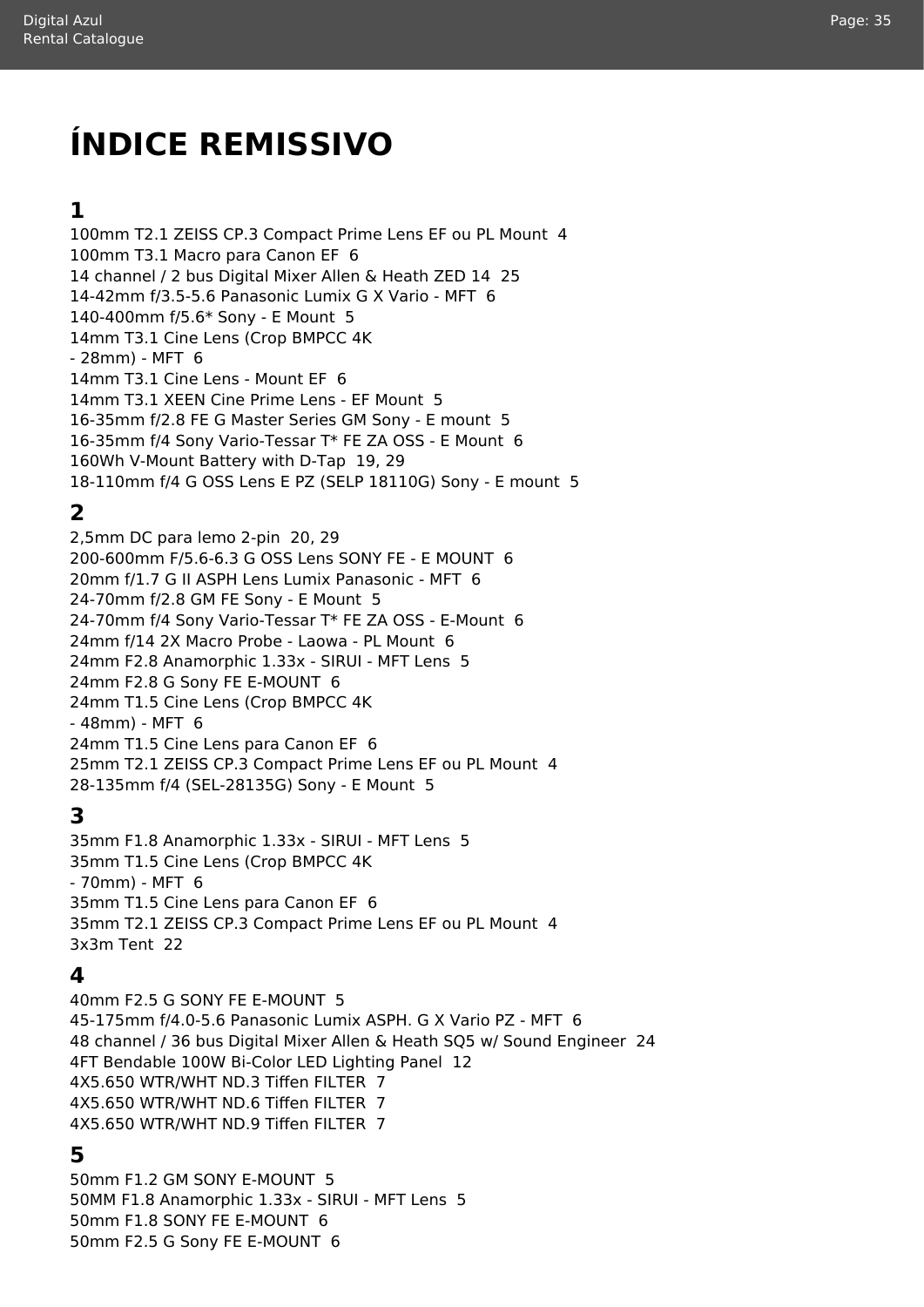50mm T1.5 Cine Lens (Crop BMPCC 4K - 100mm) - MFT [6](#page-6-0) 50mm T1.5 Cine Lens para Canon EF [6](#page-6-0) 50mm T2.1 ZEISS CP.3 Compact Prime Lens EF ou PL Mount [4](#page-4-1) 5D Mark III EOS Canon [3](#page-3-0)

#### **6**

60Wh V-Mount Battery with D-Tap [19,](#page-19-1) [29](#page-29-1)

#### **7**

7.5mm T3.8 Cine Lens UMC Fish-eye - MFT [6](#page-6-0) 70-200mm f/2.8 GM FE Sony - E mount [5](#page-5-0) 70-200mm f/2.8 L IS II - USM Canon - EF [5](#page-5-0) 70-200mm f/4 Sony FE G OSS - E Mount [6](#page-6-0)

#### **8**

85mm T1.5 Cine Lens (Crop BMPCC 4K - 170mm) - MFT [6](#page-6-0) 85mm T1.5 Cine Lens para Canon EF [6](#page-6-0) 85mm T2.1 ZEISS CP.3 Compact Prime Lens EF ou PL Mount [4](#page-4-1) 8mm F3.5 UMC Fish-Eye CS II [6](#page-6-0)

#### **A**

A7S II - Sony [3](#page-3-0) Adaptador V-Mount + Bateria 190Wh [20,](#page-20-0) [29](#page-29-1) Adapter Snapgrid/Snapbag Arri for Skypanel S60 [14](#page-14-1) AJA GEN10 HD/SD/AES Sync Generator [26](#page-26-1) Alimentação macho D-Tap para 4x fêmea D-Tap [20,](#page-20-0) [29](#page-29-1) ALTAIR RP-240 40 — Output Audio Distributor and Press Rack [24](#page-24-1) Aputure Accent B7c 8 - Light Kit [12](#page-12-1) Aputure F10 Fresnel [14](#page-14-1) Aputure Fresnel 2X Attachment [14](#page-14-1) Aputure Lantern Softbox [14](#page-14-1) Aputure Light Dome II [14](#page-14-1) Aputure Light Dome Mini II [14](#page-14-1) Aputure Light Storm LS 60x Bi-Color LED Light [12](#page-12-1) Aputure Space Light [14](#page-14-1) Arri L7-C LED Fresnel [12](#page-12-1) Astera Set of 4 Titan Tubes [12](#page-12-1) Astera Set of 6 Titan Tubes [12](#page-12-1) Astera Set of 8 Titan Tubes [12](#page-12-1) AsteraBox ART7 CRMX Transmitter Box [14](#page-14-1) ATEM 1 M/E Broadcast Panel [9](#page-9-1) ATEM Mini Pro [9](#page-9-1) ATEM Television Studio pro 4k [9](#page-9-1) Atomos Ninja Star [18](#page-18-1) Atomos Ninja V 5" 4K HDMI Recording Monitor [18](#page-18-1) Atomos Ninja V+ [18](#page-18-1) Atomos Shogun 7 HDR Pro/Cinema Monitor-Recorder-Switcher [18](#page-18-1) Atomos Sumo 19" HDR/High Brightness Monitor Recorder 4K [18](#page-18-1) Audio Engineer [31](#page-31-1) Avenger Arm with counterweight - 300 cm [15](#page-15-0) Avenger C500 Pelican Gaffer Grip [15](#page-15-0) Avenger Jumbo Grip Head 4.5'' [15](#page-15-0)

#### **B**

Benro video Monopod 164cm [17](#page-17-1) Black Flag (Solid Black) 45 X 60 cm (18x24in) [14](#page-14-1)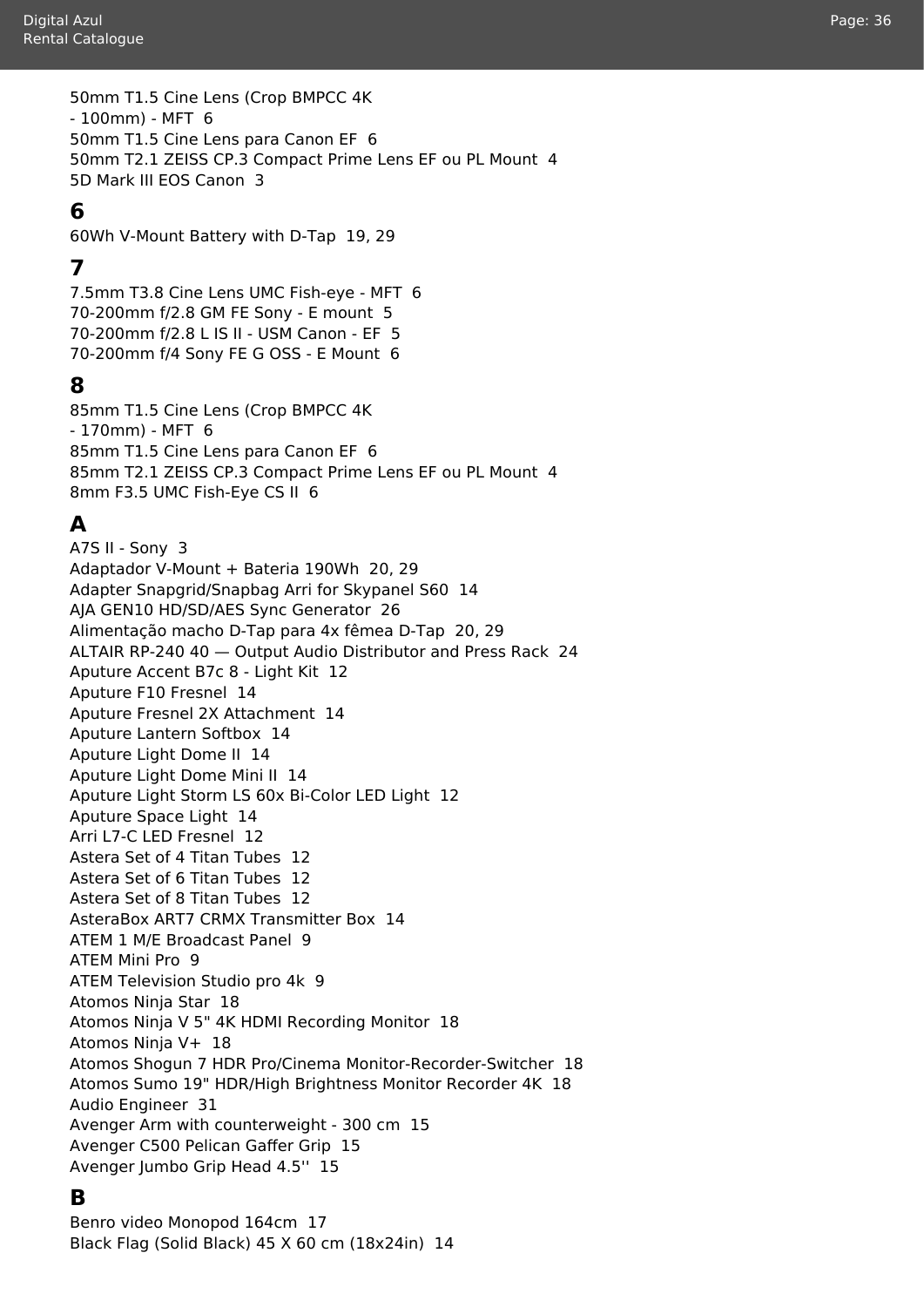Black Flag (Solid Black) 60 X 90 cm (24x36in) [14](#page-14-1) Blackmagic Design MultiView 4 [26](#page-26-1) Blackmagic Design MultiView 4 HD [26](#page-26-1) Blackmagic Design URSA Studio Viewfinder [18](#page-18-1) Blackmagic Hyperdeck Studio [18](#page-18-1) Blackmagic HyperDeck Studio Mini [18](#page-18-1) Blackmagic Micro Studio Camera 4K [3](#page-3-0) Blackmagic Pocket Battery Grip [19](#page-19-1) Blackmagic Pocket Cinema Camera 4K [2](#page-2-1) Blackmagic Pocket Cinema Camera 6K - EF [2](#page-2-1) Blackmagic Pocket Cinema Camera 6k Pro [2](#page-2-1) Blackmagic SmartView 4K Ultra HD Broadcast Monitor c/ Flight Case [18](#page-18-1) Blackmagic URSA Broadcast [3](#page-3-0) Blackmagic URSA Broadcast + Canon Ultra-Wide Angle Lens + Viewfinder [2](#page-2-1), [33](#page-33-1) Blackmagic URSA Broadcast G2 [3](#page-3-0) Blackmagic Ursa Mini Pro 12K com PL Mount ou EF [2](#page-2-1) Blackmagic Video Assist 4K 7" [18](#page-18-1) Blackmagic Video Assist 5" [18](#page-18-1) Blackmagic Video Assist 7" 12G HDR [18](#page-18-1) Bridge Plate DigiCine 19mm [19](#page-19-1)

#### **C**

Cabeça de tripé Manfrotto Nitrotech N8 [17](#page-17-1) Camera Assistant [31](#page-31-1) Camera Kit Red One MX - Advertising, Cinema [2](#page-2-1), [33](#page-33-1) Camera Kit SONY FX9 - Advertising, Cinema [2,](#page-2-1) [33](#page-33-1) Camera Operator [31](#page-31-1) Camgear V10 GS CF Tripod [17](#page-17-1) Canon 15-35mm f/2.8 L IS USM Lens - RF [5](#page-5-0) Canon 24-70mm f/2.8 L IS USM Lens - RF [5](#page-5-0) Canon 70-200mm f/2.8 L IS USM Lens - RF [5](#page-5-0) Canon Mount Adapter EF-EOS R [21](#page-21-1) Canon YJ13x6BIRS 2/3" ENG/EFP Ultra-Wide Angle Lens [7](#page-7-0) Cartão Sony XQD 128 Gb 400 Mb/s [30](#page-30-1) Cartão Sony XQD 256 Gb 400 Mb/s [30](#page-30-1) Chinese ball - DoPchoice Snapbag Lantern 3' [14](#page-14-1) Chroma On Location with Lighting [16](#page-16-1) Chroma-Key Backdrop (6 x 3m, Green Screen) w/ Structure [14](#page-14-1) Cinematographer [31](#page-31-1) CN-E135mm T2.2 L F - Canon Cine Prime Lens - EF [4](#page-4-1) CN-E14mm T3.1 L F - Canon Cine Prime Lens - EF [4](#page-4-1) CN-E24mm T1.5 L F - Canon Cine Prime Lens - EF [4](#page-4-1) CN-E35mm T1.5 L F - Canon Cine Prime Lens - EF [4](#page-4-1) CN-E50mm T1.5 L F - Canon Cine Prime Lens - EF [4](#page-4-1) CN-E85mm T1.3 L F - Canon Cine Prime Lens - EF [4](#page-4-1) Cokin 82mm Pure Harmonie Ultra Slim Variable NDX Round Screw-On Filter [7](#page-7-0) Color Grading Studio [16](#page-16-1) Colorist [31](#page-31-1) Coluna amplificada 40W com Bluetooth e Bateria [25](#page-25-0) Combo Light Stand - 240 cm [14](#page-14-1) Combo Light Stand Low Mighty - 170 cm [14](#page-14-1) Cubo Emissor Microfone de Mão Sony UTX-P03 [24](#page-24-1) Câmara Remota - Hot Head [19](#page-19-1), [22](#page-22-1)

#### **D**

DAC-60 Conversor Scaler SD/HD/3G-SDI to VGA [26](#page-26-1) DAC-70 Conversor Scaler VGA/HDMI/SDI to HDMI/SDI [26](#page-26-1)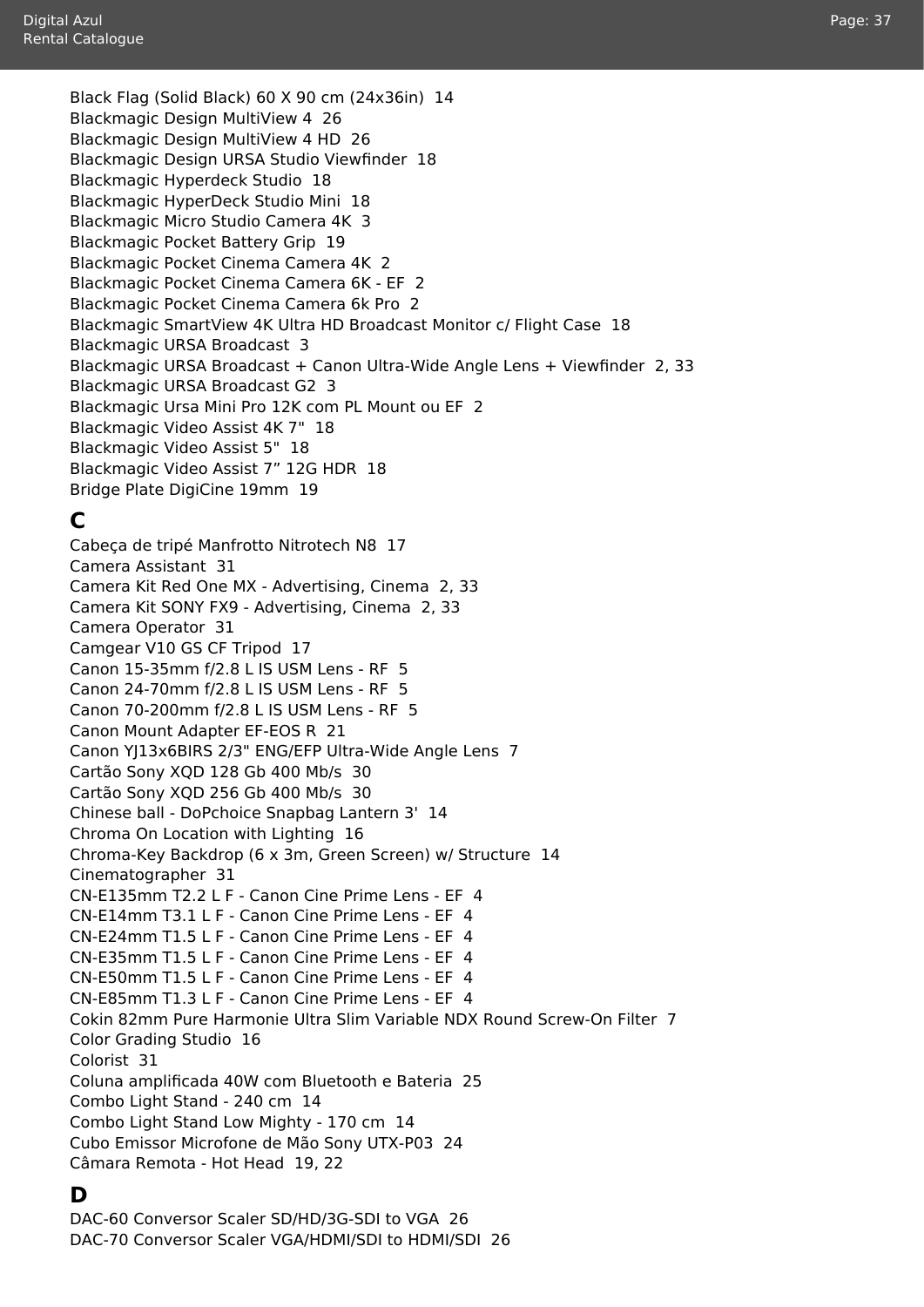DC 2,5mm para XLR de 4 pinos [20,](#page-20-0) [29](#page-29-1) Decimator - MD-HX conversor HDMI-SDI bidireccional [26](#page-26-1) DECIMATOR 12G – CROSS 4K HDMI/SDI [26](#page-26-1) Decimator Multiview 4 - DMON-QUAD 3G/HD/SD – SDI/HDMI [26](#page-26-1) Diopter Set Zeiss Master  $+0.5$ ,  $+1$ ,  $+2$  | ø114 MM [7](#page-7-0) DIT/Data Wrangler [31](#page-31-1) DitoGear Spinn 360 Turntable [22](#page-22-1) DJI OSMO 4K [3](#page-3-0), [22](#page-22-1) DJI Osmo Action 4K [3](#page-3-0) DJI Osmo Mobile 2 [3,](#page-3-0) [22](#page-22-1) DJI OSMO+ [3,](#page-3-0) [22](#page-22-1) DJI Ronin 2 + Easyrig 5 Vario c/ Serene [8](#page-8-1), [22](#page-22-1) DJI Ronin M [8,](#page-8-1) [22](#page-22-1) DJI Ronin-S [8,](#page-8-1) [22](#page-22-1)

#### **E**

DJI RS 2 PRO [8](#page-8-1), [22](#page-22-1) Drone Operator [31](#page-31-1)

E-image AT-7602A Aluminmum 100mm Tripod [17](#page-17-1) Easyrig 5 Vario + Gimbal Vest + Flowcine Serene [8](#page-8-1) Easyrig Minimax - 4.4 to 15.4 lb [8](#page-8-1) Edelkrone JibONE Motion Control [19](#page-19-1) Edelkrone Pocket Rig [20](#page-20-0) Edelkrone Wing Slider [19](#page-19-1), [22](#page-22-1) EF 16-35mm f/2.8L III USM Canon - Mount EF [5](#page-5-0) EF 24-70mm f/2.8L II USM Canon - Mount EF [5](#page-5-0) Elephant Boxes / 3 Tabelas [14,](#page-14-1) [20](#page-20-0), [22](#page-22-1) EOS R5 C Canon [3](#page-3-0) Express IP MINI - 2 Speakers Table [25](#page-25-0) Extensão D-Tap [20](#page-20-0), [29](#page-29-1)

#### **F**

Film Cart (200Kg payload) [19](#page-19-1), [22](#page-22-1) Film Cart (250Kg payload) [19](#page-19-1), [22](#page-22-1) Film Director [31](#page-31-1) Film Studio [16](#page-16-1) Filtro Clear Premium Coated Tiffen 4 x 5.65" [7](#page-7-0) Filtro Tiffen 138 Variable ND - Matte Box Mount [7](#page-7-0) Filtro Tiffen 4X5.650 WTR/WHT ULTRA POL LIN [7](#page-7-0) Flexible SMD LED Light [12](#page-12-1) Follow Focus Wireless Tilta Nucleus Nano [19](#page-19-1) Frame  $110 \times 200$ cm  $(3.6 \times 6.6')$  [14](#page-14-1) Frame 300  $\times$  300cm (10  $\times$  10') [14](#page-14-1) Frame 355  $\times$  355cm (12  $\times$  12') [14](#page-14-1) FREEFLY WAVE 4K High Speed Camera w/Operator [11](#page-11-1) Fujinon MK18-55mm T2.9 Lens (Sony E Mount) [6](#page-6-0) Fujinon MK50-135mm T2.9 Lens (Sony E Mount) [6](#page-6-0) FXLION NANO HUB [19](#page-19-1), [29](#page-29-1)

#### **G**

Gaffer [31](#page-31-1) GOLD TO V-MOUNT ADAPTER SWIT S-7005S [19,](#page-19-1) [29](#page-29-1) GoPro Fusion - 360º [3](#page-3-0) GoPro HERO5 Black [3](#page-3-0) Grua de 7 metros + câmara URSA broadcast 4K c/grande angular + montagem e transporte [19](#page-19-1), [22](#page-22-1) Grua Hot Head com braço de 7 metros Egripment Scanner [19](#page-19-1), [22](#page-22-1) Grua Studio JIB para SLR [19](#page-19-1), [22](#page-22-1)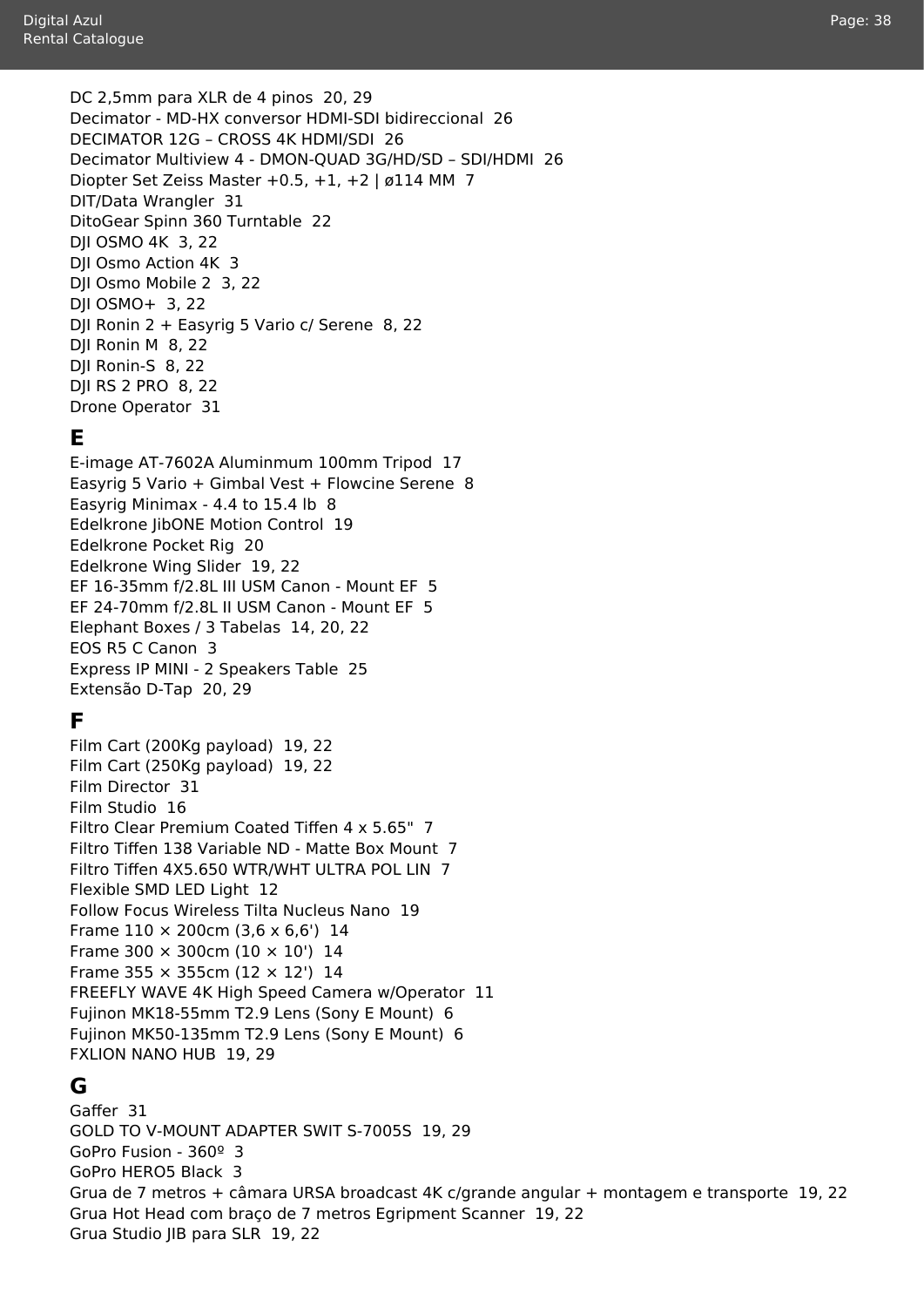GY-HM650 Mobile news JVC [3](#page-3-0)

#### **H**

HAZER [19,](#page-19-1) [22](#page-22-1) HDR-CX220 Handycam Sony [3](#page-3-0) Headset Sennheiser ME 3-II [24,](#page-24-1) [27](#page-27-1) Hydra Alien Arm (Car Mount) [32](#page-32-1)

#### **J**

JVC Leitor e Gravador de Cassetes HDV BR-HD50U [18](#page-18-1)

#### **K**

Kino Flo TRUE MATCH® 4 Lâmpadas 0,6m (4Bank 2ft.) Kit 2 projectores luz fria [12](#page-12-1) Kino Flo TRUE MATCH® 4 Lâmpadas 1,2m (4Bank 4ft.) Kit 2 projectores luz fria [12](#page-12-1) Kit 2 Fujinon MK T2.9 Lenses - E Mount (18-55mm e 50-135mm) [6](#page-6-0) Kit 2 Sony Lavalier Mics [24](#page-24-1) Kit 2 Tripods C-Stand - 300 cm [14](#page-14-1) Kit 2x Mini converters Optical Fiber 12G-SDI + Optical Fiber Cable - 200m [26](#page-26-1) Kit 3 Lentes Prime para Cinema Digital - MFT [6](#page-6-0) Kit 3 Lentes Prime para Cinema Digital - Mount EF [5](#page-5-0) Kit 3 Tiffen FILTERS 4X5.650 WTR/WHT ND.3/ ND.6/ ND.9 [7](#page-7-0) Kit 3 XEEN Cine Prime Lenses - EF Mount [4](#page-4-1) KIT 3 Zeiss CP.3 Prime Lenses [4](#page-4-1) Kit 3x Canon EF CN-E Cinema Prime Lens (14, 24, 35, 50, 85, 135mm) [4](#page-4-1) KIT 3x Dedolight 150W [12](#page-12-1) KIT 3X OBJECTIVAS Sony FE E-MOUNT [24, 40, 50MM] [5](#page-5-0) KIT 3x OSMO ACTION - DII [3,](#page-3-0) [33](#page-33-1) KIT 5 Zeiss CP.3 Prime Lenses [4](#page-4-1) Kit 6 Lentes Prime para Cinema Digital - MFT [5](#page-5-0) Kit 6 Lentes Prime para Cinema Digital - Mount EF [5](#page-5-0) Kit 6 XEEN Cine Prime Lenses - EF Mount [4](#page-4-1) Kit 6x Canon EF CN-E Cinema Prime Lens (14, 24, 35, 50, 85, 135mm) [4](#page-4-1) Kit Aputure 600c Pro LED Light (V-Mount) [12](#page-12-1) Kit Aputure Light Storm C300d Mark II LED Light [12](#page-12-1) Kit Aputure LS 600d Pro Light Storm Daylight LED Light (V-Mount) [12](#page-12-1) Kit Arri SkyPanel S60-C + Softbox + Snapgrid [12](#page-12-1) Kit Black Flags (Solid Black) [14](#page-14-1) KIT Blackmagic Pocket Cinema Camera 4K + 3 Cine-Prime Lenses [3](#page-3-0), [34](#page-34-0) KIT Blackmagic Pocket Cinema Camera 4K + 6 Cine-Prime Lenses [33](#page-33-1) Kit Difusor / Reflector  $1 \times 1$ m  $(3.6 \times 3.6')$  [14](#page-14-1) Kit Difusor / Reflector 2 x 2m (6,6 x 6,6') [14](#page-14-1) KIT DSLR - Canon 5D Mark III + Zoom 24-70mm or 70-200mm [3,](#page-3-0) [33](#page-33-1) KIT DSLR - Canon 5D Mark III + Zoom f/2.8, 70-200mm [3,](#page-3-0) [34](#page-34-0) Kit Eyedirect Mark II Focusing Device Combo [23](#page-23-1) Kit FS7  $II +$  Lens - 18-110mm or 42-202mm [2,](#page-2-1) [33](#page-33-1) Kit FS7 II RAW (12 bits; 240fps; ProRes) [2,](#page-2-1) [33](#page-33-1) KIT GY-HM700E HD JVC [3](#page-3-0) Kit Handheld Wireless Sony Microphone [24](#page-24-1) Kit Headset Sennheiser ME 3-II + Emissor Wireless Sennheiser [24](#page-24-1) KIT JVC GY-HM750 [3](#page-3-0) Kit Lavalier Microphone Wireless Sennheiser AVX ME2 [24](#page-24-1) Kit Micro Headset + Emissor Wireless Sony [24](#page-24-1) KIT Microphone Lapela Wireless Sennheiser [24](#page-24-1) Kit Multi Camera 4K - Fs7 II [9](#page-9-1) Kit PA 2X 40W - 80m2 [25](#page-25-0) Kit PA 2X 800W - 240m2 [25](#page-25-0)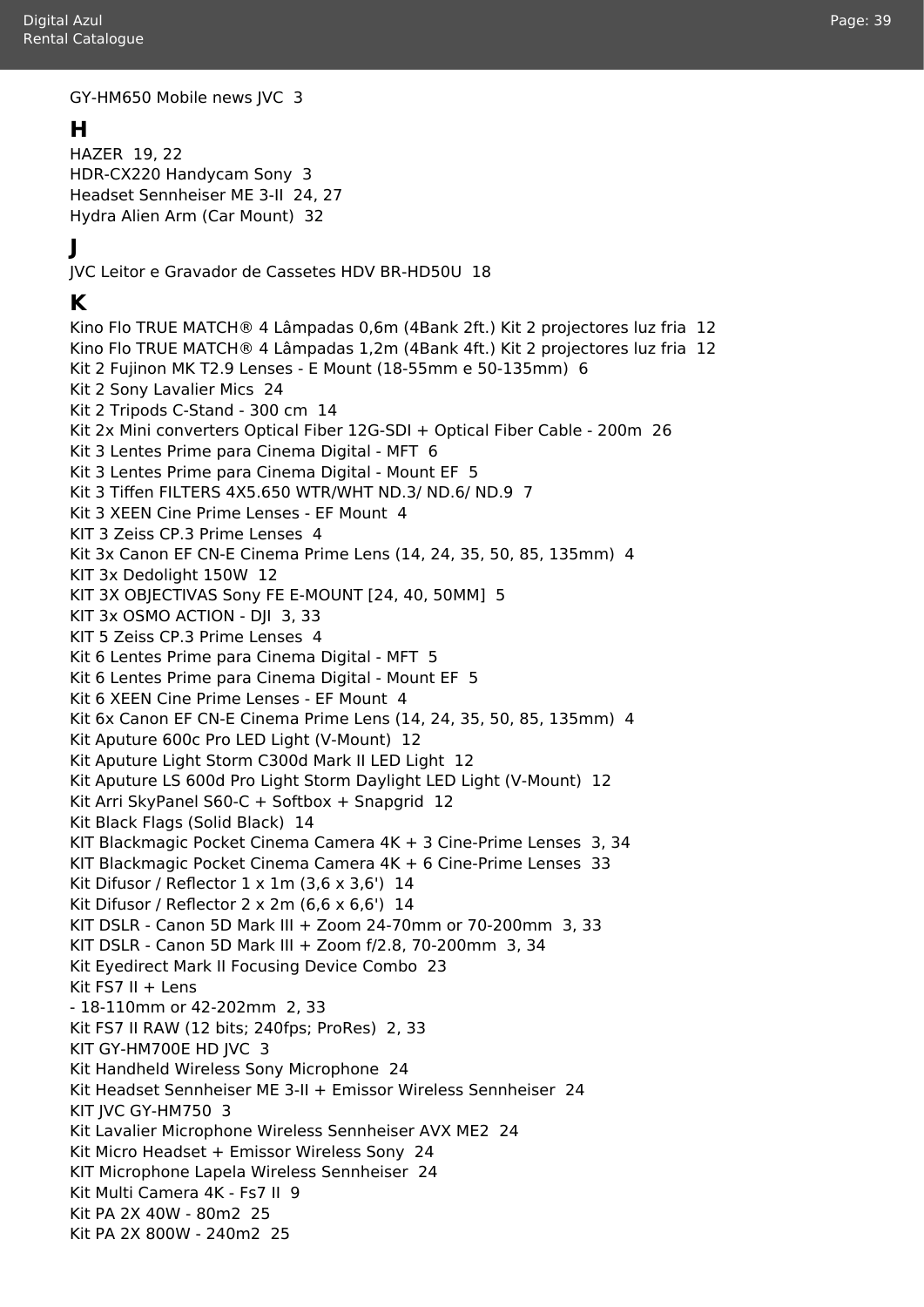Digital Azul Rental Catalogue

Metabones PL para E-Mount [21](#page-21-1)

Page: 40

Kit PA 40W - 40m2 [25](#page-25-0) Kit PA 800W - 120m2 [25](#page-25-0) Kit SkyPanel + Chinese Ball + Tripod + Arm  $(3m)$  [12](#page-12-1) Kit Sony A7s II + 3 Sony GM Lenses  $3, 33$  $3, 33$ Kit Sony a7S II + Sony FE 70-200 mm Lens + 2x Extender [3,](#page-3-0) [33](#page-33-1) Kit Sony a7S II 4K + 3 XEEN Cine Prime Lenses [3,](#page-3-0) [33](#page-33-1) Kit Sony a7S II 4K + 3 XEEN Cine-Prime Lens + Rig Schatler Ace w/ Matte Box + 138mm Var ND Filter [3](#page-3-0), [33](#page-33-1) Kit Sony FS7 II + [3](#page-3-0) XEEN Cine Prime Lenses 3, [34](#page-34-0) Kit Sony FX6 + Atomos Ninja Plus [2,](#page-2-1) [33](#page-33-1) Kit Sony FX9 + 3 Objectivas Canon CN-E Cine Prime - EF [2](#page-2-1), [33](#page-33-1) Kit Sony FX9 + 3 Objectivas ZEISS CP.3 Prime - EF [2,](#page-2-1) [33](#page-33-1) Kit Sony FX9 + 5 Objectivas ZEISS CP.3 Prime - EF [2,](#page-2-1) [33](#page-33-1) Kit Sony FX9 + 6x Canon CN-E Cine Prime - EF Lenses [2,](#page-2-1) [33](#page-33-1) Kit Sony FX9 + Extensão Sony XDCA-FX9 (Módulo RAW) + Atomos Ninja V Plus [2](#page-2-1), [33](#page-33-1) KIT Sony Lavalier Mic [24](#page-24-1) KIT Sony Lavalier Mic + Sony Handheld Wireless Microphone [24](#page-24-1) Kit Sony PXW-FS7 + 3 Sony GM Lenses [3](#page-3-0), [34](#page-34-0) Kit Teleprompter 15" w/ operator [23](#page-23-1) Kit Teleprompter 17" High Brightness w/ operator [23](#page-23-1) Kit Teleprompter 24" High Brightness w/ operator [23](#page-23-1) KIT – 5D Mark III w/ 3 Cine-Prime Lenses [3,](#page-3-0) [34](#page-34-0) Kit - FX9 + 28-135mm Lens [2,](#page-2-1) [33](#page-33-1) KT14x4.5KRSJ HD - Canon - 1/3″ [6](#page-6-0) KT20x5B KRS 20x - Canon - 1/3″ [7](#page-7-0) **L** Lastolite 3m Chroma Key Green [14](#page-14-1) Lastolite Panoramic Background Cover 4m Chroma Key Green [14](#page-14-1) LED Fresnel 1300 [12](#page-12-1) Light Mixer DMX-M3 + 6x LED Bar-12 RGBW [12](#page-12-1) LiveU - LU300 HEVC [10,](#page-10-1) [19](#page-19-1) LU2000 Servidor de Recepção de 1 canal HD - LiveU [10](#page-10-1) LU4000 Servidor de Recepção - 4x Canais HD ou 1x 4K - LiveU [10](#page-10-1) Lupo Superpanel DMX Dual Color 60 [12](#page-12-1) Lupo Superpanel Dual Color [12](#page-12-1) Lupo Superpanel Full Color 30 RGBW [12](#page-12-1) **M** Manfrotto 035RL Super Clamp [15](#page-15-0) Manfrotto 244 Variable Friction Magic Arm with 2 Super Clamps [15](#page-15-0) Manfrotto Master Air-Cushioned Stand 1004BAC - 366 cm [15](#page-15-0) Manfrotto Mini Compact Air-Cushioned Stand - 210 cm [15](#page-15-0) Manfrotto Nano Clamp [15](#page-15-0) Manfrotto SPECTRA2 LED Light [12](#page-12-1) Manfrotto Tripod 055 + Video Head MVH502AH [17](#page-17-1) Manfrotto tripod 529b hi-hat [17](#page-17-1) Manfrotto Vídeo Monopod 190cm [17](#page-17-1) Matte Box Bright Tangerine VIV [19](#page-19-1) Mesa de Mistura Behringer XENYX 1204USB — 12-Input USB [25](#page-25-0) Mesa de áudio 2 comentadores [25](#page-25-0), [27](#page-27-1) Metabones Cine EF para E Mount [21](#page-21-1) Metabones EF para E mount T (Mark IV) [21](#page-21-1) Metabones EF para MFT [21](#page-21-1)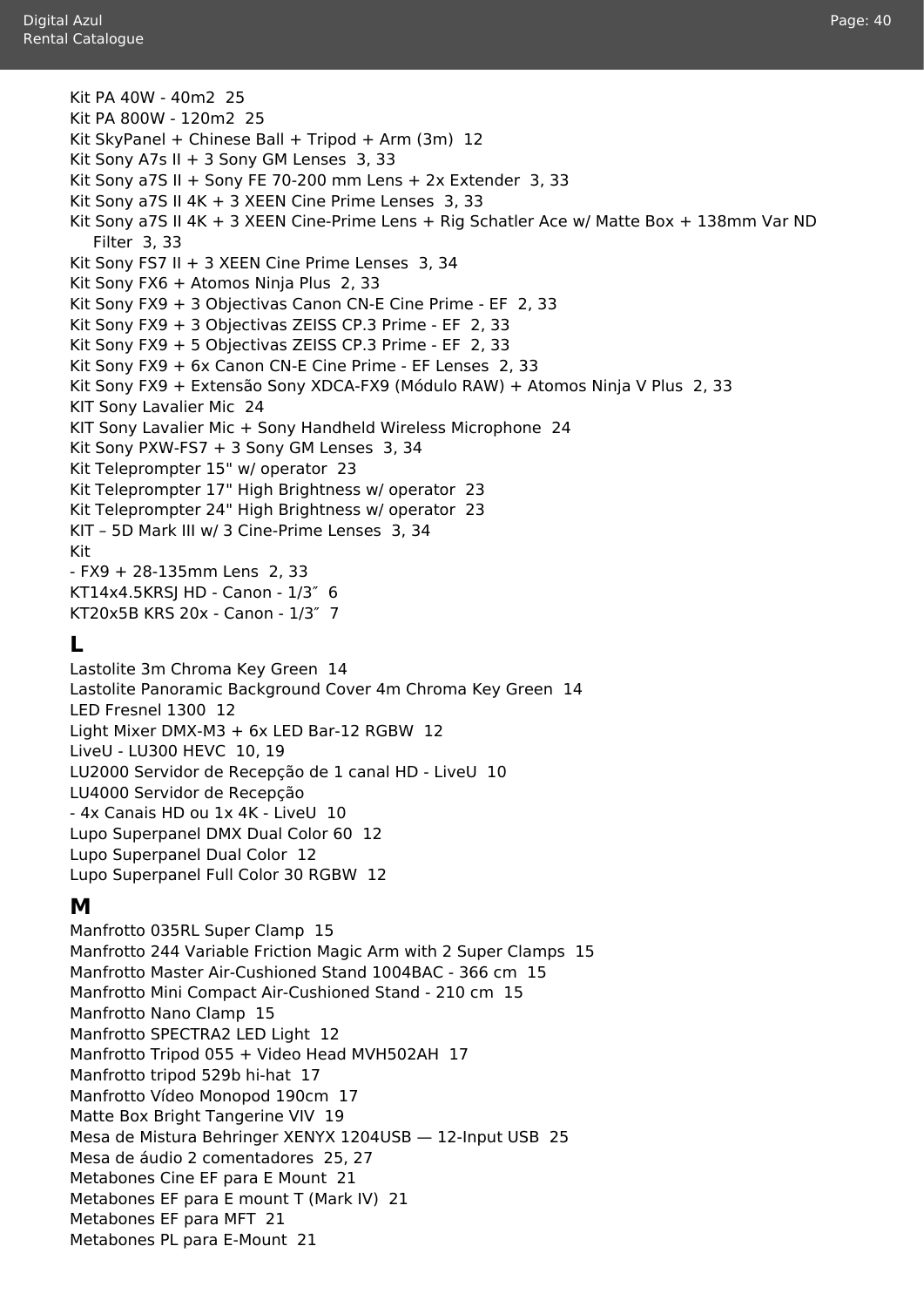Digital Azul Rental Catalogue

> Metabones PL para MFT [21](#page-21-1) Metabones Speed Booster ULTRA 0.71x EF para E Mount [21](#page-21-1) Metabones Speedbooster XL 0,64x II EF to MFT [21](#page-21-1) Micro Converter BiDirectional SDI/HDMI 12G [26](#page-26-1) Micro Converter HDMI to SDI 12G [26](#page-26-1) Micro Converter SDI to HDMI 12G [26](#page-26-1) Microfone de conferência AKG CGN 99 C/S [24](#page-24-1) Microfone de mão s/fios AKG SR300 [24](#page-24-1) Microfone Shotgun Beyerdynamic MC 837 + suspensão Rode Blimp c/ extender [24](#page-24-1) Mini Converter Analog to SDI [26](#page-26-1) Mini Converter AUDIO to SDI 4K [26](#page-26-1) Mini Converter HEAVY DUTY SDI to Analog [26](#page-26-1) Mini Converter Optical Fiber 12G-SDI [26](#page-26-1) Mini Converter SDI to AUDIO 4K [26](#page-26-1) Mini Converter SDI to HDMI [26](#page-26-1) Mochila de Transmissão TUV ONE [10](#page-10-1) Monitor Ikegami HD 21" [18](#page-18-1) Monitor Lilliput BM230-12G - 23" 4K HDMI 2.0 / 12G-SDI [18](#page-18-1) Monitor Lilliput FS7 7" 4K HDMI/3G-SDI [18](#page-18-1)

#### **O**

Olympus M.Zuiko Digital ED 7-14mm f/2.8 PRO Lens [5](#page-5-0)

#### **P**

PA 800W [25](#page-25-0) Pack Zoom F8 [24](#page-24-1) Paganinis / Apple Boxes / Cubos de Imagem [15](#page-15-0), [20,](#page-20-0) [22](#page-22-1) Pedestal Sachtler Combi + 150mm Video 25 Head [17](#page-17-1) Perche de 260cm [24](#page-24-1) Phantom Flex 4K (64Gb) + Operator [11](#page-11-1) Plug-on Hand Microphone Transmitter Sennheiser G3 [24](#page-24-1) Powerbank (12V/24V) com 4 Baterias [19](#page-19-1), [29](#page-29-1) Producer [31](#page-31-1) Production Support Portable Table – 2.4 x 0.75m [20](#page-20-0), [22](#page-22-1) Produção Multicâmara Broadcast 4K [9](#page-9-1) Projector 2000 Lumens - EPSON EH-TW420 [28](#page-28-1) Projector 4000 Lumens - Mitsubishi XL2550U [28](#page-28-1) Projector 5400 Lumens - Optoma ZH510T [28](#page-28-1) Prosup Tango Slider 2.2m p/ câmaras até 20Kg [19](#page-19-1), [22](#page-22-1)

#### **R**

Red ONE MX – Mount EF [3](#page-3-0) Rig Ace Sachtler c/ Matte Box [19](#page-19-1) Rode VideoMic Pro w/ Wind Shield [24](#page-24-1) Rotolight Neo c/ Filtros, Softbox e Snapgrid [12](#page-12-1) Rowa Tiltplate (Dutch Angle) [19](#page-19-1) RTS Digital Beltpack IP 4-Channel [27](#page-27-1) RX0 Sony [3](#page-3-0) Rádio Kenwood ProTalk TK3501 [27](#page-27-1)

#### **S**

Sachtler Ace Matte Box [19](#page-19-1) Sachtler Ace Tripod XL MS AL [17](#page-17-1) Sachtler Ace Tripod XL MS CF [17](#page-17-1) Sachtler Tripod Video 20 III Fluid Head & Carbon Fiber Tripod System (100mm Ball) [17](#page-17-1) Sala de Produção Remota [10](#page-10-1) Sandbag 13Kg [15](#page-15-0) Sandbag 7Kg [15](#page-15-0)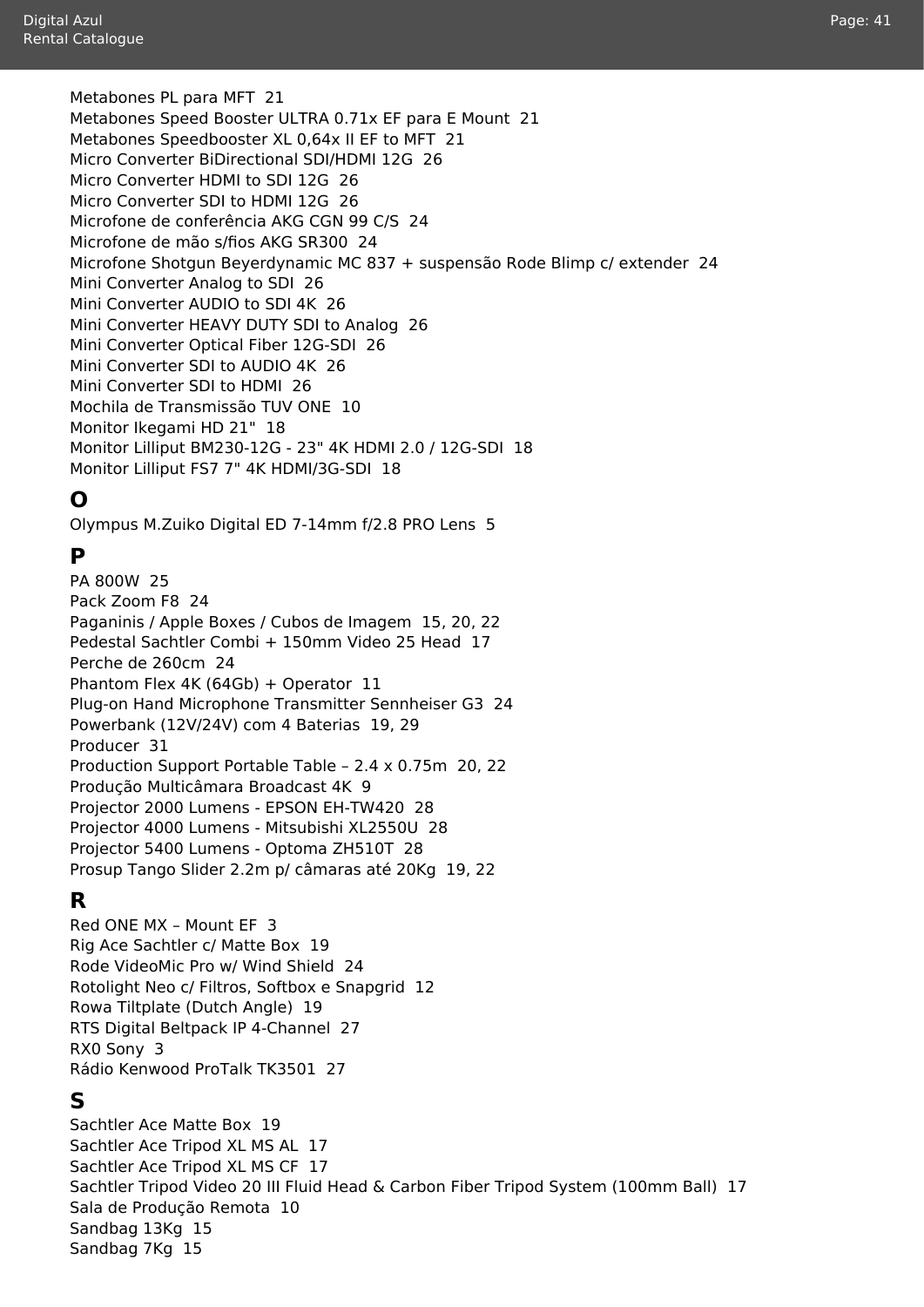SDI to HDMI Battery Converter [26](#page-26-1) Sistema Intercom de 4 postos [27](#page-27-1) Sistema Intercom de 4 postos sem fios [27](#page-27-1) Sistema Intercom de 6 postos sem fios [27](#page-27-1) SM-58 [24](#page-24-1) Smallrig Mini Follow Focus [19](#page-19-1) Sony A7 III Camera [2](#page-2-1) Sony A7R IV Camera [2](#page-2-1) Sony a7s II +  $f/4$  lens [3](#page-3-0), [33](#page-33-1) Sony a7s II 4K + GM f/2.8 lens [3](#page-3-0), [33](#page-33-1) Sony A7S III [2](#page-2-1) SONY CBK-WA100 [10](#page-10-1) Sony FE 2.0x Teleconverter [21](#page-21-1) Sony FS7 II [3](#page-3-0) Sony FX3 [2](#page-2-1) Sony FX6 [2](#page-2-1) Sony FX9 [2](#page-2-1) Sony LMD-A240 24" LCD Production Monitor [18](#page-18-1) SONY Network RX Station [10](#page-10-1) Sony PXW-Z190 [3](#page-3-0) Sony PXW-Z90V [3](#page-3-0) Sony XDCA-FX9 Extension Unit for PXW-FX9 Camera [19](#page-19-1) Sony XQD 120 Gb 400 Mb/s memory card [30](#page-30-1) Sony XQD 240 Gb 400 Mb/s memory card [30](#page-30-1) Sound Devices 302 [24](#page-24-1) Sound Studio [16](#page-16-1) Sound Studio 5.1 [16](#page-16-1)

#### **T**

Tela de 2.66 x 1.50m (16 - 9) com entrega e montagem (Lisboa) [28](#page-28-1) Tela portátil de 1.71 x 1.28m (4.3) [28](#page-28-1) Teleponto Presidencial c/ operador [23](#page-23-1) Teranex AV conversor de formatos vídeo 4K [26](#page-26-1) Th16x5.5BRMU + Adapt. WCV-82SC - Fujinon - 1/3″ [7](#page-7-0) Tiffen 4X5.650 BLACK PRO-MIST 1/2 Filter [7](#page-7-0) Tiffen 4X5.650 BLACK PRO-MIST 1/4 Filter [7](#page-7-0) Tiffen 77mm Variable Neutral Density Filter [7](#page-7-0) Tilta Nucleus-M Wireless Lens Control System [19](#page-19-1) Tiltaing Mini Matte Box [19](#page-19-1) Transmissor Video HD Wireless 300 m + Director's Monitor [18](#page-18-1), [27](#page-27-1) Transmissor Video Wireless Teradek Bolt 500 [18](#page-18-1), [27](#page-27-1) Tripod C-Stand - 300 cm [14](#page-14-1) Tripod C-Stand - 330 cm [15](#page-15-0) Tripod Combo - 300 cm [14](#page-14-1) Tripod Combo Avenger - 100 cm [14](#page-14-1) Tripod Combo Avenger - 450 cm [14](#page-14-1) Tripods Kit (Baby + Medium + Big)  $17$ Tripé Manfrotto 190 (146cm) + Cabeça de Vídeo MVH500AH [17](#page-17-1) Tripé Manfrotto 190 (160cm) + Cabeça de Vídeo MVH500AH [17](#page-17-1) Tripé O'Connor Cine HD c/ Cabeça O'Connor Ultimate 2560 [17](#page-17-1) Tripé Sachtler Ace M Fluid Head [17](#page-17-1) Tripé Sachtler Video 25 Plus Fluid Heads [17](#page-17-1) TV LED 65" 4K UHD - com entrega e montagem (Lisboa) [18,](#page-18-1) [28](#page-28-1)

#### **U**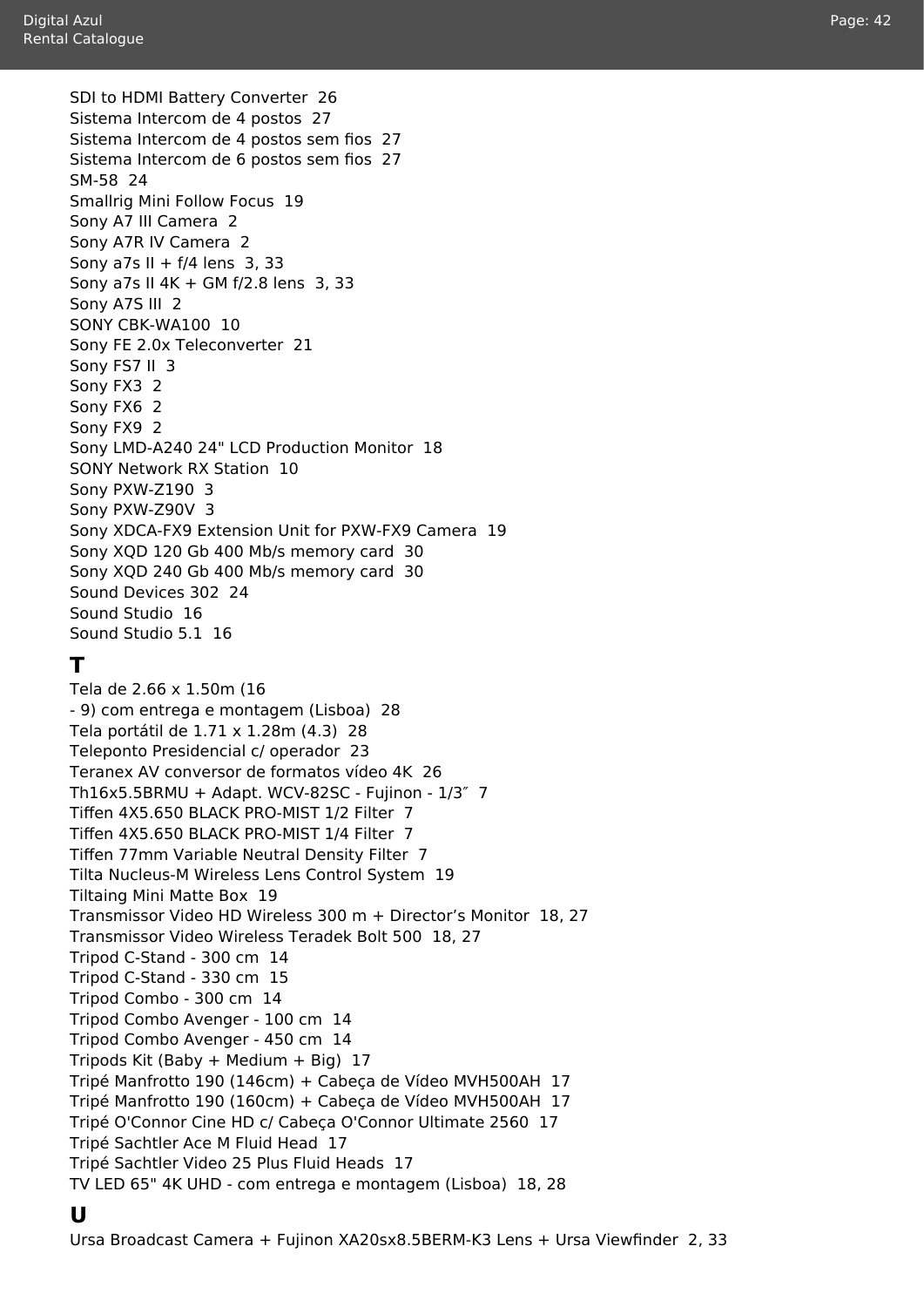#### **V**

VideoMic Go [24](#page-24-1) Viper NT [19](#page-19-1), [22](#page-22-1)

#### **W**

Wireless HD Video link PRO 200 [27](#page-27-1)

#### **X**

XA20sx8.5BERM-K3 - Fujinon - 20x Zoom Ratio, 2x Extender 2/3" [7](#page-7-0) XEEN 135mm T2.2 Cine Prime Lens - EF Mount [5](#page-5-0) XEEN 20mm T1.9 Cine Prime Lens - EF Mount [4](#page-4-1) XEEN 24mm T1.5 Cine Prime Lens - EF Mount [5](#page-5-0) XEEN 35mm T1.5 Cine Prime Lens - EF Mount [5](#page-5-0) XEEN 50mm T1.5 Cine Prime Lens - EF Mount [5](#page-5-0) XEEN 85mm T1.5 Cine Prime Lens - EF Mount [5](#page-5-0) **Z**

```
Zoom F8 – MultiTrack Field Recorder 24
Zoom H2 24
```
### **PROCEDIMENTOS DE ALUGUER**

**\_\_\_\_\_\_\_\_\_\_\_\_\_\_\_\_\_\_\_\_\_\_\_\_\_\_\_\_\_\_\_\_\_\_\_\_**

**Confirmação:** A confirmação da reserva de equipamento é feita por email: [producao@digitalazul.pt](mailto:producao@digitalazul.pt) com o envio dos dados da entidade a facturar, ou por login no nosso site, com os produtos escolhidos adicionados à sua lista de consulta, com as datas de aluguer escolhidas.

**Dados necessários:** Nome; Morada; Número de contribuinte; Contacto telefónico móvel; E-mail.

**Documentos necessários:** Cartão de Cidadão ou passaporte e comprovativo de morada da pessoa que vier recolher o equipamento.

**Pagamento:** O pagamento do valor de aluguer é efectuado no acto de levantamento do equipamento (multibanco ou numerário).

**Verificação do Equipamento:** Todo o equipamento que a Digital Azul aluga é equipamento destinado a profissionais. É da inteira responsabilidade do cliente proceder a testes e verificação do equipamento aquando do aluguer do mesmo. A Digital Azul não se responsabiliza por configurações que não tenham sido testadas préviamente nas nossas instalações.